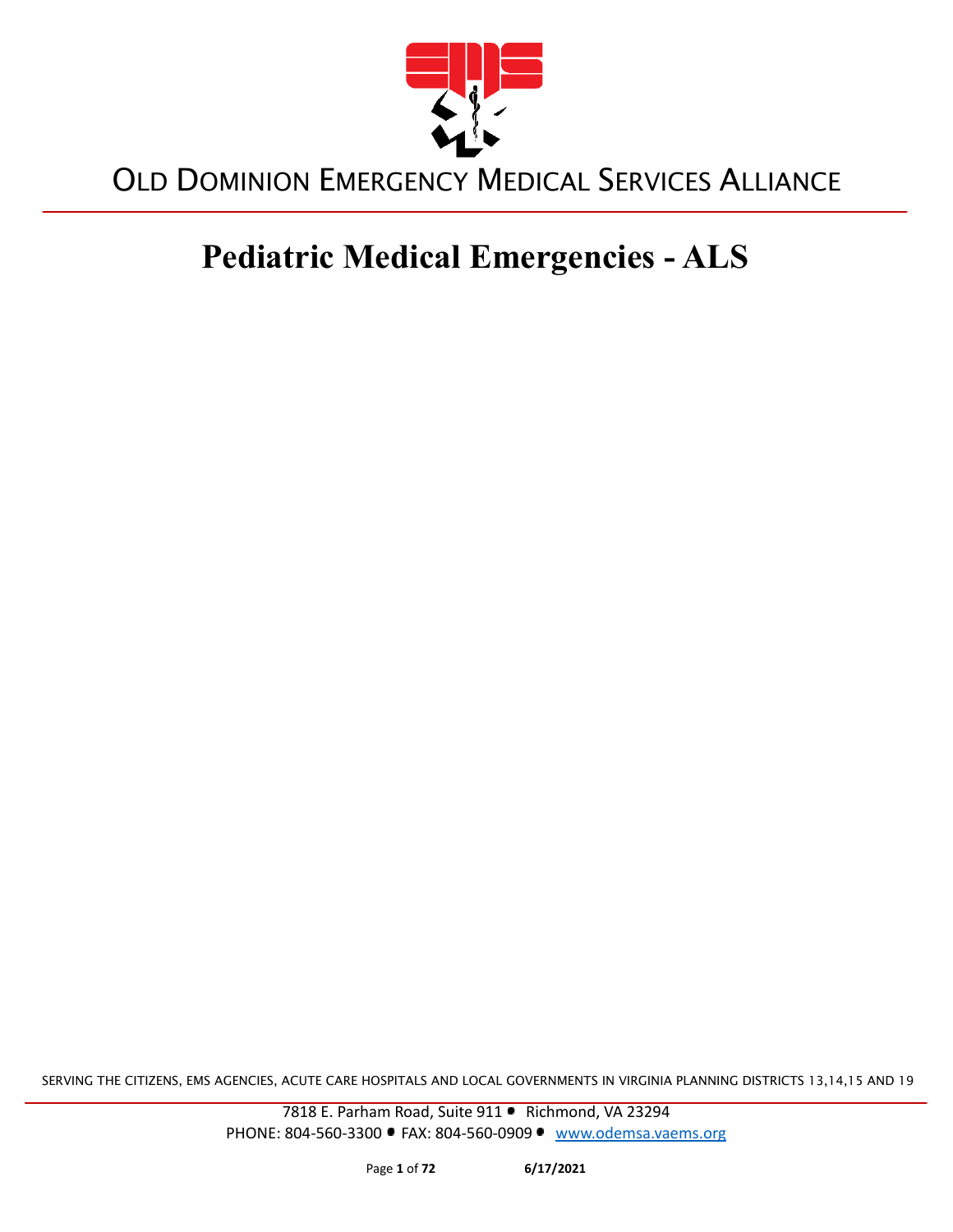

#### **General – Universal Patient Care/Initial Patient Contact (Pediatric Medical Patient Assessment)**

#### **OVERVIEW:**

Few encounters cause greater anxiety for medical providers than a pediatric patient experiencing a life-threatening situation.

Although pediatric calls only account for approximately 10% of all EMS calls, they can be among the most stressful.

Pre-hospital providers need to be prepared to face these challenges, as prompt recognition and treatment of potentially life-threatening diseases in children in the field may have a significant impact on the outcome of the patient.

Of the 10% of EMS calls that involve pediatric patients, fewer than 5% are for life- or limb-threatening situations.

When EMS does respond to a pediatric call, treatment such as administering oxygen, starting an IV, or performing endotracheal intubation can be involved in more than 50% of the cases.

#### **PRIMARY ASSESSMENT:**

Approach to the pediatric patient varies with the patient's age and the nature of illness or injury. It is critical that EMS providers be cognizant of the emotional and physiological needs of a child throughout the assessment.

It is equally important to identify the needs of the child's family members.

In this stressful environment, family members will be trying to find the cause of injury or illness in their child and maybe unruly when the answers they seek are not available or are contrary to what is expected.

#### **The key to pediatric assessment in EMS is to identify and manage immediate life threats.**

It is often easy to determine whether a child is sick just by looking at him.

Sick kids look sick.

If a child is active, appropriate, and alert, he is not sick.

The opposite is true as well. If a child is inactive and non-interactive, assume he is sick until proven otherwise.

SERVING THE CITIZENS, EMS AGENCIES, ACUTE CARE HOSPITALS AND LOCAL GOVERNMENTS IN VIRGINIA PLANNING DISTRICTS 13,14,15 AND 19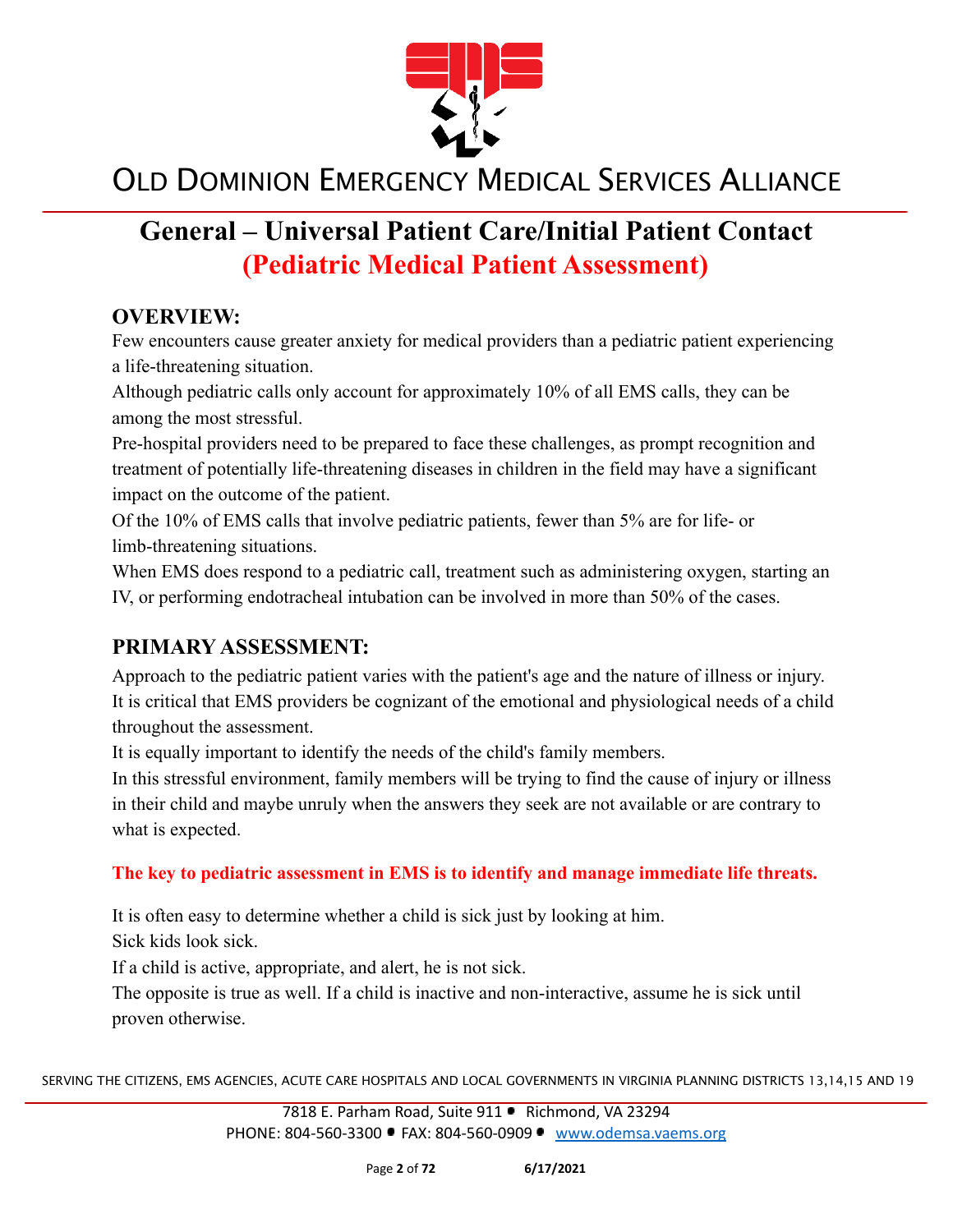

The most widely accepted approach to forming a general impression in a child is using the **Pediatric Assessment Triangle**.

This tool is especially useful because the assessment criteria are determined during the general impression. This assessment can be performed from across the room before contact with the patient is ever made.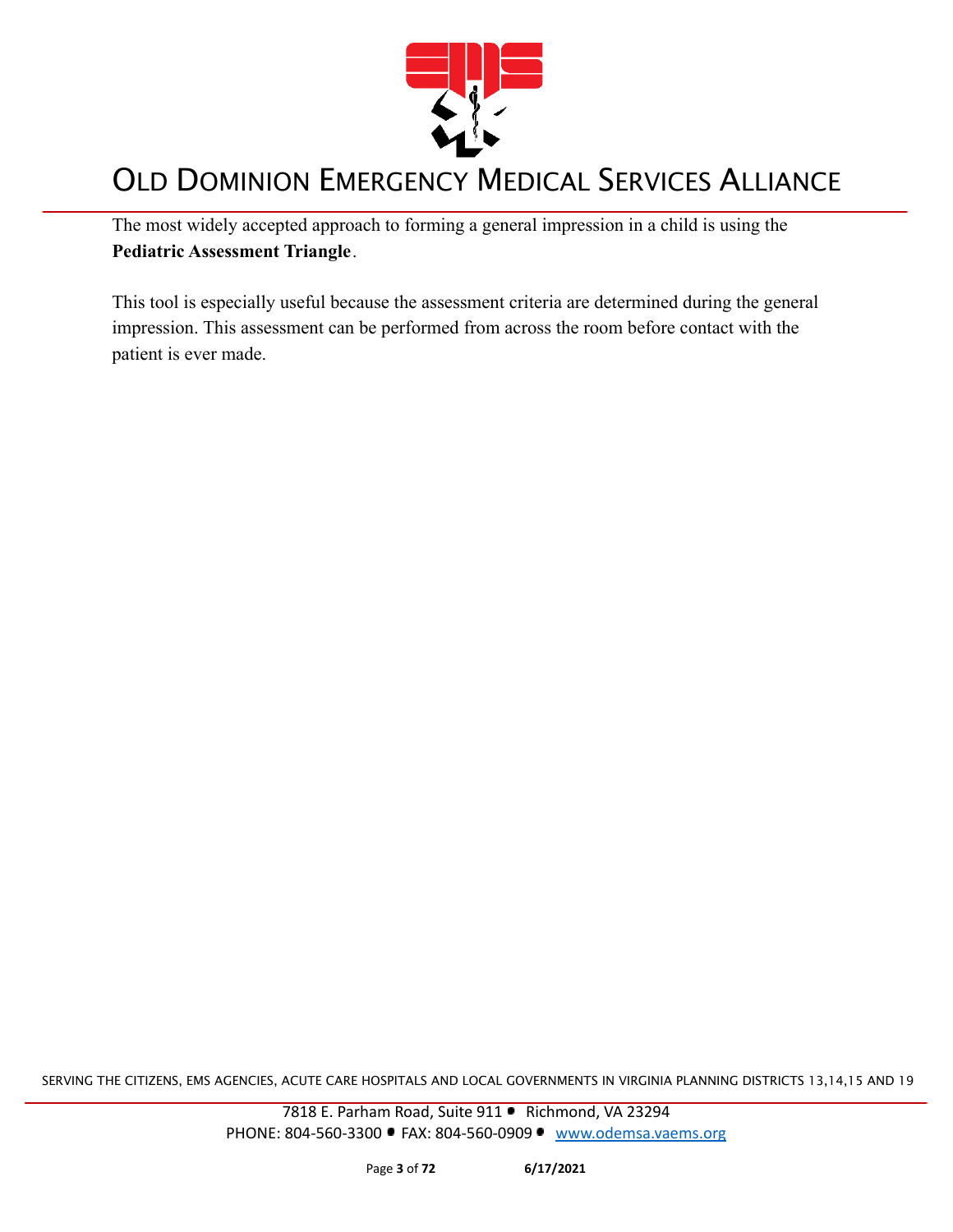

Student Can demonstrate the following competencies without prompting and can explain the clinical reasoning for each listed below:

- 1. Demonstrates proper assessment techniques / Physical skills.
	- a. Scene Survey
	- b. HPI Complete
	- c. Signs and Symptoms
	- d. SAMPLE
	- e. OPQRST
	- f. MOI NOI
	- g. Need for ALS.
	- h. Pulse Ox
	- i. End Tidal  $CO<sub>2</sub>$
	- j. Place on Cardiac Monitor/Obtain 12 lead EKG.
	- k. IV Access
	- l. Primary Assessment
		- i. XABCDE Format
	- m. Life Threat Bleeding
		- i. Assessment
		- ii. Correction
	- n. Airway
		- i. Assessment
		- ii. Correction
	- o. Breathing
		- i. Assessment
		- ii. Correction
			- 1. Ventilate at a rate of least 30 per min.
			- 2. Proper volume/Device
			- 3. Pulse Ox at least 94%
	- p. Circulation
		- i. Assessment
		- ii. Correction
			- 1. Need for CPR.

SERVING THE CITIZENS, EMS AGENCIES, ACUTE CARE HOSPITALS AND LOCAL GOVERNMENTS IN VIRGINIA PLANNING DISTRICTS 13,14,15 AND 19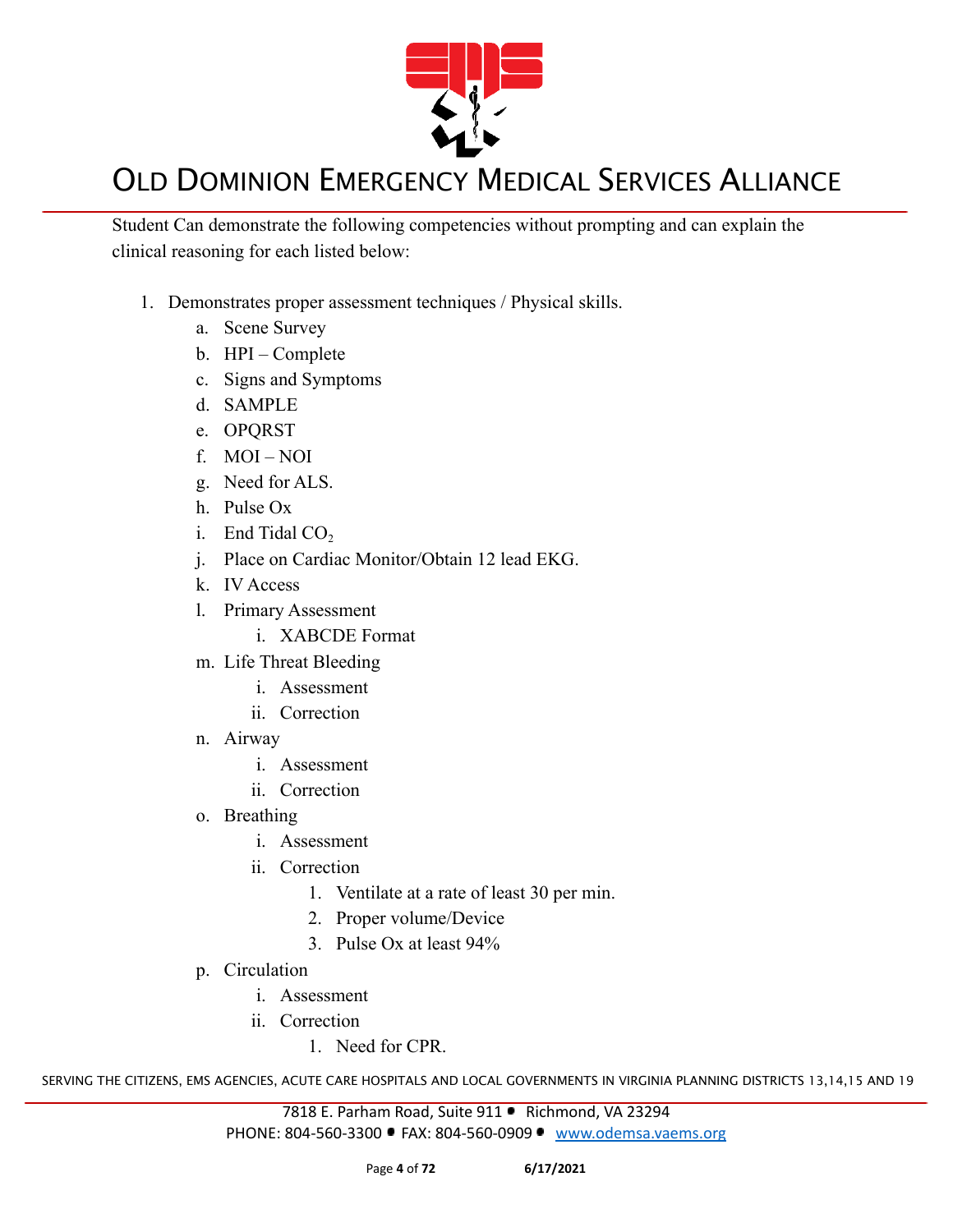

- a. At least 100 Compressions a Minute
- b. Single Rescuer Ratio
- c. Two or more Rescuers Ratio
- d. AED as soon as possible
	- i. Apply
	- ii. Follow prompts.
- e. Revaluate every 2 minutes for Signs of life.
	- i. Repeat the Entire CPR process until properly
		- relived or transfer of care has occurred.

- q. Disability
	- i. Assessment
	- ii. Correction
- r. Exposure
	- i. Assessment
	- ii. Correction
- s. Place on Cardiac Monitor
- 2. Demonstrates the following skills.
	- a. Proper Physical Exam
		- i. Pediatric Assessment Triangle.
			- 1. Across the Room Assessment
		- ii. Head to toe format/Foot to Head
		- iii. All major body parts/systems
		- iv. Vital Signs / Documentation
	- b. Frequently assess for Signs of life
	- c. Proper CPR skills to current AHA Standards
	- d. Pulse Ox Measurement
	- e. Oxygen/Ventilation based on Assessment.
	- f. Demonstrates the appropriate transport mode and destination.
	- g. Transport as soon as safe to do so to the proper destination.

The above is a very abbreviated summary of the Protocol.

For the complete Protocol, please review the appropriate Protocol as published by ODEMSA.

SERVING THE CITIZENS, EMS AGENCIES, ACUTE CARE HOSPITALS AND LOCAL GOVERNMENTS IN VIRGINIA PLANNING DISTRICTS 13,14,15 AND 19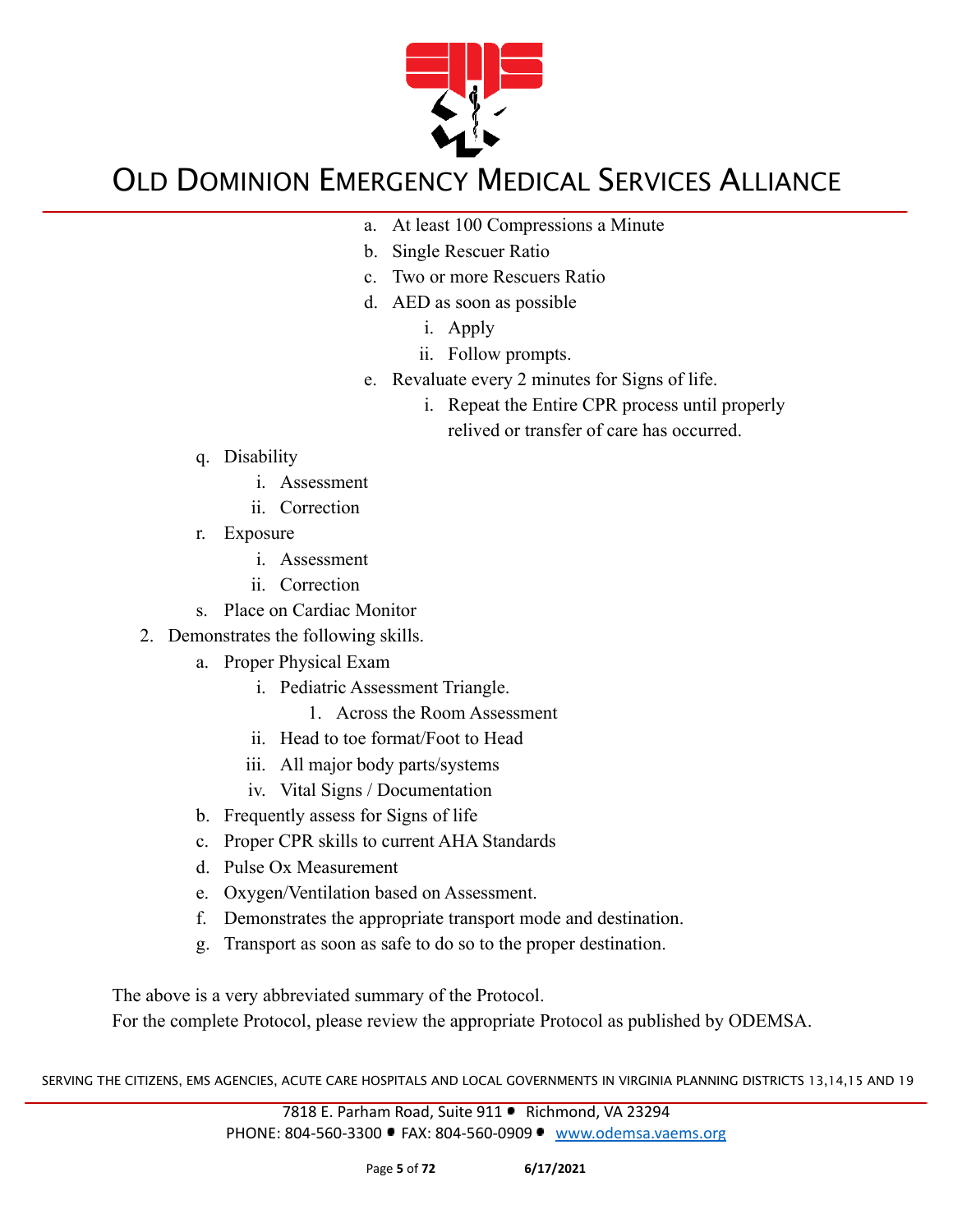

Student's and FTO's signatures below signify that the student has demonstrated sufficient working knowledge and can perform such competency and has had the opportunity to ask and has had all questions and answers provided to their level of comfort.

Competency – ODEMSA – Regional Protocols – **General – Universal Patient Care/Initial Patient Contact (Pediatric Medical Patient Assessment)**

Student's Name and Signature – date below:

|                                        |           | Date |
|----------------------------------------|-----------|------|
| <b>Printed Name</b>                    | Signature |      |
| FTO's Name and Signature – date below: |           |      |
|                                        |           | Date |
| <b>Printed Name</b>                    | Signature |      |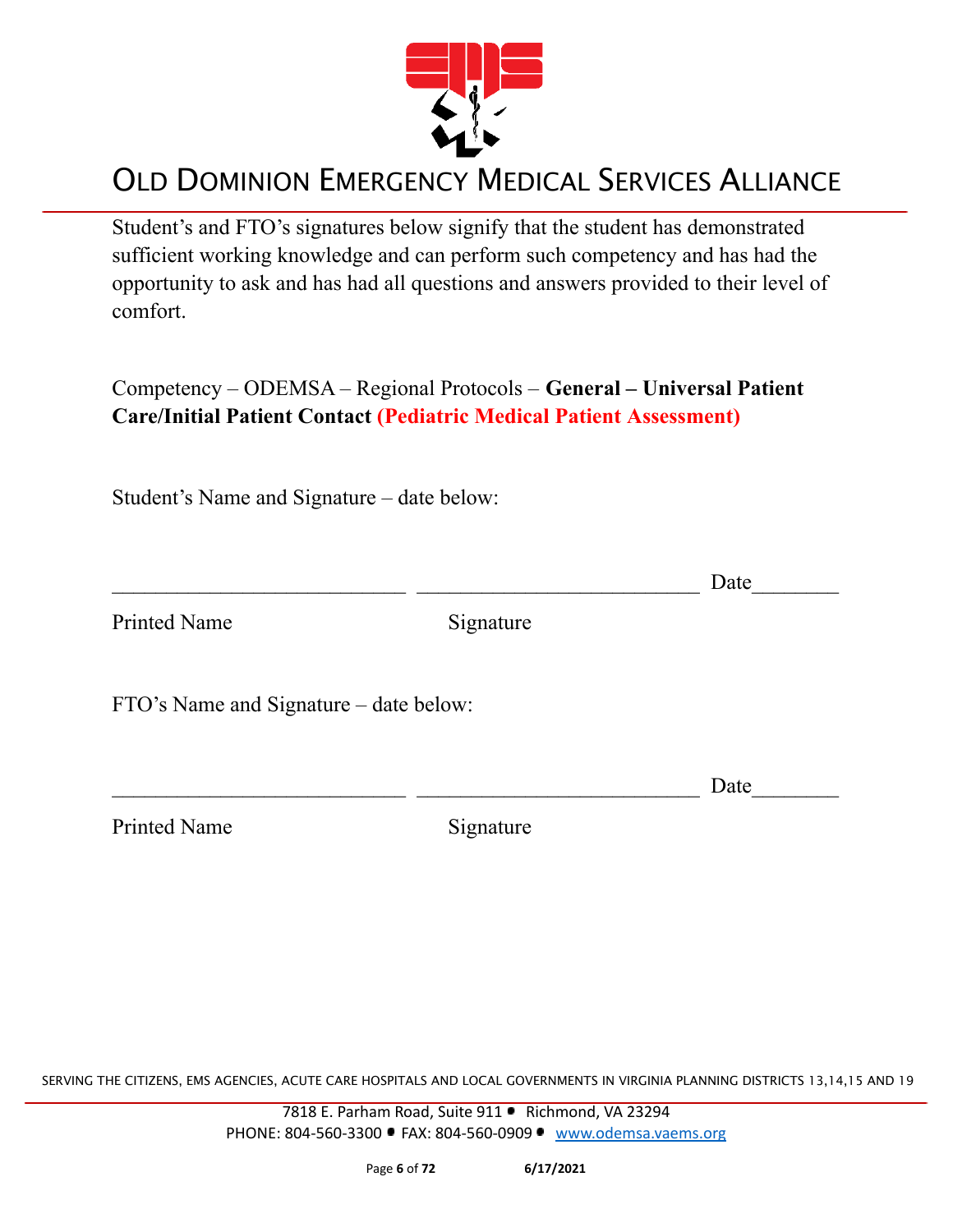

# **Pediatric General Medical Emergencies Medical – Allergic Reaction/Anaphylaxis – ALS**

#### **OVERVIEW:**

Acute respiratory emergencies in the pediatric patient are common.

#### **When not properly treated, respiratory distress can result in significant morbidity and mortality.**

Anaphylaxis in children commonly results from insect stings and, less frequently, from food or medications.

Signs of shock as well as upper and lower airway obstruction are frequently present.

If the reaction involves the respiratory system, signs similar to severe asthma may be present (cyanosis, wheezing, and respiratory arrest).

Patients with allergic reactions frequently have local or generalized swelling while anaphylaxis can be characterized by wheezing, airway compromise, and/ or hypotension.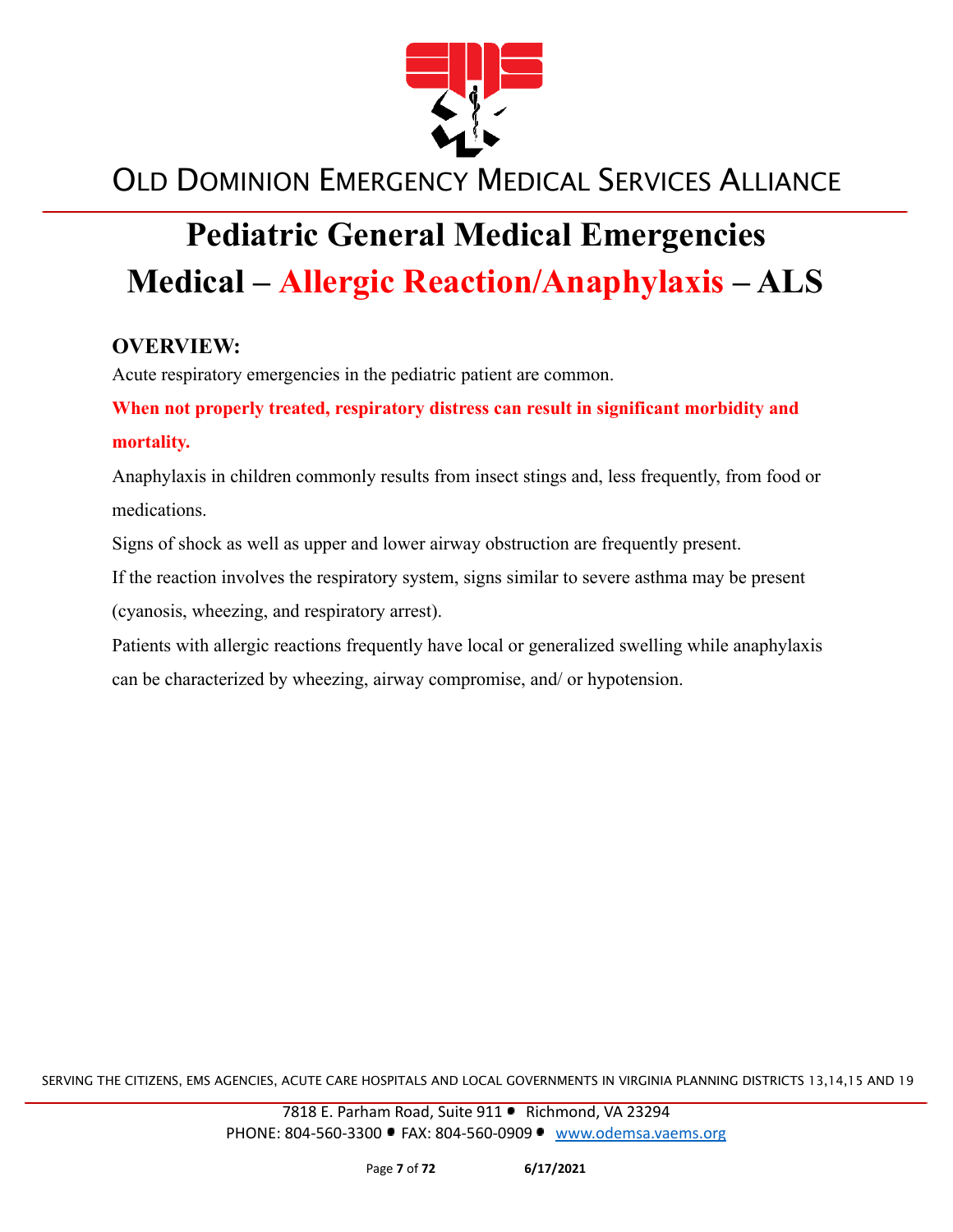

Student Can demonstrate the following competencies without prompting and can explain the clinical reasoning for each listed below:

- 1. Demonstrates proper assessment techniques / Physical skills.
	- a. Scene Survey
	- b. HPI Complete
	- c. Signs and Symptoms
	- d. SAMPLE
	- e. OPQRST
	- f. MOI NOI
	- g. Need for ALS.
	- h. Pulse Ox
	- i. IV/IO Access
		- i. Maintain SBP
			- 1. Birth to 1-month-old
				- a. 60 mm/hg.
			- 2. 1 month to 1 year greater than 70 mm/hg.
			- 3. Greater than 1 year  $70+(2x \text{ age in years})$  mm/hg.
	- j. Place on Cardiac Monitor
	- k. Determine Relevant Differentials based on Assessment.
		- i. **Allergic Reaction** one body system is involved.
			- 1. Diphenhydramine 1 mg/kg max 50 mg IV/IM
		- ii. **Anaphylaxis** Respiratory problems more than one body system involved or signs of shock.
			- 1. Administer Epi
			- 2. Bolus 20 ml/kg then reassess
	- l. Primary Assessment
		- i. XABCDE Format
	- m. Life Threat Bleeding
		- i. Assessment
		- ii. Correction
	- n. Airway
		- i. Assessment

SERVING THE CITIZENS, EMS AGENCIES, ACUTE CARE HOSPITALS AND LOCAL GOVERNMENTS IN VIRGINIA PLANNING DISTRICTS 13,14,15 AND 19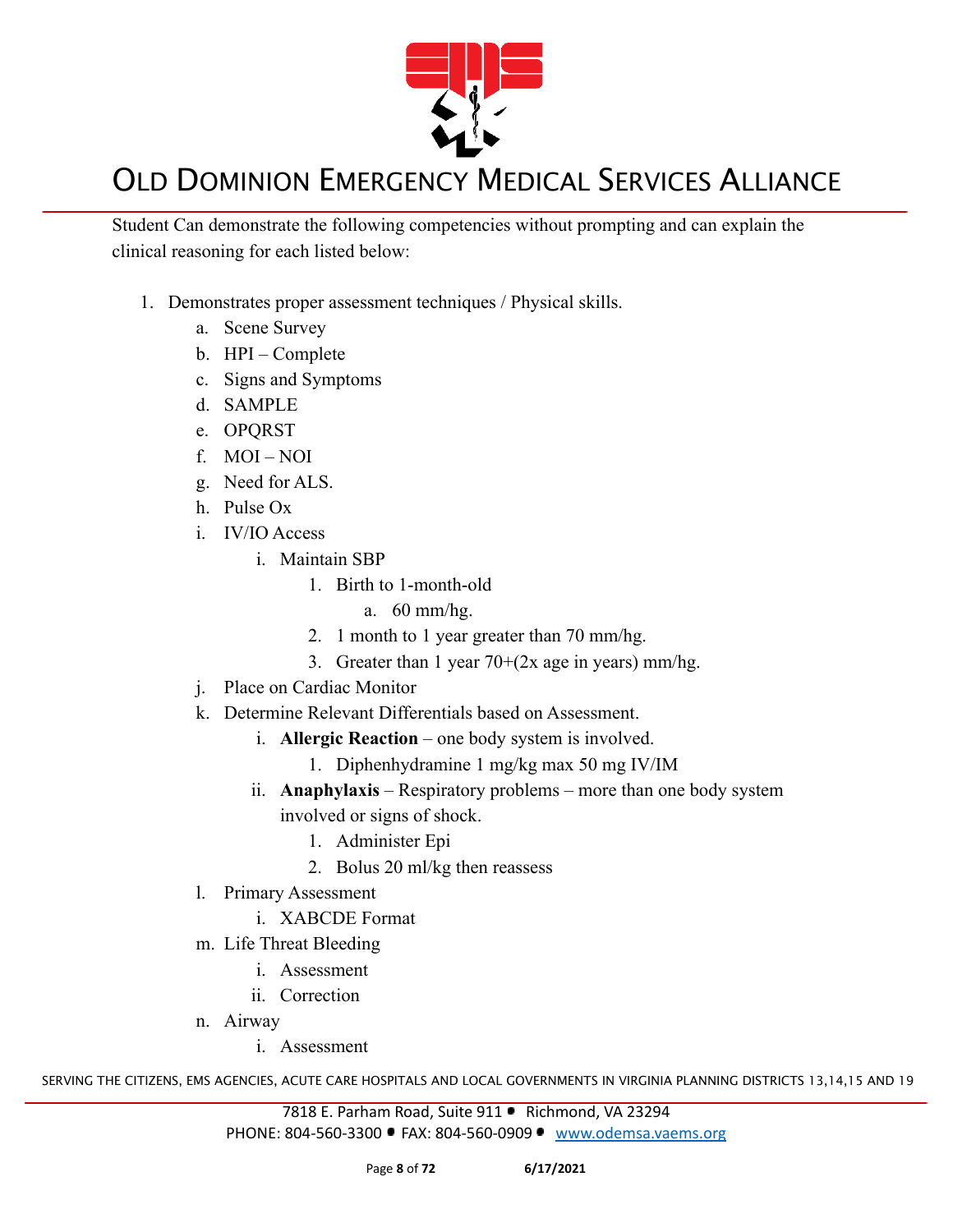

ii. Correction

#### o. Breathing

- i. Assessment
	- 1. If Respiratory Distress Noted
		- a. Pediatric Respiratory Protocol
		- b. ALS
		- c. Transport as Soon as Possible
- ii. Correction
	- 1. Administer Oxygen per Assessment
	- 2. Pulse Ox at least 94%
- p. Circulation
	- i. Assessment
	- ii. Correction
		- 1. Need for CPR.
			- a. At least 100 Compressions a Minute
			- b. Single Rescuer Ratio
			- c. Two or more Rescuers Ratio
			- d. AED as soon as possible
				- i. Apply
				- ii. Follow prompts.
			- e. Revaluate every 2 minutes for Signs of life.
				- i. Repeat the Entire CPR process until properly relived or transfer of care has occurred.
- q. Disability
	- i. Assessment
	- ii. Correction
- r. Exposure
	- i. Assessment
	- ii. Correction
- 2. Demonstrates the following skills.
	- a. Proper Physical Exam
		- i. Pediatric Assessment Triangle.
			- 1. Across the Room Assessment

SERVING THE CITIZENS, EMS AGENCIES, ACUTE CARE HOSPITALS AND LOCAL GOVERNMENTS IN VIRGINIA PLANNING DISTRICTS 13,14,15 AND 19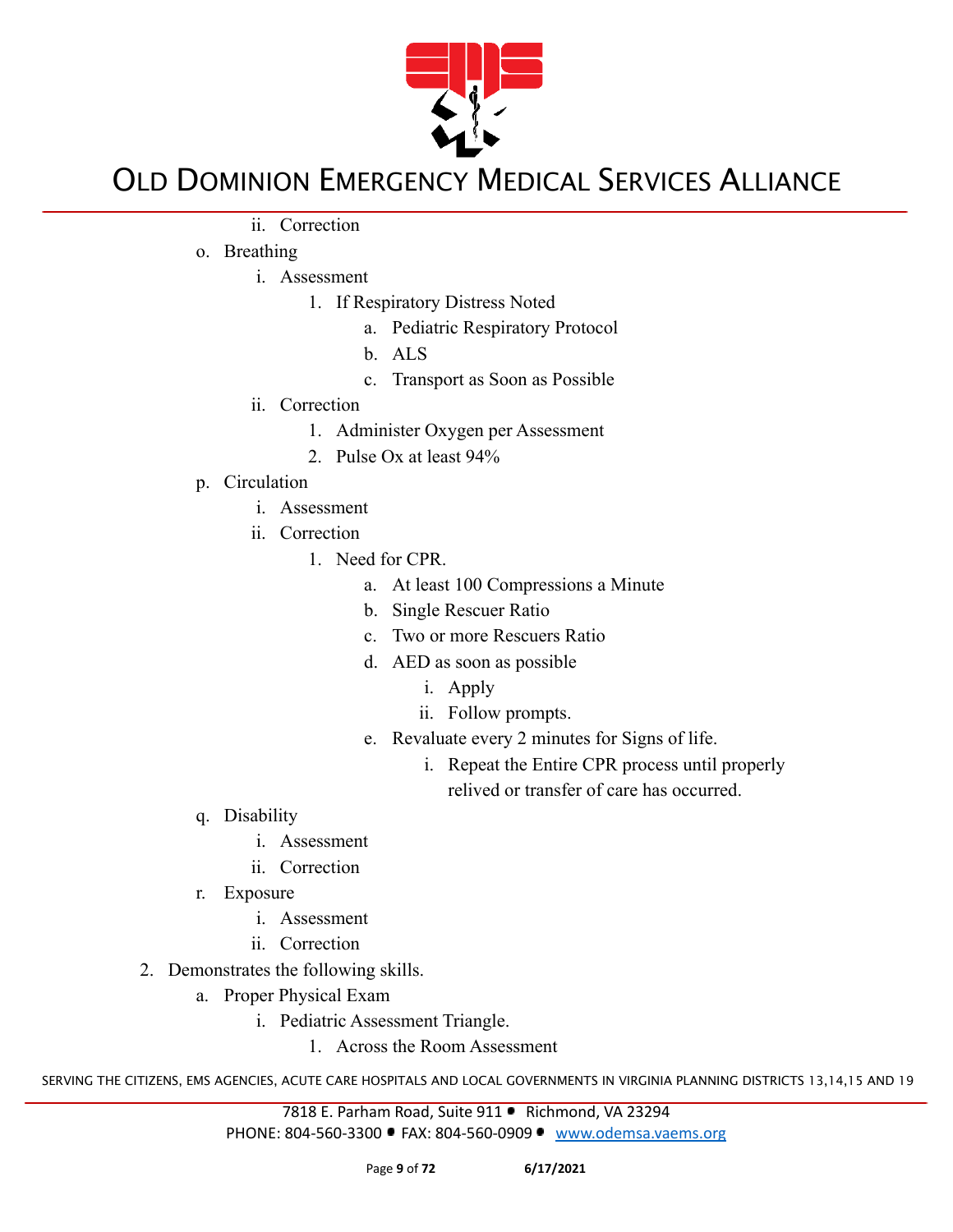

- ii. Head to toe format/Foot to Head
	- 1. Itching/Hives/Red Skin
- iii. All major body parts/systems
- iv. Vital Signs / Documentation
- b. Proper Admin of Epi Auto-Injector.
	- i. Request ALS.
- c. Pulse Ox Measurement
- d. Oxygen/Ventilation based on Assessment.
- e. Demonstrates the appropriate transport mode and destination.
- f. Transport as soon as safe to do so to the proper destination.

The above is a very abbreviated summary of the Protocol.

For the complete Protocol, please review the appropriate Protocol as published by ODEMSA.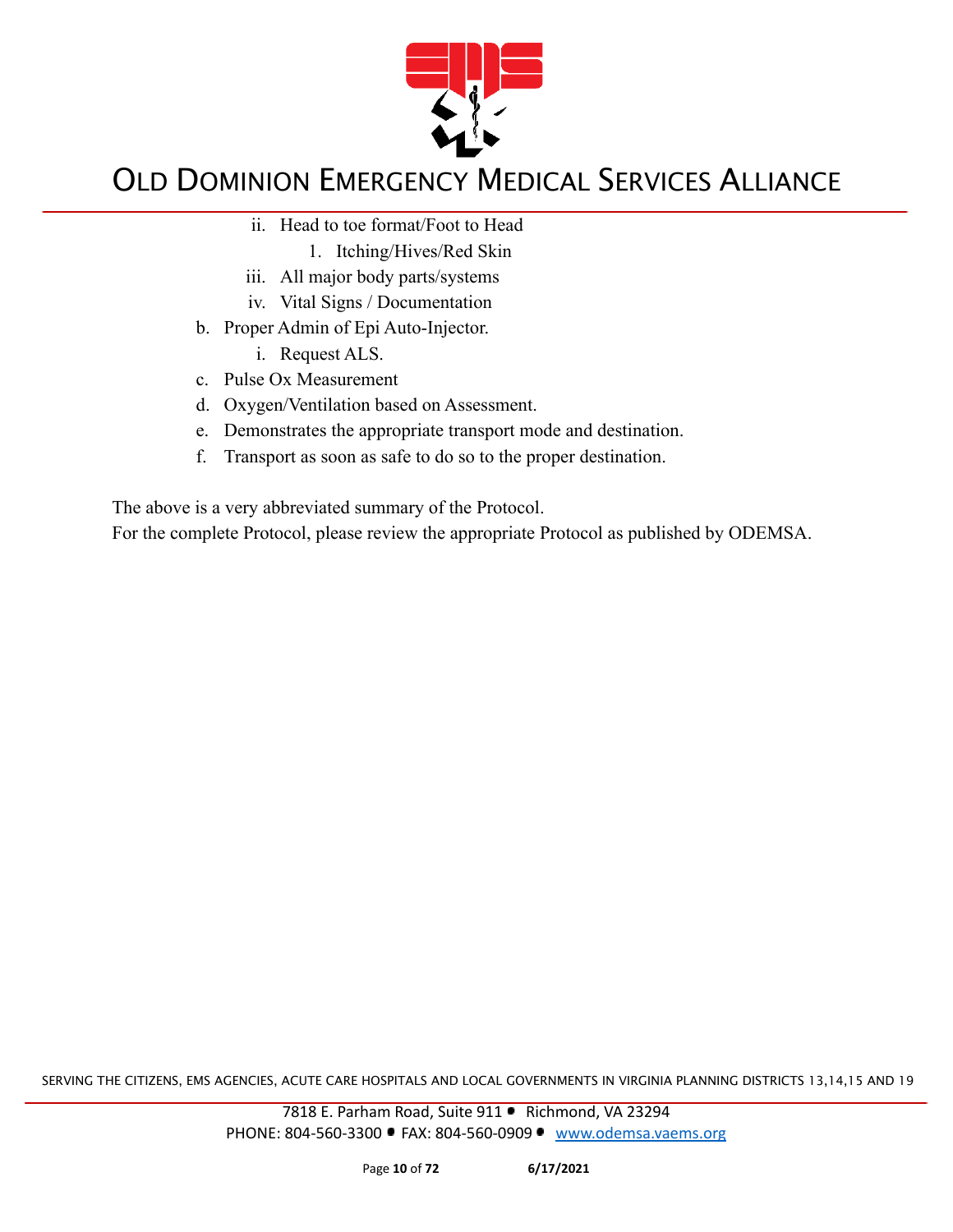

Student's and FTO's signatures below signify that the student has demonstrated sufficient working knowledge and can perform such competency and has had the opportunity to ask and has had all questions and answers provided to their level of comfort.

Competency – ODEMSA – Regional Protocols – **Pediatric General Medical Emergencies - Medical – Allergic Reaction/Anaphylaxis – ALS**

Student's Name and Signature – date below:

|                                        |           | Date |
|----------------------------------------|-----------|------|
| <b>Printed Name</b>                    | Signature |      |
| FTO's Name and Signature – date below: |           |      |
|                                        |           | Date |
| <b>Printed Name</b>                    | Signature |      |

SERVING THE CITIZENS, EMS AGENCIES, ACUTE CARE HOSPITALS AND LOCAL GOVERNMENTS IN VIRGINIA PLANNING DISTRICTS 13,14,15 AND 19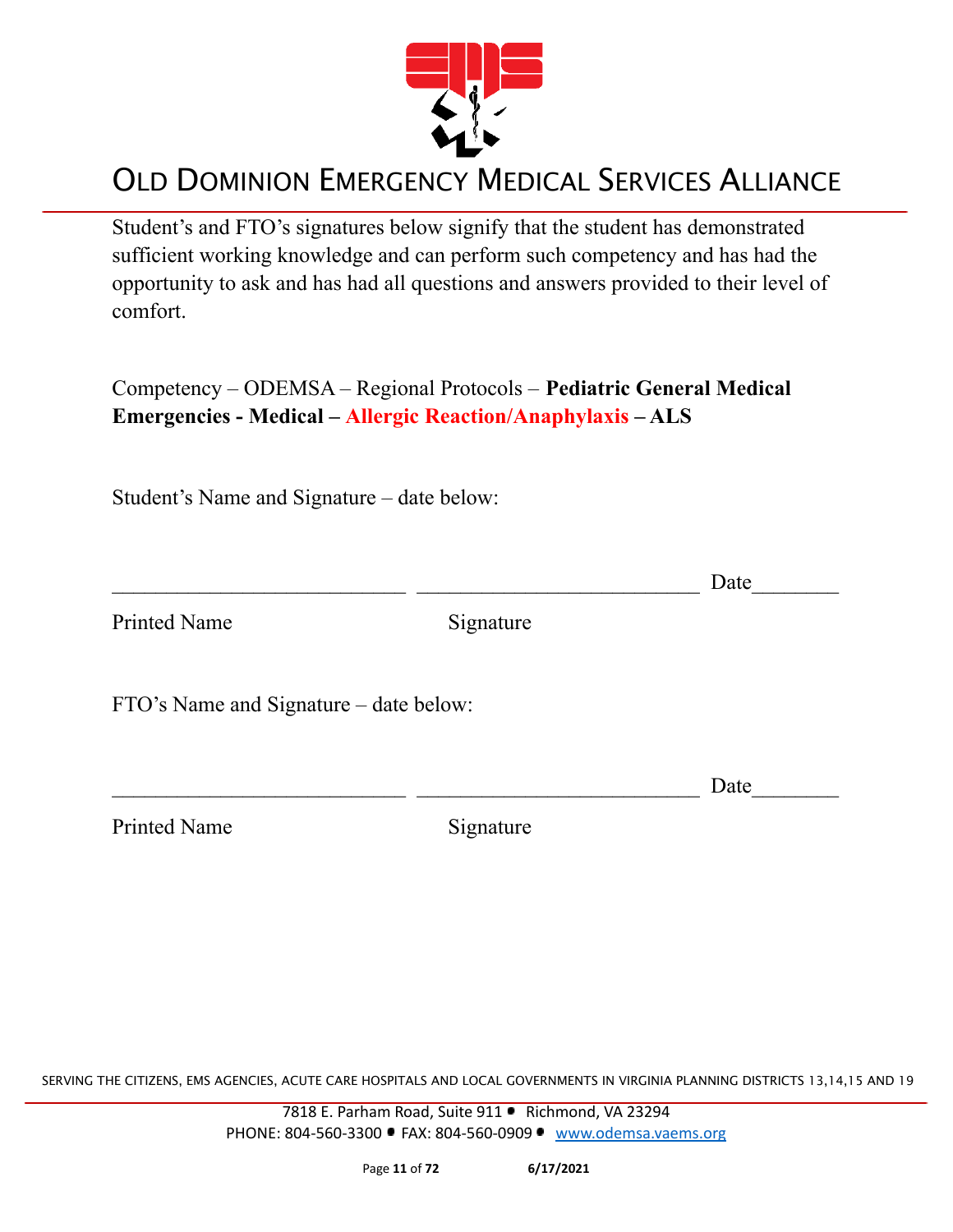

# **Pediatric General Medical Emergencies Medical – Fever – ALS**

#### **OVERVIEW:**

Fever is a common chief complaint of children encountered in the pre-hospital environment. Patients with fever present in many different ways, depending on the age of the patient, the rate of rising of the temperature, the magnitude of the fever, the etiology of the fever, and the underlying health of the patient.

The patient's skin will be warm to the touch and maybe flushed on observation.

The patient may also complain of being warm and perspiring.

It is important to recognize that fever represents a symptom of an underlying illness, and the actual illness must be determined and treated.

**Flu-like** symptoms may accompany fevers, but it should not be assumed that fevers with these symptoms are minor, as there may be a serious underlying medical condition.

**Febrile seizures** usually are self-limiting and typically occur once from a rapid rise in temperature, usually above **101.8°F / 38.7°C.**

**If more than one seizure occurs**, causes other than fever should be suspected.

**The first occurrence of a seizure warrants the most concern because the benign nature of the illness has not been established.**

SERVING THE CITIZENS, EMS AGENCIES, ACUTE CARE HOSPITALS AND LOCAL GOVERNMENTS IN VIRGINIA PLANNING DISTRICTS 13,14,15 AND 19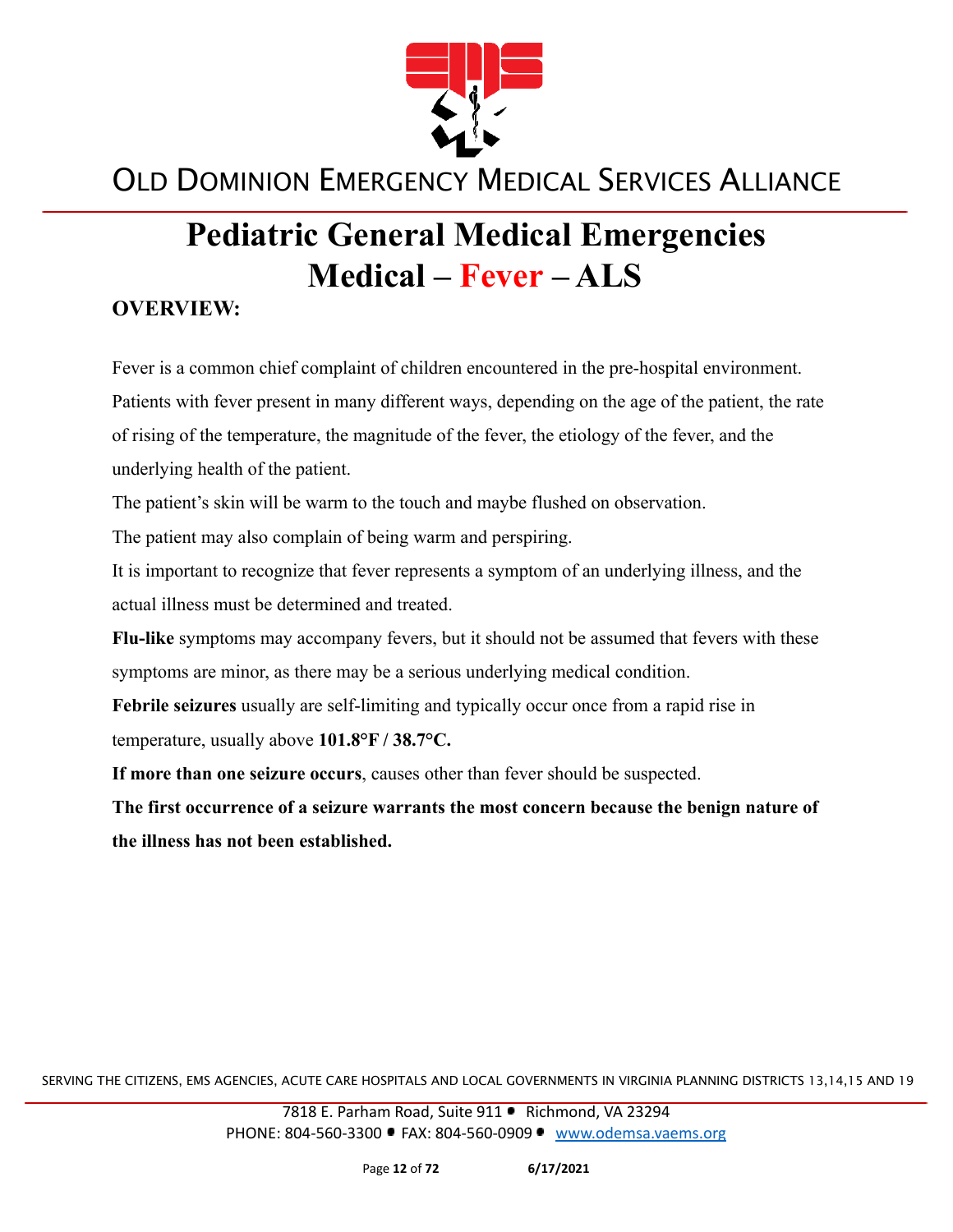

Student Can demonstrate the following competencies without prompting and can explain the clinical reasoning for each listed below:

- 1. Demonstrates proper assessment techniques / Physical skills.
	- a. Scene Survey
	- b. HPI Complete
	- c. Signs and Symptoms
	- d. SAMPLE
	- e. OPQRST
	- f. MOI NOI
	- g. Obtain Temperature
	- h. Need for ALS.
	- i. Pulse Ox
	- j. End Tidal  $CO<sub>2</sub>$
	- k. Place on Cardiac Monitor/Obtain 12 lead EKG.
	- l. IV Access
	- m. Determine Relevant Differentials based on Assessment.
	- n. Primary Assessment
		- i. XABCDE Format
	- o. Life Threat Bleeding
		- i. Assessment
		- ii. Correction
	- p. Airway
		- i. Assessment
		- ii. Correction
	- q. Breathing
		- i. Assessment
			- 1. If Respiratory Distress Noted
				- a. Pediatric Respiratory Protocol
				- b. ALS
				- c. Transport as Soon as Possible
		- ii. Correction
			- 1. Administer Oxygen per Assessment

SERVING THE CITIZENS, EMS AGENCIES, ACUTE CARE HOSPITALS AND LOCAL GOVERNMENTS IN VIRGINIA PLANNING DISTRICTS 13,14,15 AND 19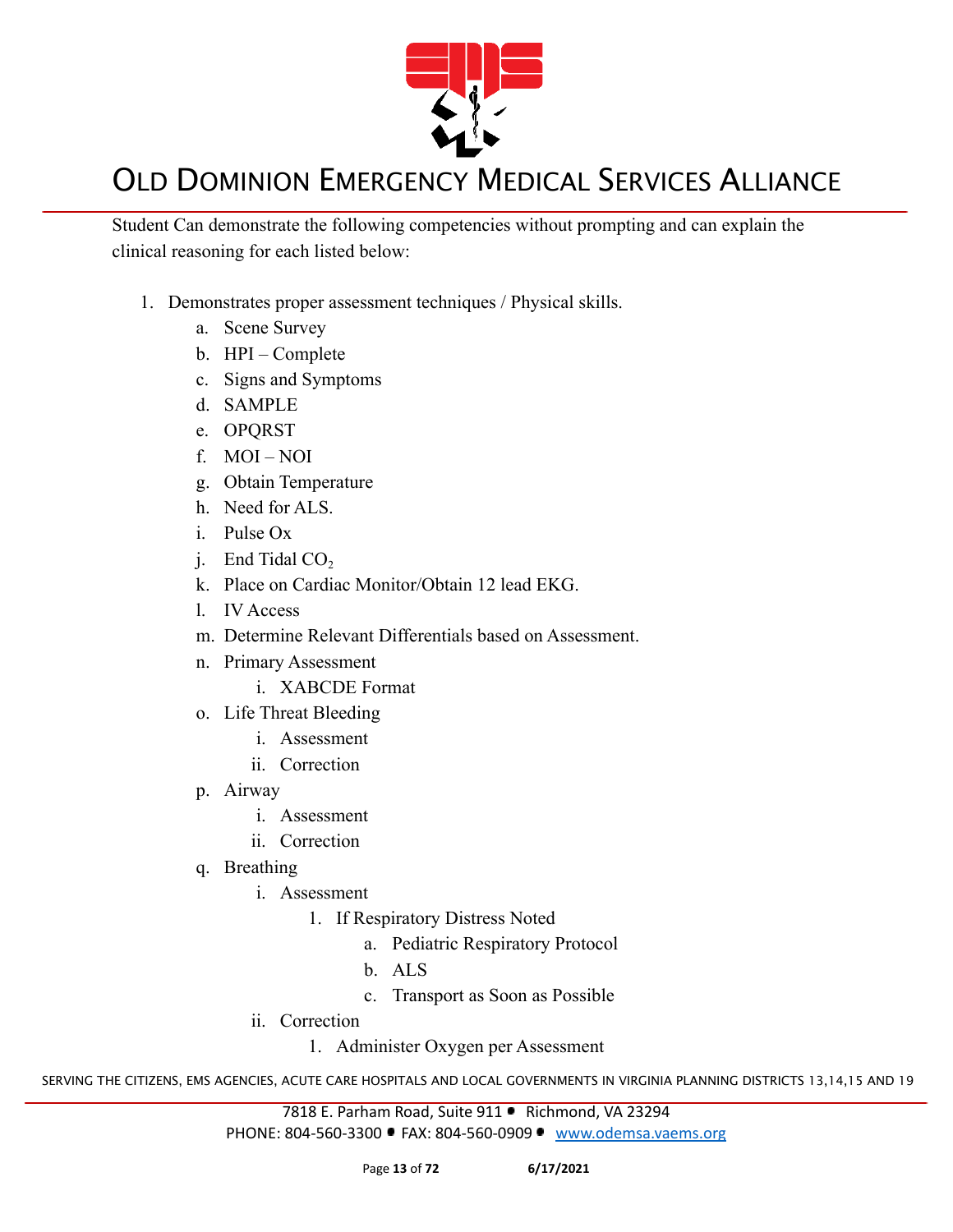

- 2. Pulse Ox at least 94%
- r. Circulation
	- i. Assessment
	- ii. Correction
- s. Disability
	- i. Assessment
	- ii. Correction
- t. Exposure
	- i. Assessment
	- ii. Correction
- u. If the patient is having a seizure
	- i. Refer to the Pediatric Seizure Protocol
- v. Blood Glucose Level
	- i. If less than 60mg/dl
		- 1. Refer to the Hypoglycemia Protocol.
	- ii. If greater than 300 mg/dl
		- 1. Refer to the Hyperglycemia Protocol.
	- iii. Place on Cardiac Monitor
- w. Obtain Patient Temperature
	- i. If temperature greater than 106°F/41°C
		- 1. Pediatric Hypothermia Protocol
	- ii. Begin Passive Cooling
		- 1. Removing layers of clothing/constrictive clothing
		- 2. Be careful to not remove too many layers.
		- 3. Obtain IV/IO
			- a. Maintain SBP
			- b. Birth to 1-month-old
				- i. 60 mm/hg.
			- c. 1 month to 1 year
				- i. greater than 70 mm/hg.
			- d. Greater than 1 year

SERVING THE CITIZENS, EMS AGENCIES, ACUTE CARE HOSPITALS AND LOCAL GOVERNMENTS IN VIRGINIA PLANNING DISTRICTS 13,14,15 AND 19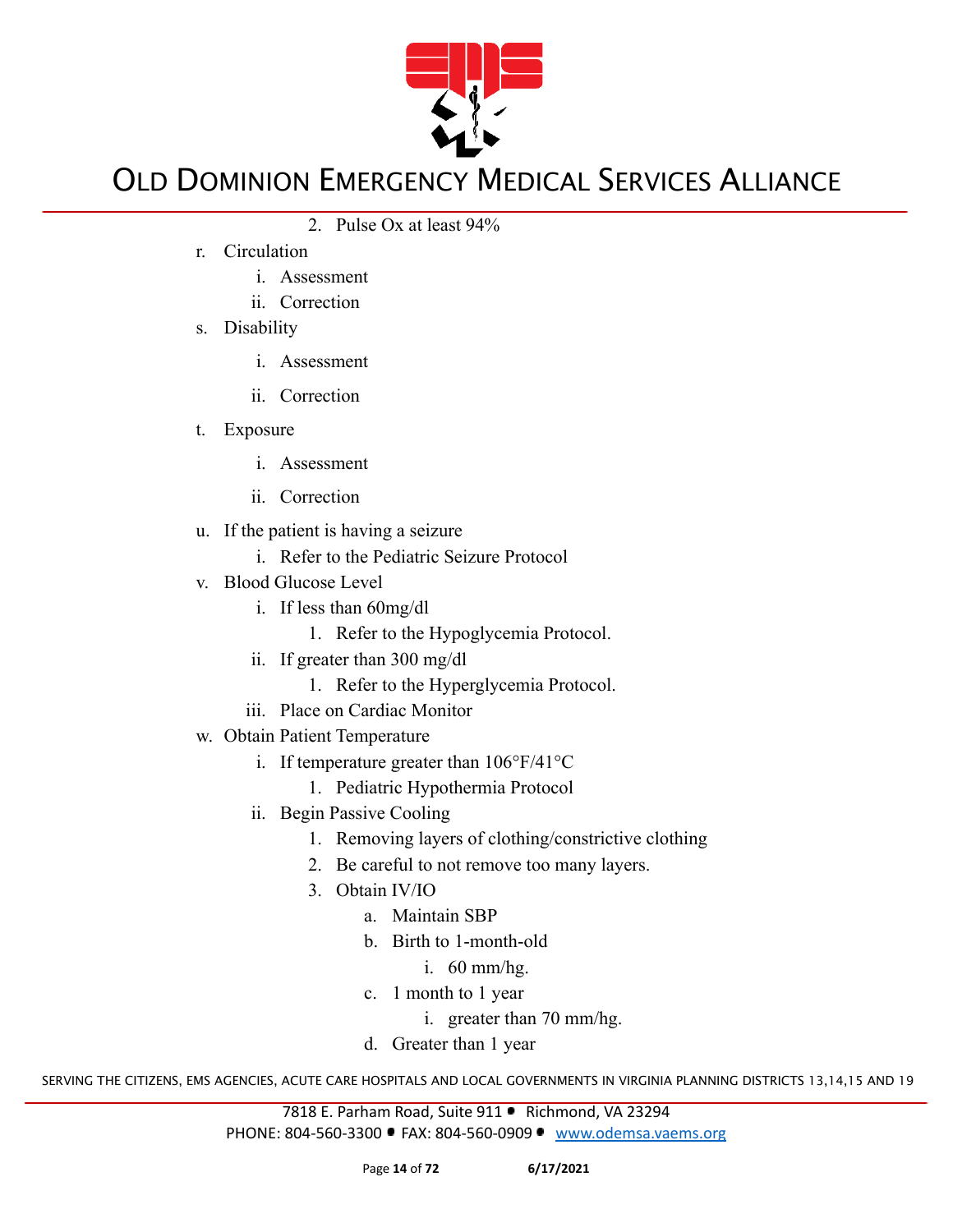

- i.  $70+(2x \text{ age in years}) \text{ mm/hg.}$
- x. If Hypoperfusion/Shock is suspected
	- i. Refer to the Pediatric Shock Protocol
- 2. Demonstrates the following skills.
	- a. Proper Physical Exam
		- i. Pediatric Assessment Triangle.
			- 1. Across the Room Assessment
		- ii. Head to toe format/Foot to Head
			- 1. Warm to touch/Flushed skin
			- 2. Temperature Assessment
		- iii. All major body parts/systems
		- iv. Vital Signs / Documentation
	- b. Pulse Ox Measurement
	- c. Oxygen/Ventilation based on Assessment.
	- d. Demonstrates the appropriate transport mode and destination.
	- e. Transport as soon as safe to do so to the proper destination.

The above is a very abbreviated summary of the Protocol.

For the complete Protocol, please review the appropriate Protocol as published by ODEMSA.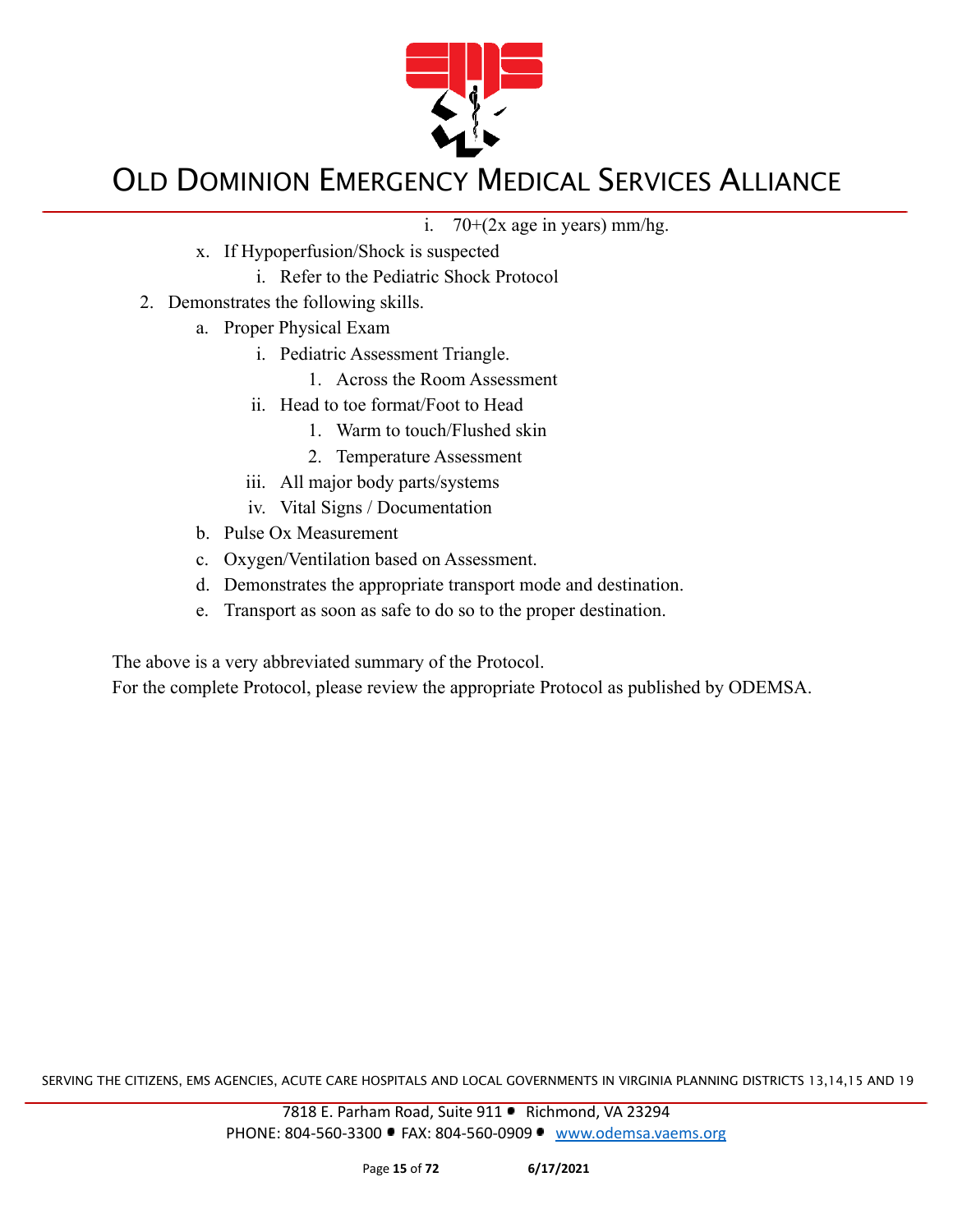

Student's and FTO's signatures below signify that the student has demonstrated sufficient working knowledge and can perform such competency and has had the opportunity to ask and has had all questions and answers provided to their level of comfort.

Competency – ODEMSA – Regional Protocols – **Pediatric General Medical Emergencies - Fever – ALS**

Student's Name and Signature – date below:

|                                        |           | Date |
|----------------------------------------|-----------|------|
| <b>Printed Name</b>                    | Signature |      |
| FTO's Name and Signature – date below: |           |      |
|                                        |           | Date |

Printed Name Signature

SERVING THE CITIZENS, EMS AGENCIES, ACUTE CARE HOSPITALS AND LOCAL GOVERNMENTS IN VIRGINIA PLANNING DISTRICTS 13,14,15 AND 19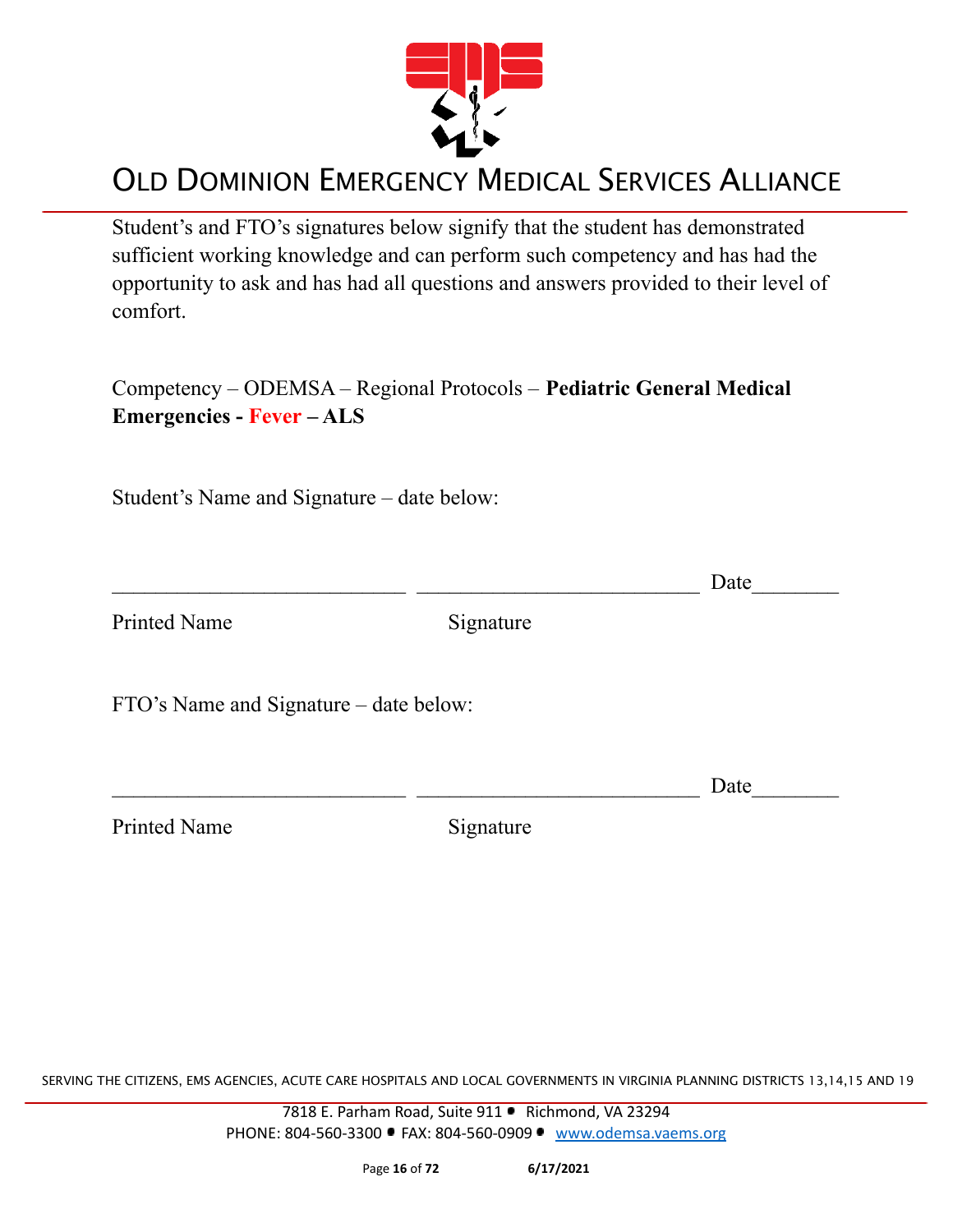

# **Pediatric General Medical Emergencies Airway – Obstruction/Foreign Body – ALS**

#### **OVERVIEW:**

Airway obstruction is one of the most readily treatable, yet immediately life-threatening emergencies faced by pre-hospital providers.

Approximately 3000 deaths occur each year in the United States from choking.

Most of these deaths are in children younger than four years of age.

**In children, you should consider the possibility of foreign body aspiration in any patient who presents with ongoing respiratory distress or resolved respiratory distress.**

The child may have a history of a sudden onset of respiratory distress with choking and cough,

by an absence of symptoms and then followed by delayed stridor or wheezing.

This cycle occurs when the foreign body is not cleared from the airway but passes distally into the smaller airways.

In children, a foreign body may also lodge in the esophagus, causing stridor.

Patients may present with any degree of obstruction from simple hoarseness cleared with a cough

to complete obstruction requiring a surgical airway, such as a cricothyrotomy.

Significant airway obstruction can occur at any time.

Early recognition and treatment are essential to a successful outcome.

Because of this, it is important to distinguish this problem from more serious conditions that cause sudden respiratory failure but are treated differently.

SERVING THE CITIZENS, EMS AGENCIES, ACUTE CARE HOSPITALS AND LOCAL GOVERNMENTS IN VIRGINIA PLANNING DISTRICTS 13,14,15 AND 19

7818 E. Parham Road, Suite 911 · Richmond, VA 23294 PHONE: 804-560-3300 FAX: 804-560-0909 [www.odemsa.vaems.org](http://www.odemsa.vaems.org)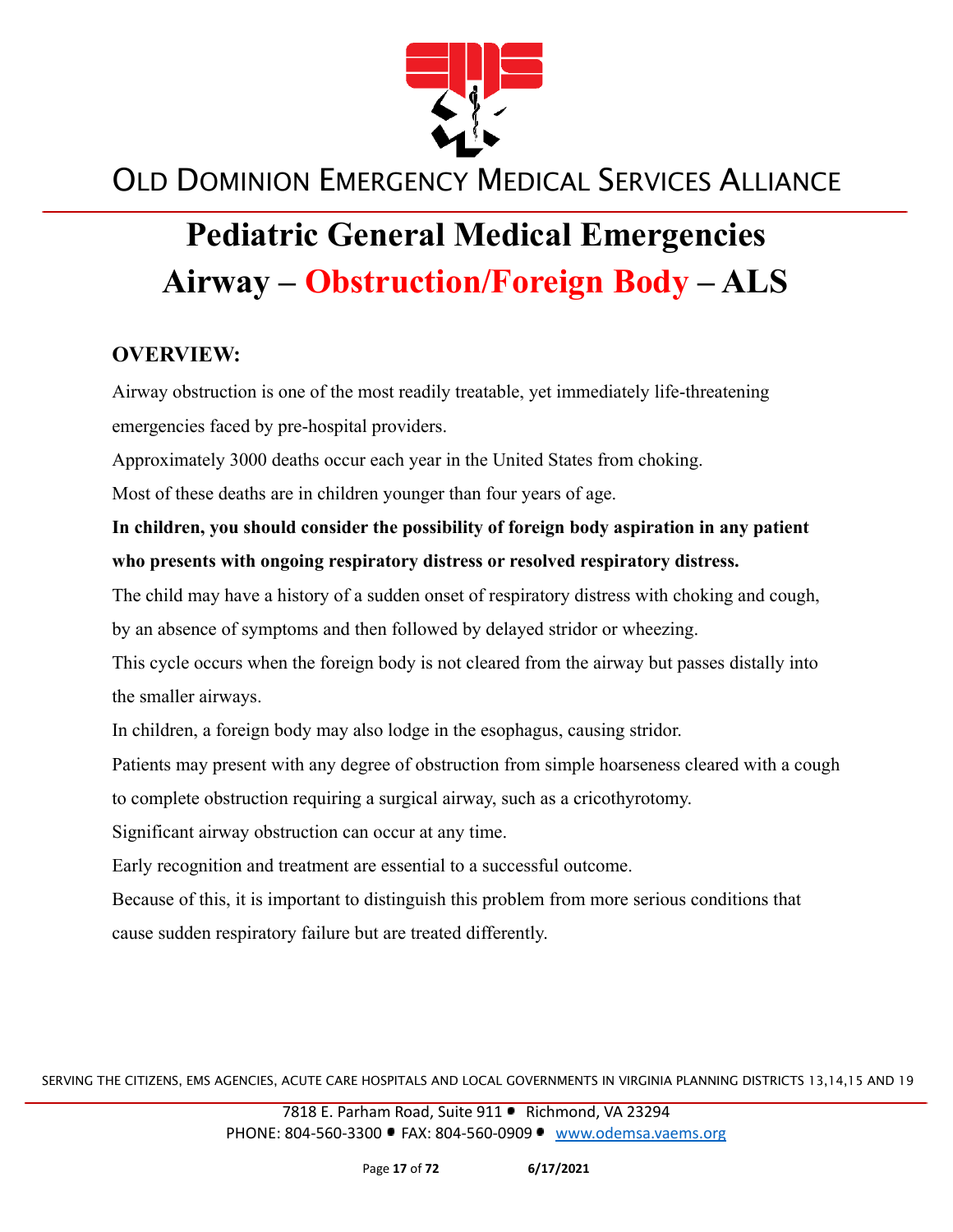

Student Can demonstrate the following competencies without prompting and can explain the clinical reasoning for each listed below:

- 1. Demonstrates proper assessment techniques / Physical skills.
	- a. Scene Survey
	- b. HPI Complete
	- c. Signs and Symptoms
	- d. SAMPLE
	- e. OPQRST
	- f. MOI NOI
	- g. Pulse Ox
	- h. Need for ALS.
	- i. End Tidal  $CO<sub>2</sub>$
	- j. Place on Cardiac Monitor/Obtain 12 lead EKG.
	- k. IV Access
	- l. Determine Relevant Differentials based on Assessment.
	- m. Primary Assessment
		- i. XABCDE Format
	- n. Life Threat Bleeding
		- i. Assessment
		- ii. Correction
	- o. Airway
		- i. Assessment
		- ii. Correction
		- iii. If Patient can move air/speak/cough
			- 1. Observe for changes.
			- 2. Transport
		- iv. If Patient has severe Airway Obstruction
			- 1. Refer to the proper section of the protocol.
				- a. FBAO **CONSCIOUS** PATIENT: **≥ 1** YEAR OF AGE
				- b. FBAO **CONSCIOUS** PATIENT: **≤ 1** YEAR OF AGE
				- c. FBAO -- **UNCONSCIOUS** PATIENT: **≥ 1** YEAR OF

AGE

SERVING THE CITIZENS, EMS AGENCIES, ACUTE CARE HOSPITALS AND LOCAL GOVERNMENTS IN VIRGINIA PLANNING DISTRICTS 13,14,15 AND 19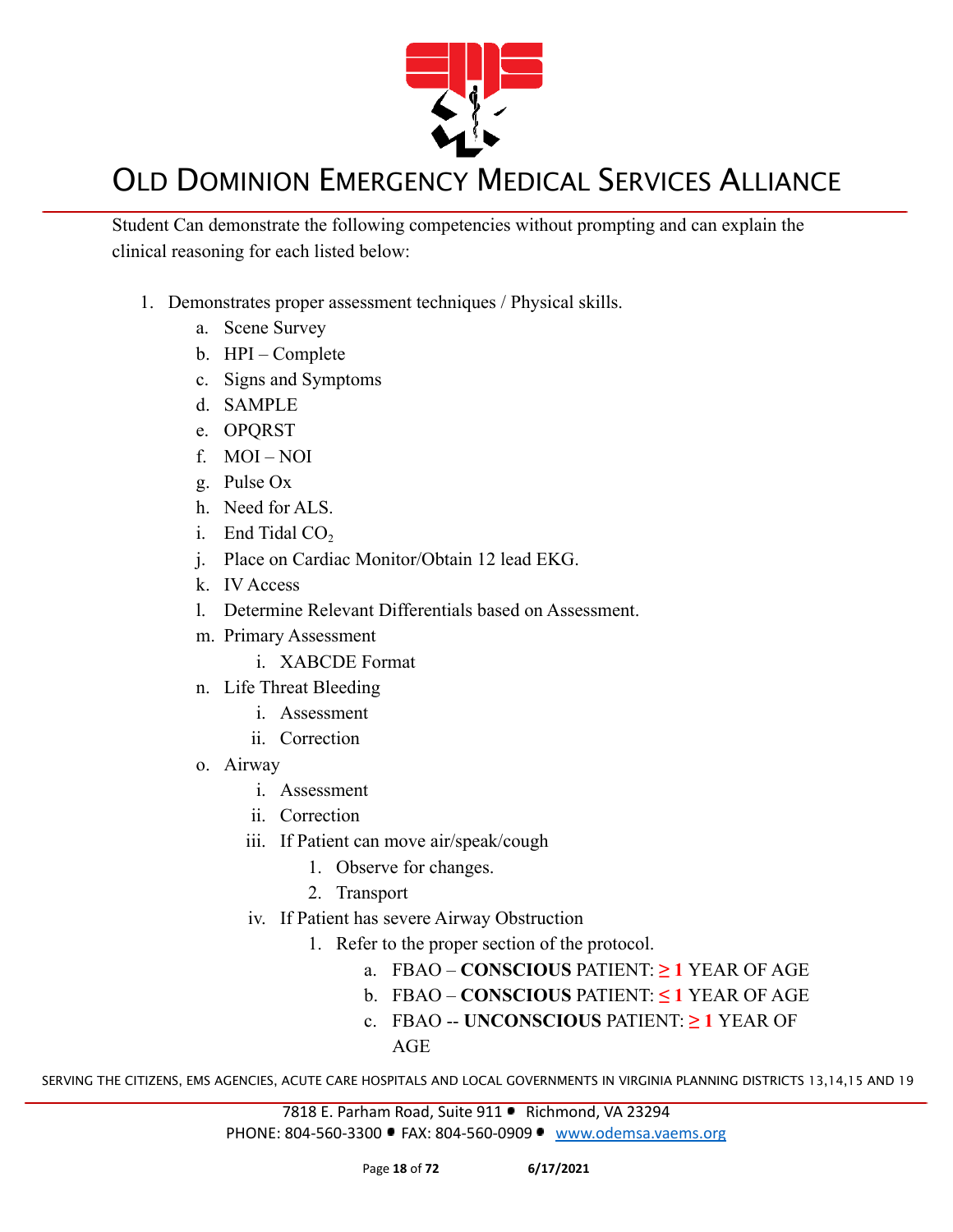

d. FBAO -- **UNCONSCIOUS** PATIENT: **≤ 1** YEAR OF

AGE

- 2. Abdominal Thrusts (Heimlich maneuver)
- 3. Unconscious
- 4. CPR
- v. Place on Cardiac Monitor

#### p. Breathing

- i. Assessment
	- 1. If Respiratory Distress Noted
		- a. Pediatric Respiratory Protocol
		- b. ALS
		- c. Transport as Soon as Possible
- ii. Correction
	- 1. Administer Oxygen per Assessment
	- 2. Pulse Ox at least 94%
- q. Circulation
	- i. Assessment
	- ii. Correction
- r. Disability
	- i. Assessment
	- ii. Correction
- s. Exposure
	- i. Assessment
	- ii. Correction
- t. If Hypoperfusion/Shock is suspected
	- i. Refer to the Pediatric Shock Protocol
- 2. Demonstrates the following skills.
	- a. Proper Physical Exam
		- i. Pediatric Assessment Triangle.
			- 1. Across the Room Assessment
		- ii. Head to toe format/Foot to Head

SERVING THE CITIZENS, EMS AGENCIES, ACUTE CARE HOSPITALS AND LOCAL GOVERNMENTS IN VIRGINIA PLANNING DISTRICTS 13,14,15 AND 19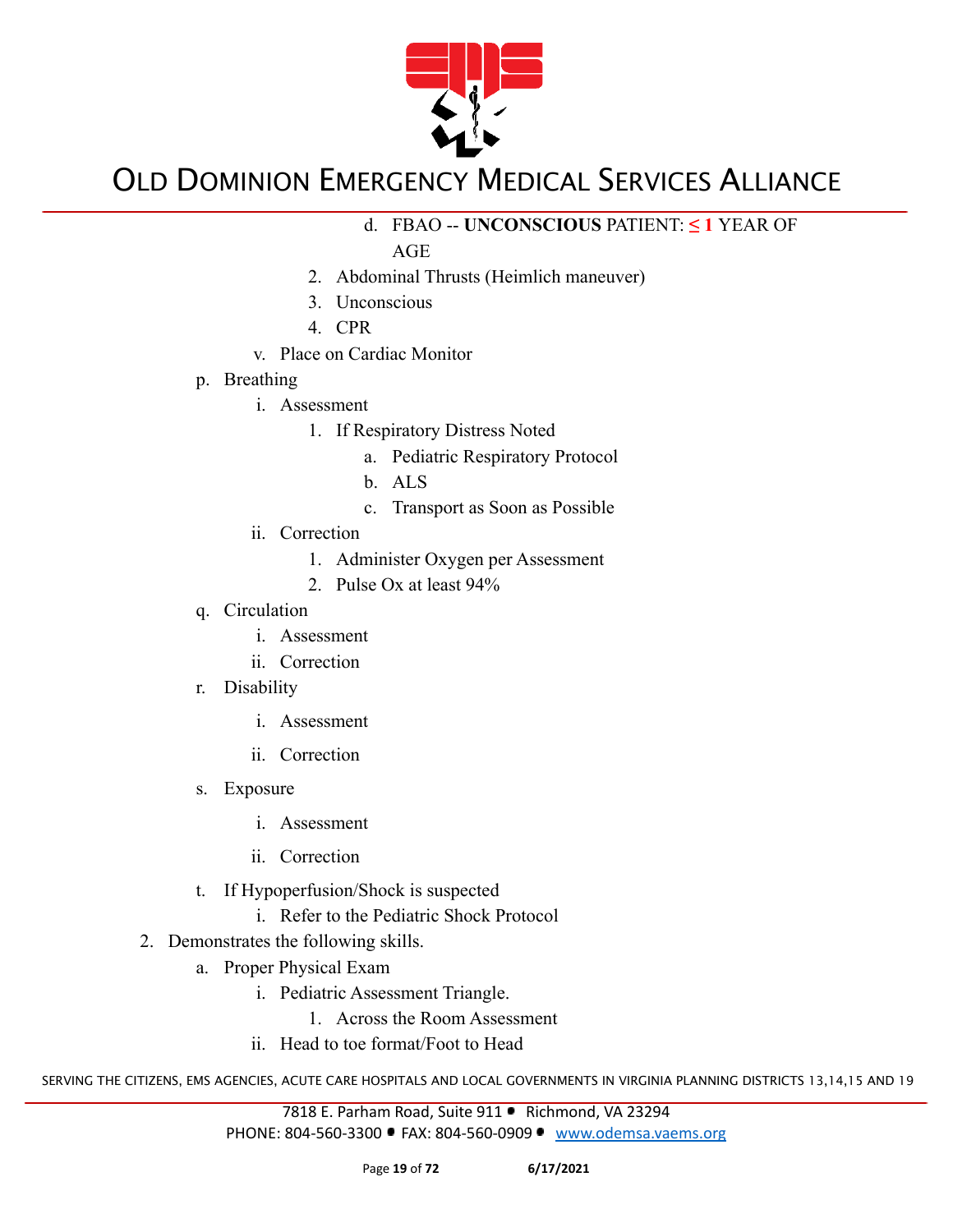

- 1. Proper FABO BLS per current AHA BLS Standards
- iii. All major body parts/systems
- iv. Vital Signs / Documentation
- b. Pulse Ox Measurement
- c. Oxygen/Ventilation based on Assessment.
- d. Demonstrates the appropriate transport mode and destination.
- e. Transport as soon as safe to do so to the proper destination.

The above is a very abbreviated summary of the Protocol.

For the complete Protocol, please review the appropriate Protocol as published by ODEMSA.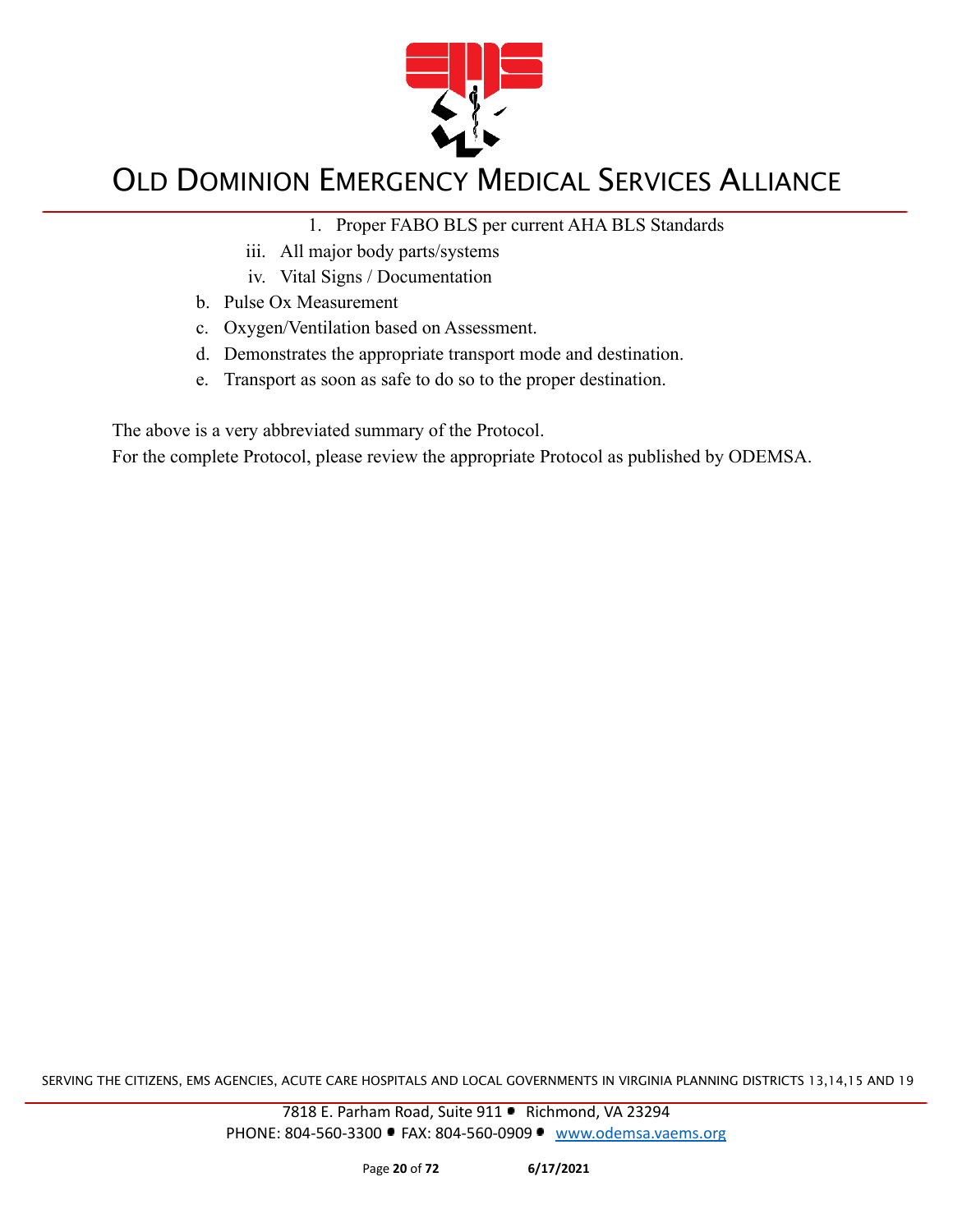

Student's and FTO's signatures below signify that the student has demonstrated sufficient working knowledge and can perform such competency and has had the opportunity to ask and has had all questions and answers provided to their level of comfort.

Competency – ODEMSA – Regional Protocols – **Pediatric General Medical Emergencies - Airway – Obstruction/Foreign Body – ALS**

Student's Name and Signature – date below:

 $\Box$  Date Printed Name Signature FTO's Name and Signature – date below:  $\Box$  Date Printed Name Signature

SERVING THE CITIZENS, EMS AGENCIES, ACUTE CARE HOSPITALS AND LOCAL GOVERNMENTS IN VIRGINIA PLANNING DISTRICTS 13,14,15 AND 19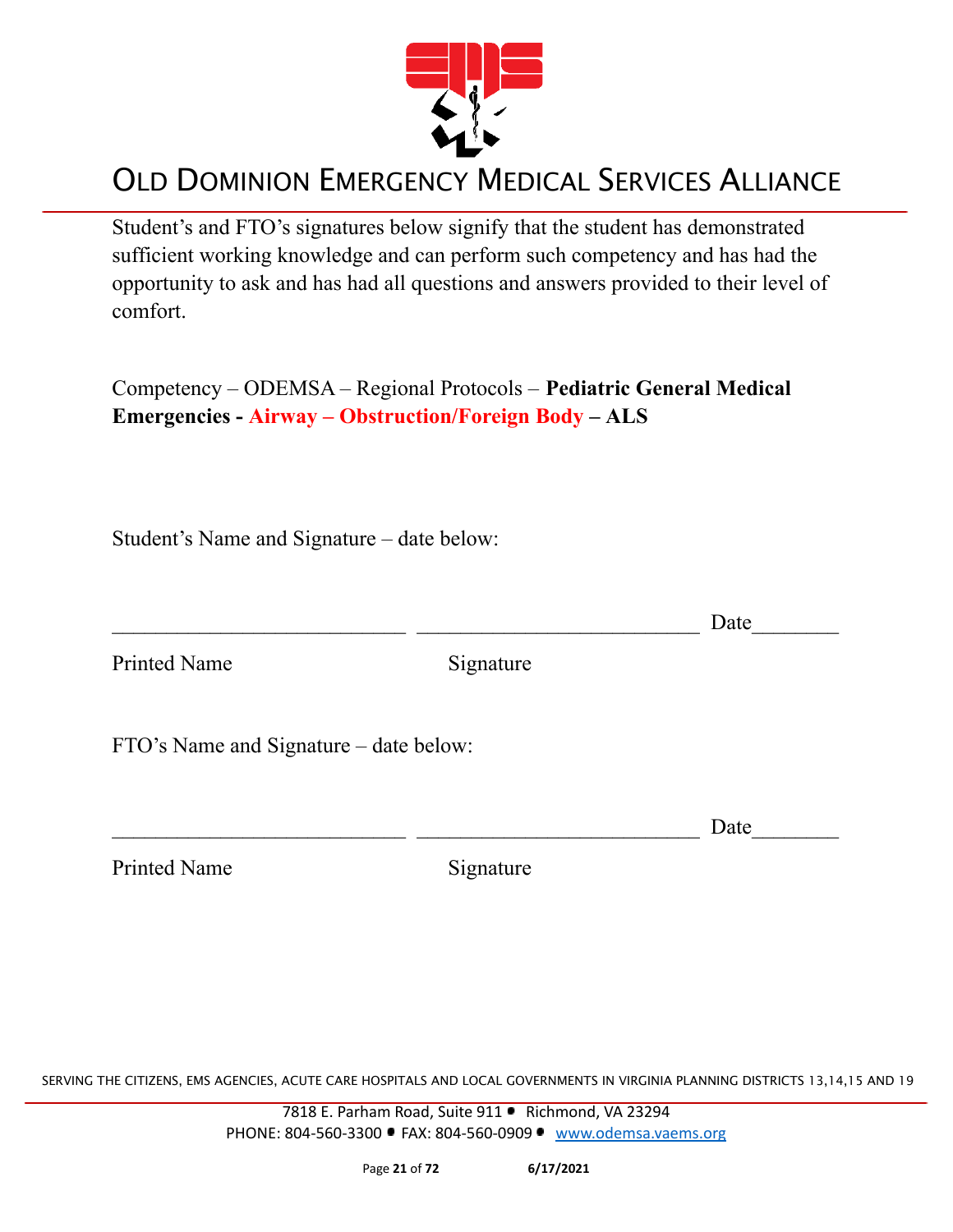

# **Pediatric General Medical Emergencies Medical – Diabetic – Hyperglycemia – ALS**

#### **OVERVIEW:**

Diabetes mellitus is the most common endocrine disorder of childhood, affecting approximately 2/1,000 school-age children in the United States.

**Symptomatic hyperglycemia** is defined as a **blood glucose level > 300 mg/dl** with signs of severe dehydration, altered mental status, and/ or shock.

Hyperglycemia is usually the result of an inadequate supply of insulin to meet the body's needs.

**Most pre-hospital care should be focused on the treatment of severe dehydration and support of vital functions.**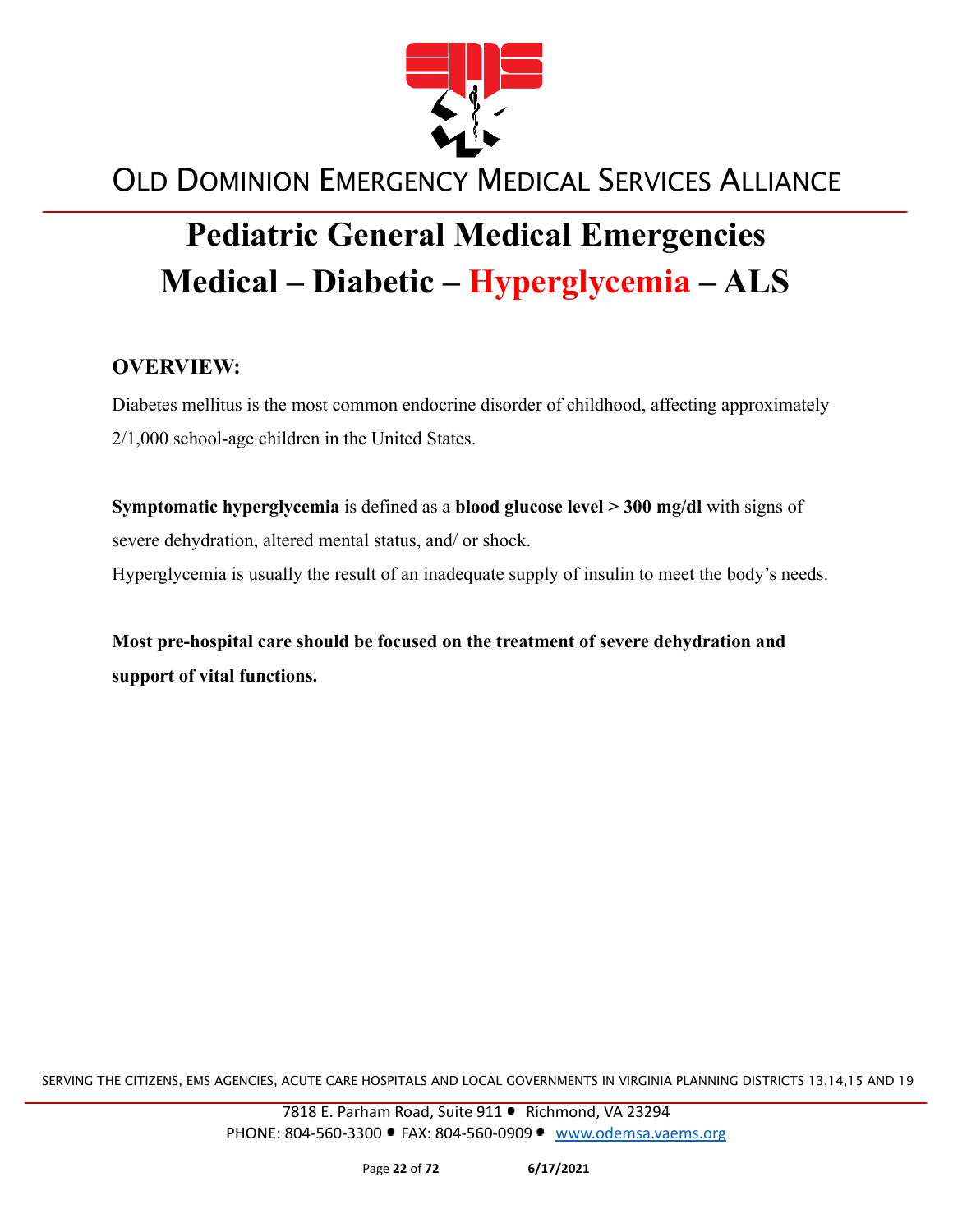

Student Can demonstrate the following competencies without prompting and can explain the clinical reasoning for each listed below:

- 1. Demonstrates proper assessment techniques / Physical skills.
	- a. Scene Survey
	- b. HPI Complete
	- c. Signs and Symptoms
	- d. SAMPLE
	- e. OPQRST
	- f. MOI NOI
	- g. Need for ALS.
	- h. Pulse Ox
	- i. End Tidal  $CO<sub>2</sub>$
	- j. Place on Cardiac Monitor/Obtain 12 lead EKG.
	- k. IV Access
	- l. Determine Relevant Differentials based on Assessment.
	- m. Primary Assessment
		- i. XABCDE Format
	- n. Life Threat Bleeding
		- i. Assessment
		- ii. Correction
	- o. Airway
		- i. Assessment
		- ii. Correction
	- p. Breathing
		- i. Assessment
			- 1. If Respiratory Distress Noted
				- a. Pediatric Respiratory Protocol
				- b. ALS
				- c. Transport as Soon as Possible
		- ii. Correction
			- 1. Administer Oxygen per Assessment
			- 2. Pulse Ox at least 94%

SERVING THE CITIZENS, EMS AGENCIES, ACUTE CARE HOSPITALS AND LOCAL GOVERNMENTS IN VIRGINIA PLANNING DISTRICTS 13,14,15 AND 19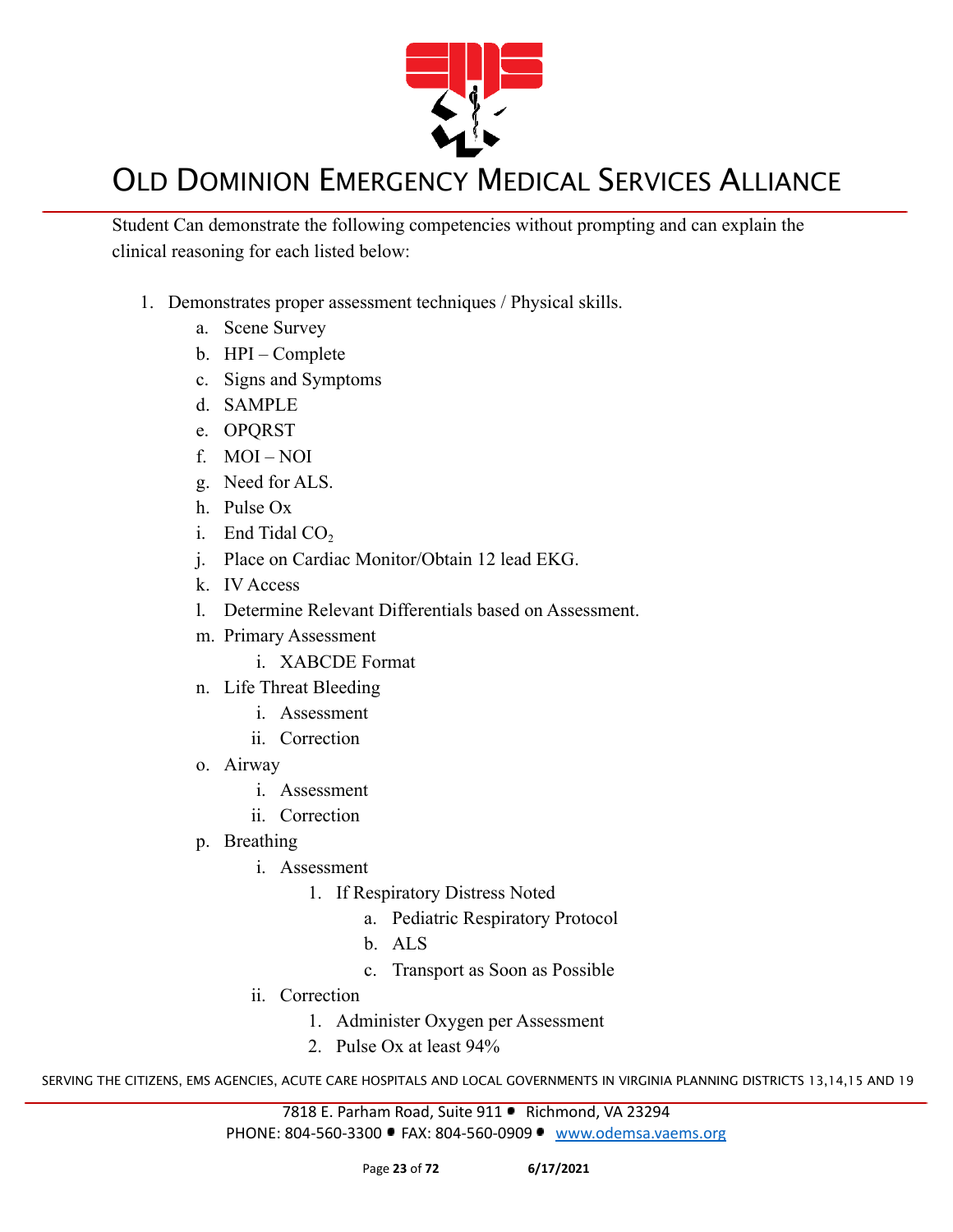

- q. Circulation
	- i. Assessment
	- ii. Correction
- r. Disability
	- i. Assessment
	- ii. Correction
- s. Exposure
	- i. Assessment
	- ii. Correction
- t. Blood Glucose Level
	- i. If less than 60mg/dl
		- 1. Refer to the Hypoglycemia Protocol.
	- ii. If greater than 300 mg/dl
		- 1. IV Access
			- a. Start Normal Saline per chart in protocol based on the weight in kg.
		- 2. If Hypoperfusion/Shock is suspected
			- a. Refer to the Pediatric Shock Protocol
- 2. Demonstrates the following skills.
	- a. Proper Physical Exam
		- i. Pediatric Assessment Triangle.
			- 1. Across the Room Assessment
		- ii. Head to toe format/Foot to Head
			- 1. Obtain Blood Glucose
			- 2. Temperature Assessment
		- iii. All major body parts/systems
		- iv. Vital Signs / Documentation
	- b. Pulse Ox Measurement
	- c. Oxygen/Ventilation based on Assessment.
	- d. Demonstrates the appropriate transport mode and destination.
	- e. Transport as soon as safe to do so to the proper destination.

SERVING THE CITIZENS, EMS AGENCIES, ACUTE CARE HOSPITALS AND LOCAL GOVERNMENTS IN VIRGINIA PLANNING DISTRICTS 13,14,15 AND 19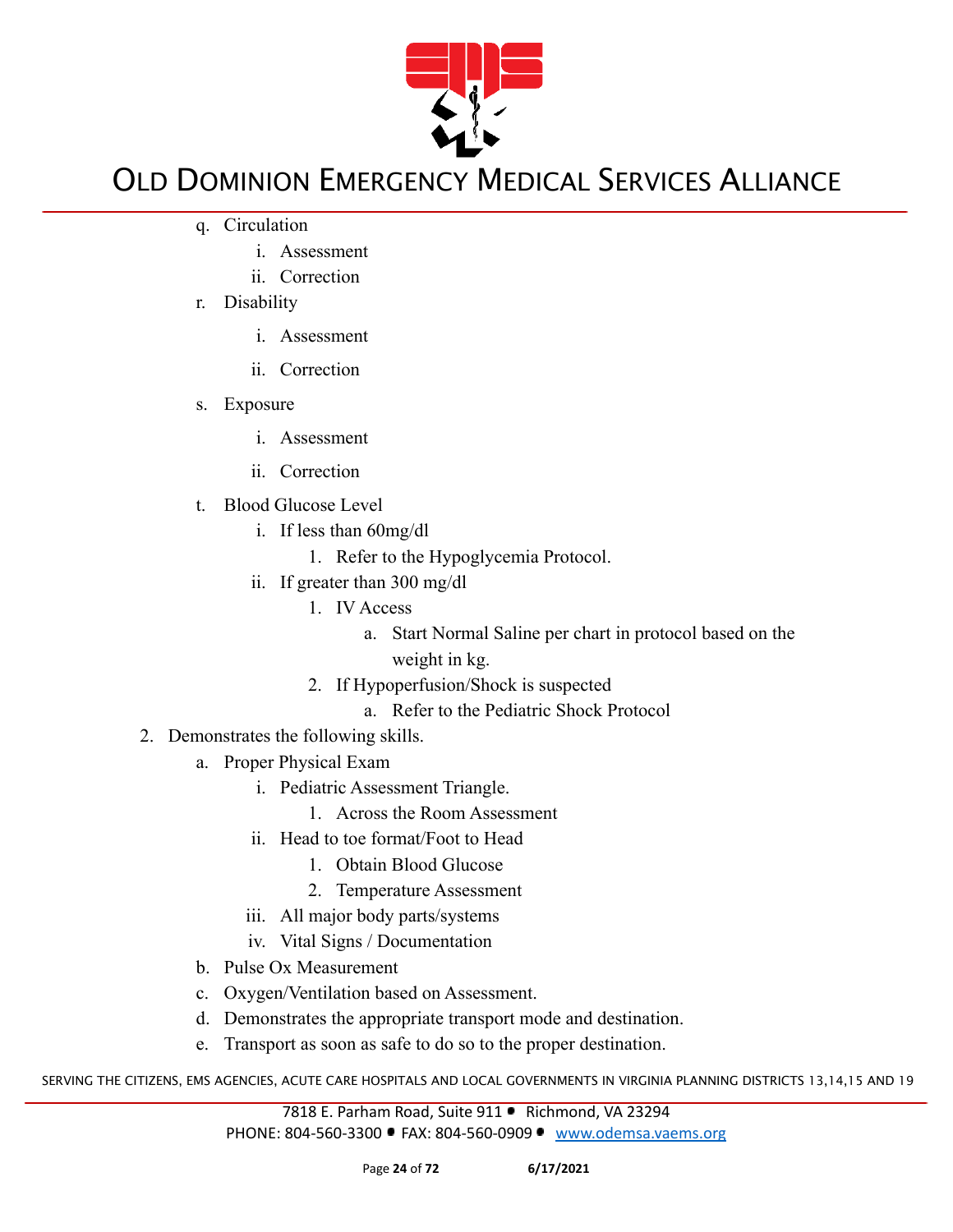

The above is a very abbreviated summary of the Protocol.

For the complete Protocol, please review the appropriate Protocol as published by ODEMSA.

SERVING THE CITIZENS, EMS AGENCIES, ACUTE CARE HOSPITALS AND LOCAL GOVERNMENTS IN VIRGINIA PLANNING DISTRICTS 13,14,15 AND 19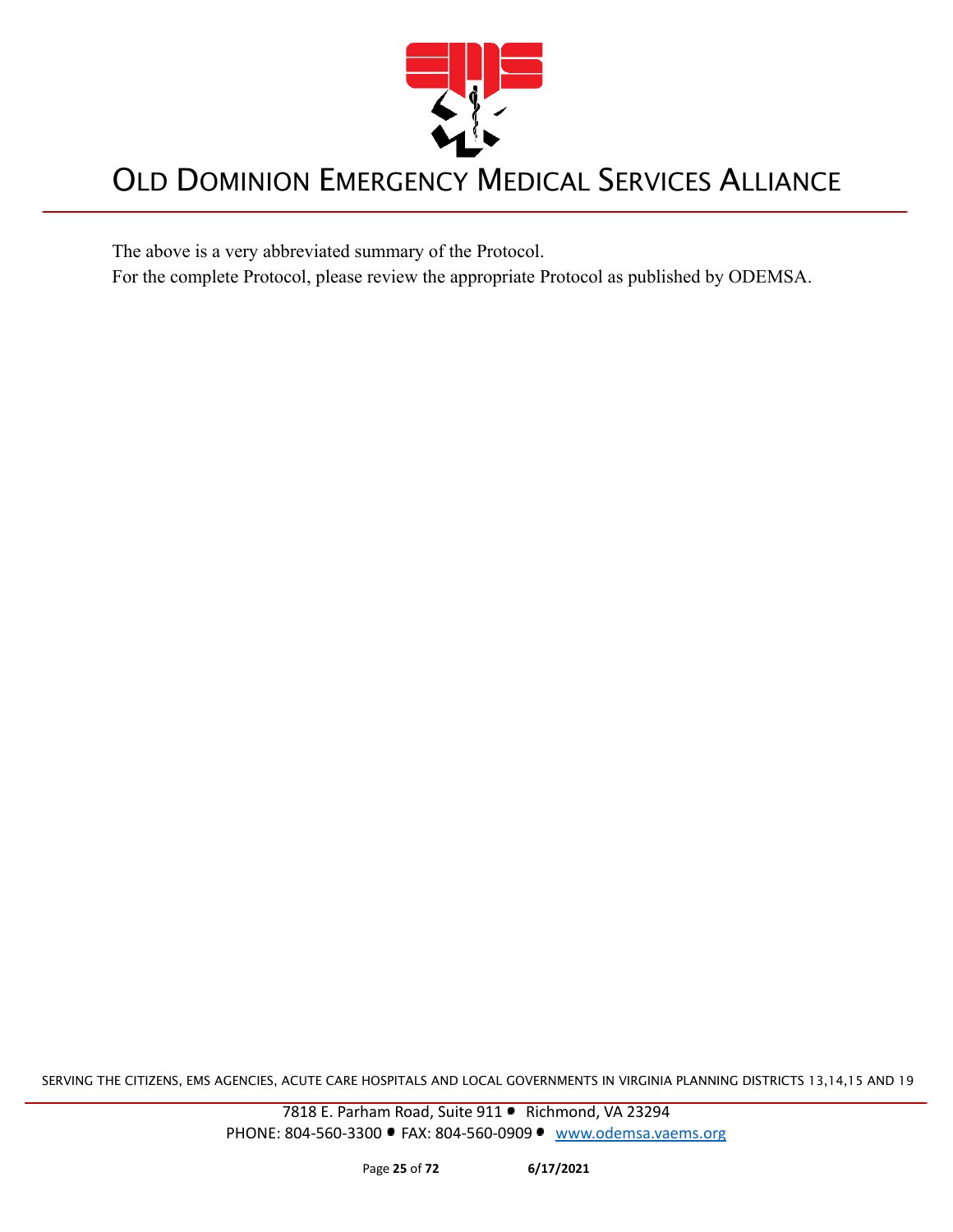

Student's and FTO's signatures below signify that the student has demonstrated sufficient working knowledge and can perform such competency and has had the opportunity to ask and has had all questions and answers provided to their level of comfort.

Competency – ODEMSA – Regional Protocols – **Pediatric General Medical Emergencies - Diabetic – Hyperglycemia – ALS**

Student's Name and Signature – date below:

|                                        |           | Date |
|----------------------------------------|-----------|------|
| <b>Printed Name</b>                    | Signature |      |
| FTO's Name and Signature – date below: |           |      |
|                                        |           | Date |
| <b>Printed Name</b>                    | Signature |      |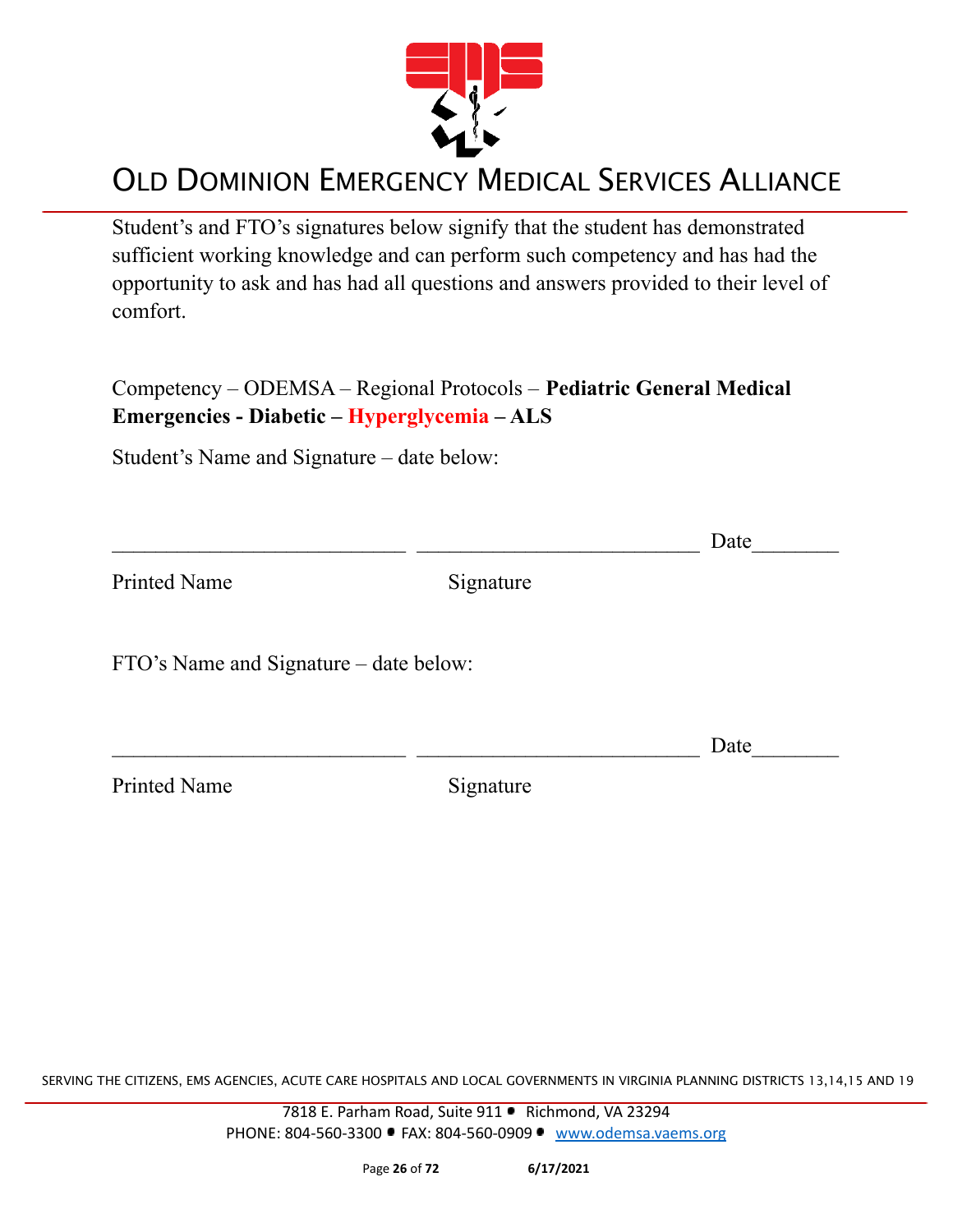

# **Pediatric General Medical Emergencies Medical – Diabetic – Hypoglycemia – ALS**

#### **OVERVIEW:**

**Symptomatic hypoglycemia** is defined as a **blood glucose level < 60 mg / dL** with signs of altered mental status and/or unconsciousness.

The many signs and symptoms that are associated with hypoglycemia can be divided into two broad categories: adrenergic and neurologic.

**The adrenergic stimulation** is due to the increased epinephrine levels.

**The neurologic due to central nervous system dysfunction** from the decreased glucose levels.

**Treatment Goal – is to raise the blood sugar levels.**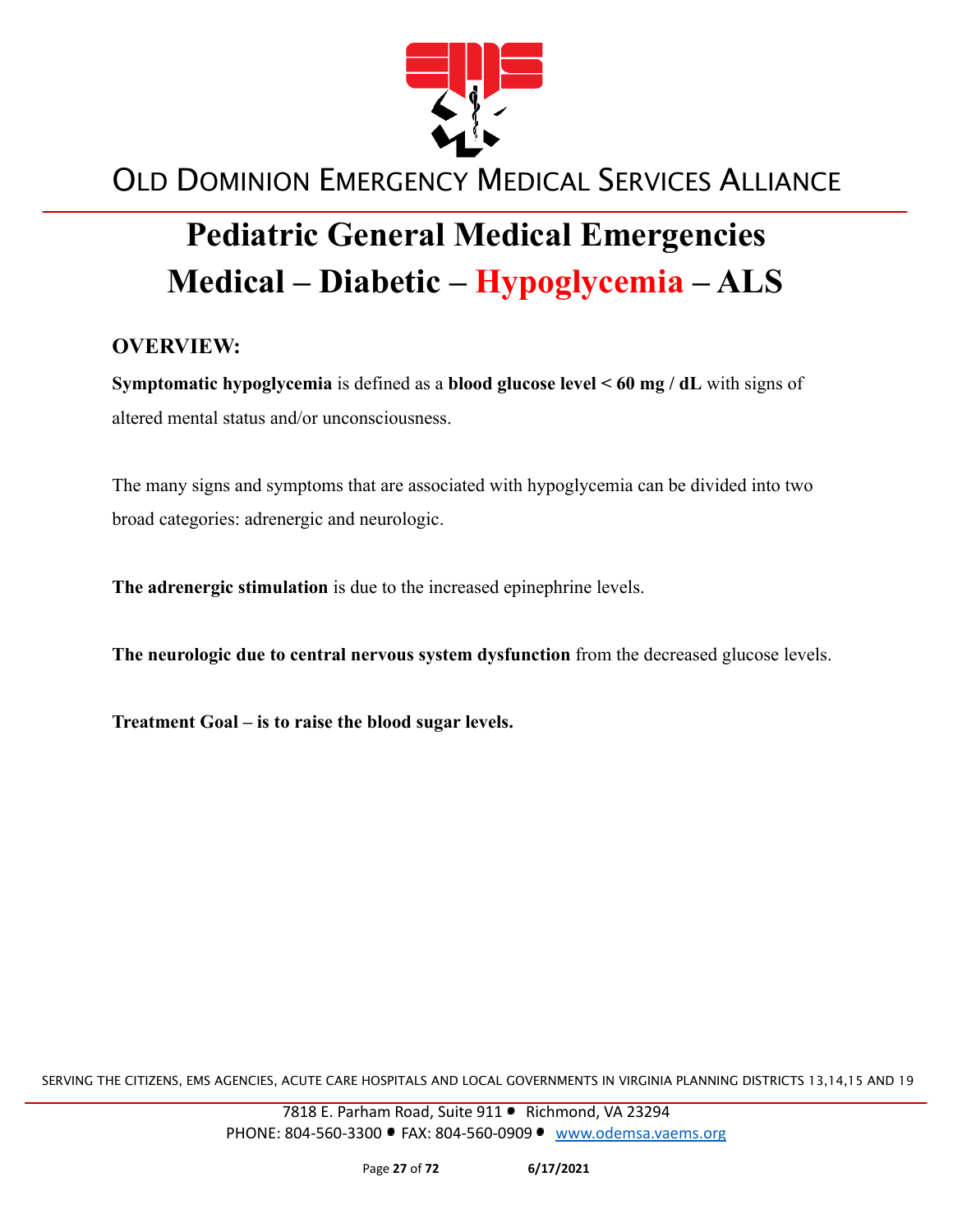

Student Can demonstrate the following competencies without prompting and can explain the clinical reasoning for each listed below:

- 1. Demonstrates proper assessment techniques / Physical skills.
	- a. Scene Survey
	- b. HPI Complete
	- c. Signs and Symptoms
	- d. SAMPLE
	- e. OPQRST
	- f. MOI NOI
	- g. Need for ALS.
	- h. Pulse Ox
	- i. End Tidal  $CO<sub>2</sub>$
	- j. Place on Cardiac Monitor/Obtain 12 lead EKG.
	- k. IV Access
	- l. Determine Relevant Differentials based on Assessment.
	- m. Primary Assessment
		- i. XABCDE Format
	- n. Life Threat Bleeding
		- i. Assessment
		- ii. Correction
	- o. Airway
		- i. Assessment
		- ii. Correction
	- p. Breathing
		- i. Assessment
			- 1. If Respiratory Distress Noted
				- a. Pediatric Respiratory Protocol
				- b. ALS
				- c. Transport as Soon as Possible
		- ii. Correction
			- 1. Administer Oxygen per Assessment
			- 2. Pulse Ox at least 94%

SERVING THE CITIZENS, EMS AGENCIES, ACUTE CARE HOSPITALS AND LOCAL GOVERNMENTS IN VIRGINIA PLANNING DISTRICTS 13,14,15 AND 19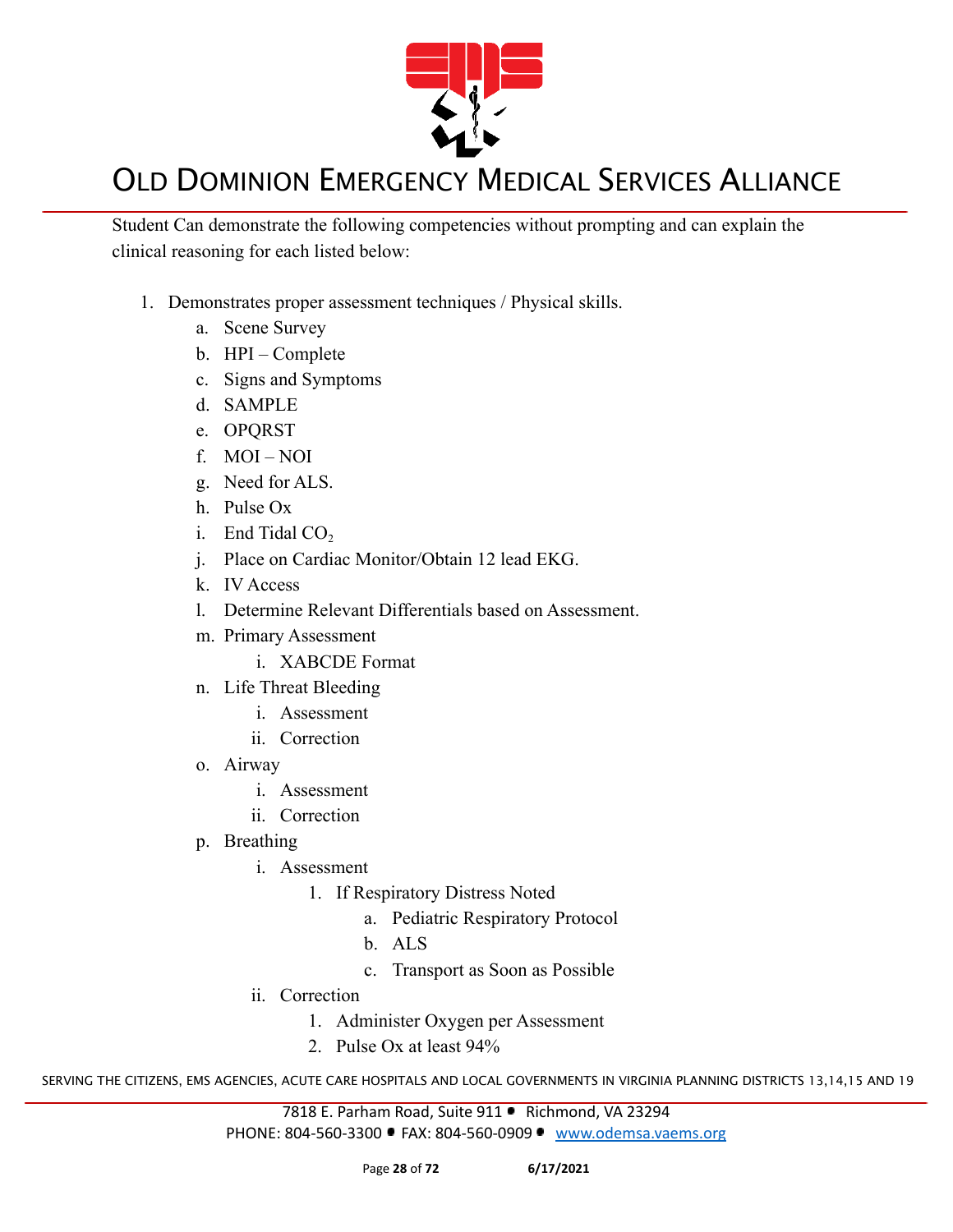

- q. Circulation
	- i. Assessment
	- ii. Correction
- r. Disability
	- i. Assessment
	- ii. Correction
- s. Exposure
	- i. Assessment
	- ii. Correction
- t. Blood Glucose Level
	- i. If less than 60mg/dl
		- 1. If the patient can maintain/protect the airway
			- a. Oral Glucose 15 Grams
				- i. Repeat in 15 minutes.
				- ii. If Clinical Signs/Symptoms continue after 2 doses of Oral Glucose.
					- 1. If the patient is greater than 44 lbs./20 kg. in weight
						- a. 1.0 mg of Glucagon IM/IN
		- 2. Patient not able to maintain/protect the airway.
			- a. IV Access
			- b. If patient less than 30 days old
				- i. Dextrose 10% IV/IO 2 ml/kg. max dose 100 ml
			- c. If patient is greater than 30 days old but less than 8 yrs.
				- i. Dextrose 25% 2 ml/kg.
			- d. If patient is older than 8 yrs.
				- i. Dextrose 50% 0.5 mg/kg. max dose 25 gm
			- e. Unable to establish IV/IO
				- i. Glucagon

1. Under  $20 \text{ kg} - 0.5 \text{ mg}$  IM/IN

- ii. If greater than 300 mg/dl
	- 1. Refer to the Pediatric Hyperglycemia Protocol
- iii. If Hypoperfusion/Shock is suspected

SERVING THE CITIZENS, EMS AGENCIES, ACUTE CARE HOSPITALS AND LOCAL GOVERNMENTS IN VIRGINIA PLANNING DISTRICTS 13,14,15 AND 19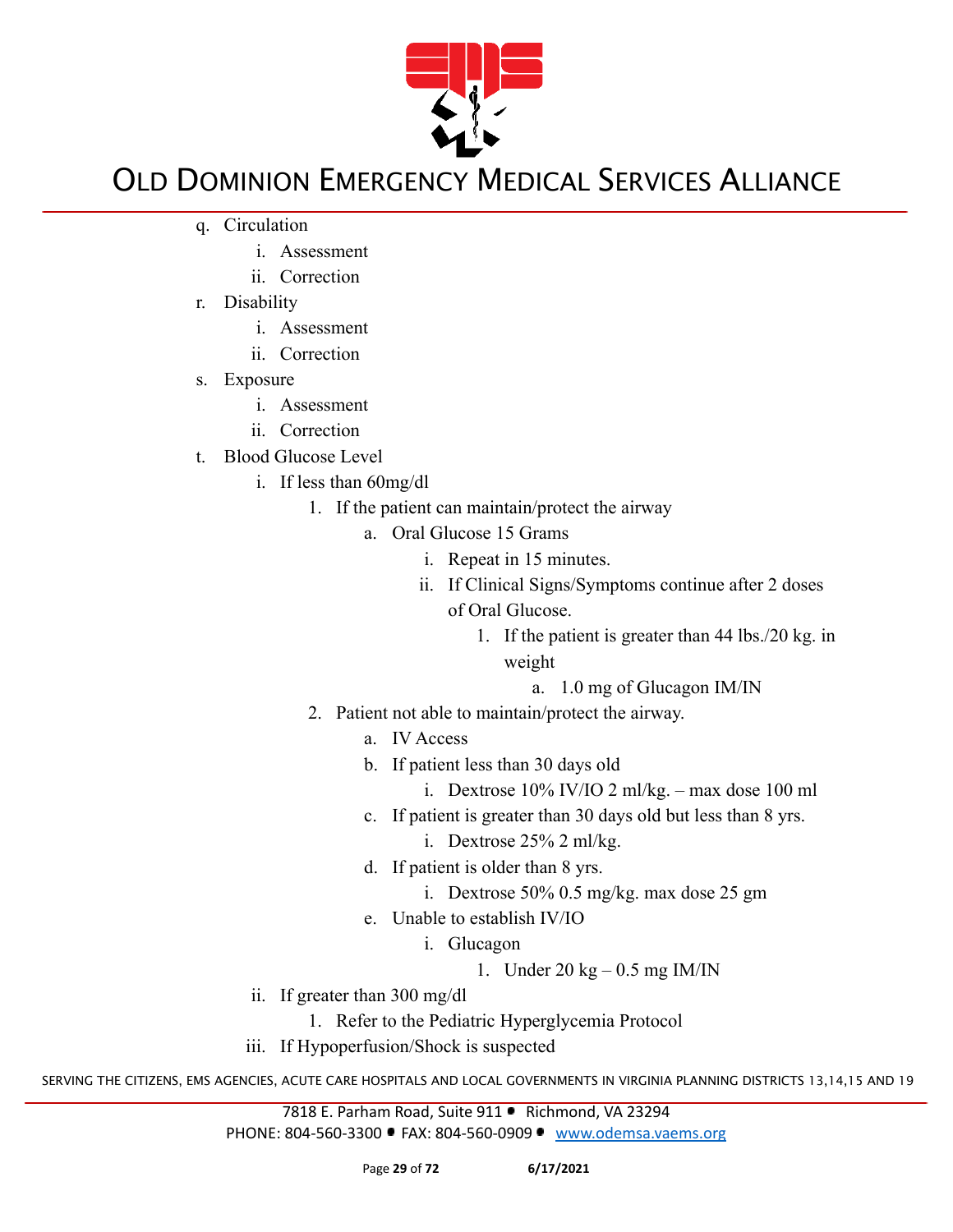

- 1. Refer to the Pediatric Shock Protocol
- 2. Demonstrates the following skills.
	- a. Proper Physical Exam
		- i. Pediatric Assessment Triangle.
			- 1. Across the Room Assessment
		- ii. Head to toe format/Foot to Head
			- 1. All major body parts/systems
	- b. Vital Signs / Documentation Obtain Blood Glucose
	- c. Temperature Assessment
	- d. Administer
		- i. Oral Glucose
		- ii. Glucagon
	- e. Pulse Ox Measurement
	- f. Oxygen/Ventilation based on Assessment.
	- g. Demonstrates the appropriate transport mode and destination.
	- h. Transport as soon as safe to do so to the proper destination.

The above is a very abbreviated summary of the Protocol.

For the complete Protocol, please review the appropriate Protocol as published by ODEMSA.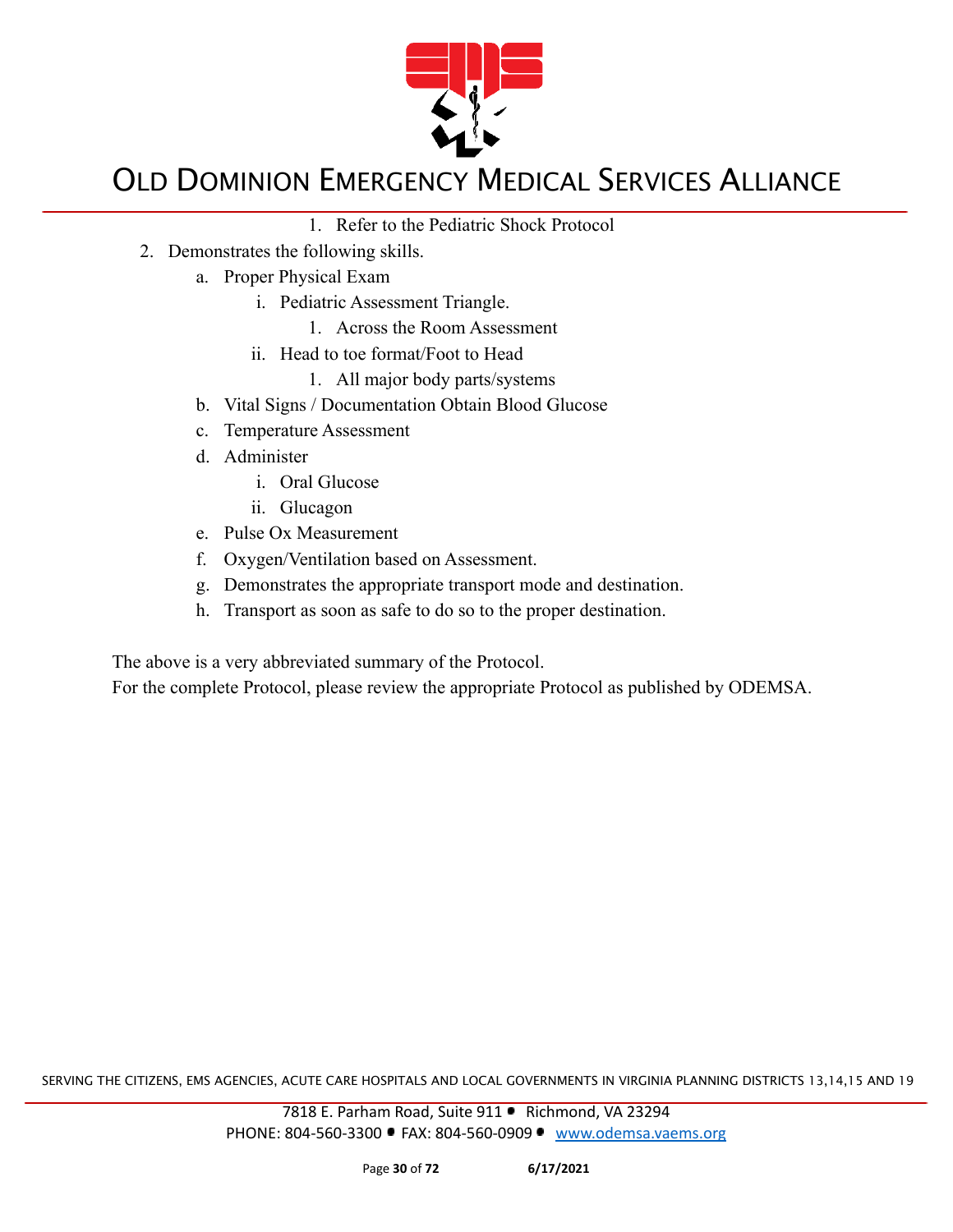

Student's and FTO's signatures below signify that the student has demonstrated sufficient working knowledge and can perform such competency and has had the opportunity to ask and has had all questions and answers provided to their level of comfort.

Competency – ODEMSA – Regional Protocols – **Pediatric General Medical Emergencies - Diabetic – Hypoglycemia – ALS**

Student's Name and Signature – date below:

|                                        |           | Date |
|----------------------------------------|-----------|------|
| <b>Printed Name</b>                    | Signature |      |
| FTO's Name and Signature – date below: |           |      |
|                                        |           | Date |
| <b>Printed Name</b>                    | Signature |      |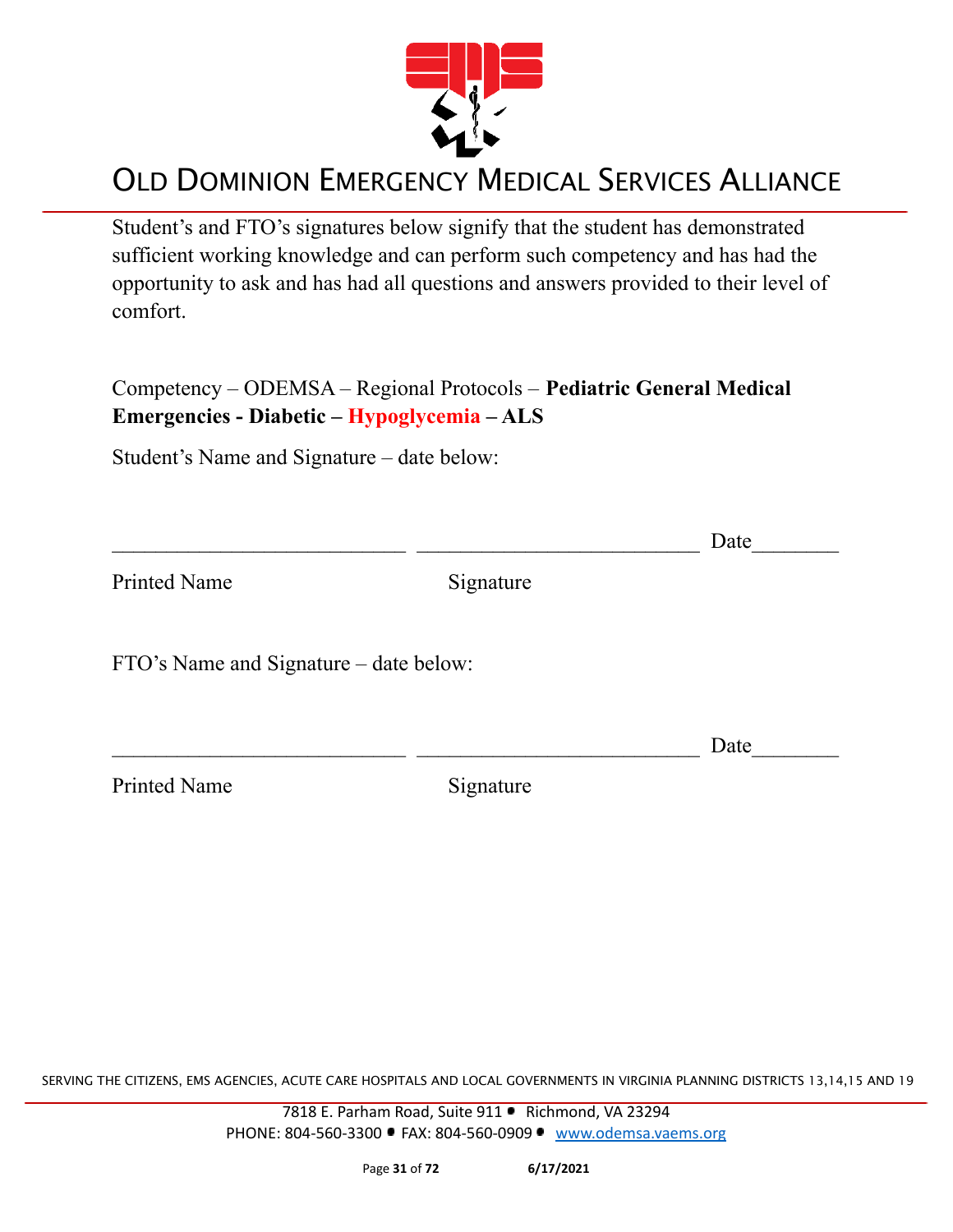

# **Pediatric General Medical Emergencies Medical – Nausea/Vomiting – ALS**

#### **OVERVIEW:**

The pre-hospital provider should be very careful to ensure that patients who present with vague complaints such as nausea and vomiting are thoroughly evaluated.

The patient's symptoms and recent history must determine the most appropriate care.

Frequently, treatment of an underlying cause and limiting movement may resolve or greatly reduce these complaints.

However, persistent nausea and vomiting of unknown etiology may respond well to pharmaceutical therapy.

All patients presenting with nausea and vomiting should be screened for potential life threats initially.

**Anti-emetic treatment should occur only as a secondary priority.**

SERVING THE CITIZENS, EMS AGENCIES, ACUTE CARE HOSPITALS AND LOCAL GOVERNMENTS IN VIRGINIA PLANNING DISTRICTS 13,14,15 AND 19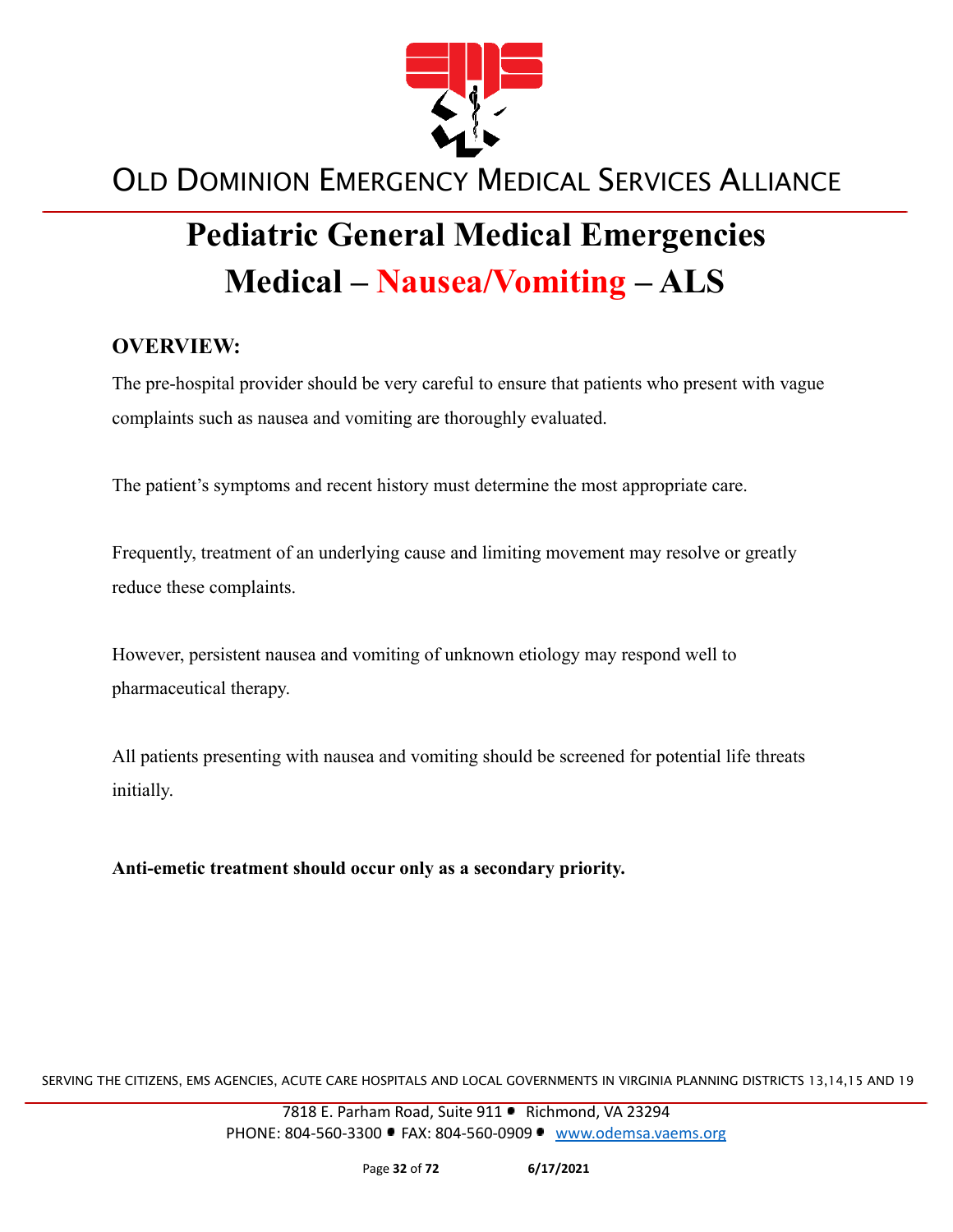

Student Can demonstrate the following competencies without prompting and can explain the clinical reasoning for each listed below:

- 1. Demonstrates proper assessment techniques / Physical skills.
	- a. Scene Survey
	- b. HPI Complete
	- c. Signs and Symptoms
	- d. SAMPLE
	- e. OPQRST
	- f. MOI NOI
	- g. Pulse Ox
	- h. Need for ALS.
	- i. End Tidal  $CO<sub>2</sub>$
	- j. Place on Cardiac Monitor/Obtain 12 lead EKG.
	- k. IV Access
	- l. Determine Relevant Differentials based on Assessment.
	- m. Primary Assessment
		- i. XABCDE Format
	- n. Life Threat Bleeding
		- i. Assessment
		- ii. Correction
	- o. Airway
		- i. Assessment
		- ii. Correction
	- p. Breathing
		- i. Assessment
			- 1. If Respiratory Distress Noted
				- a. Pediatric Respiratory Protocol
				- b. ALS
				- c. Transport as Soon as Possible
		- ii. Correction
			- 1. Administer Oxygen per Assessment
			- 2. Pulse Ox at least 94%

SERVING THE CITIZENS, EMS AGENCIES, ACUTE CARE HOSPITALS AND LOCAL GOVERNMENTS IN VIRGINIA PLANNING DISTRICTS 13,14,15 AND 19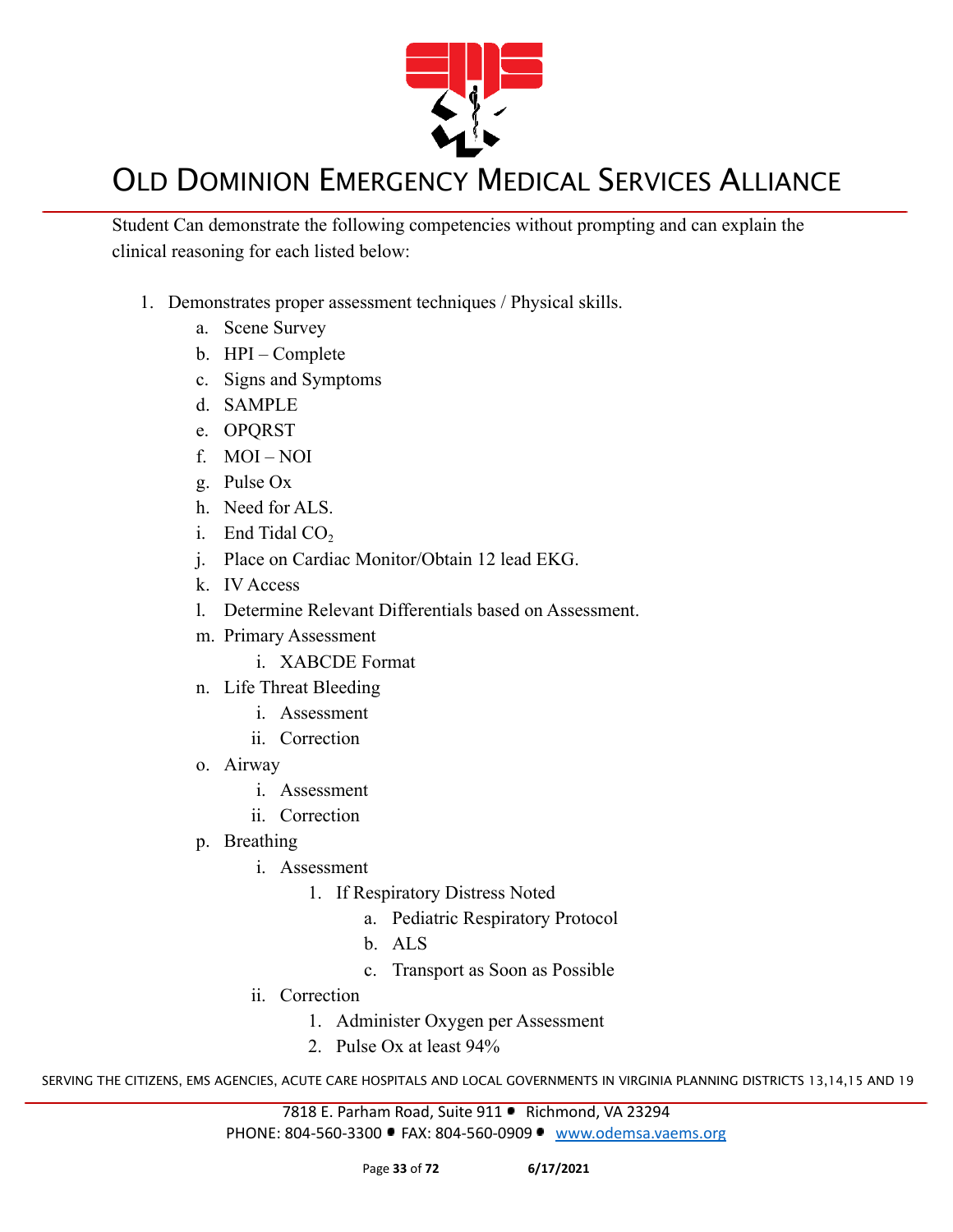

- q. Circulation
	- i. Assessment
	- ii. Correction
- r. Disability
	- i. Assessment
	- ii. Correction
- s. Exposure
	- i. Assessment
	- ii. Correction
- t. Blood Glucose Level
	- i. If less than 60mg/dl
		- 1. Refer to the Pediatric Hypoglycemia Protocol
	- ii. If greater than 300 mg/dl
		- 1. Refer to the Pediatric Hyperglycemia Protocol
	- iii. If Hypoperfusion/Shock is suspected
		- 1. Refer to the Pediatric Shock Protocol
- u. Position of Comfort
- v. If IV form of Ondansetron Available
	- i. 0.1 mg/kg. IV/IM to mas dose of 4mg over 2-5 minutes
- w. If the patient is over 44 lbs./20 kg. The oral form is available.
	- i. Administer **1** dose of 4 mg. Ondansetron OTD.
- x. Ondansetron can be repeated in 10 minutes
- 2. Demonstrates the following skills.
	- a. Proper Physical Exam
		- i. Pediatric Assessment Triangle.
			- 1. Across the Room Assessment
		- ii. Head to toe format/Foot to Head
			- 1. All major body parts/systems
	- b. Vital Signs / Documentation Obtain Blood Glucose
	- c. Temperature Assessment
	- d. Administer

SERVING THE CITIZENS, EMS AGENCIES, ACUTE CARE HOSPITALS AND LOCAL GOVERNMENTS IN VIRGINIA PLANNING DISTRICTS 13,14,15 AND 19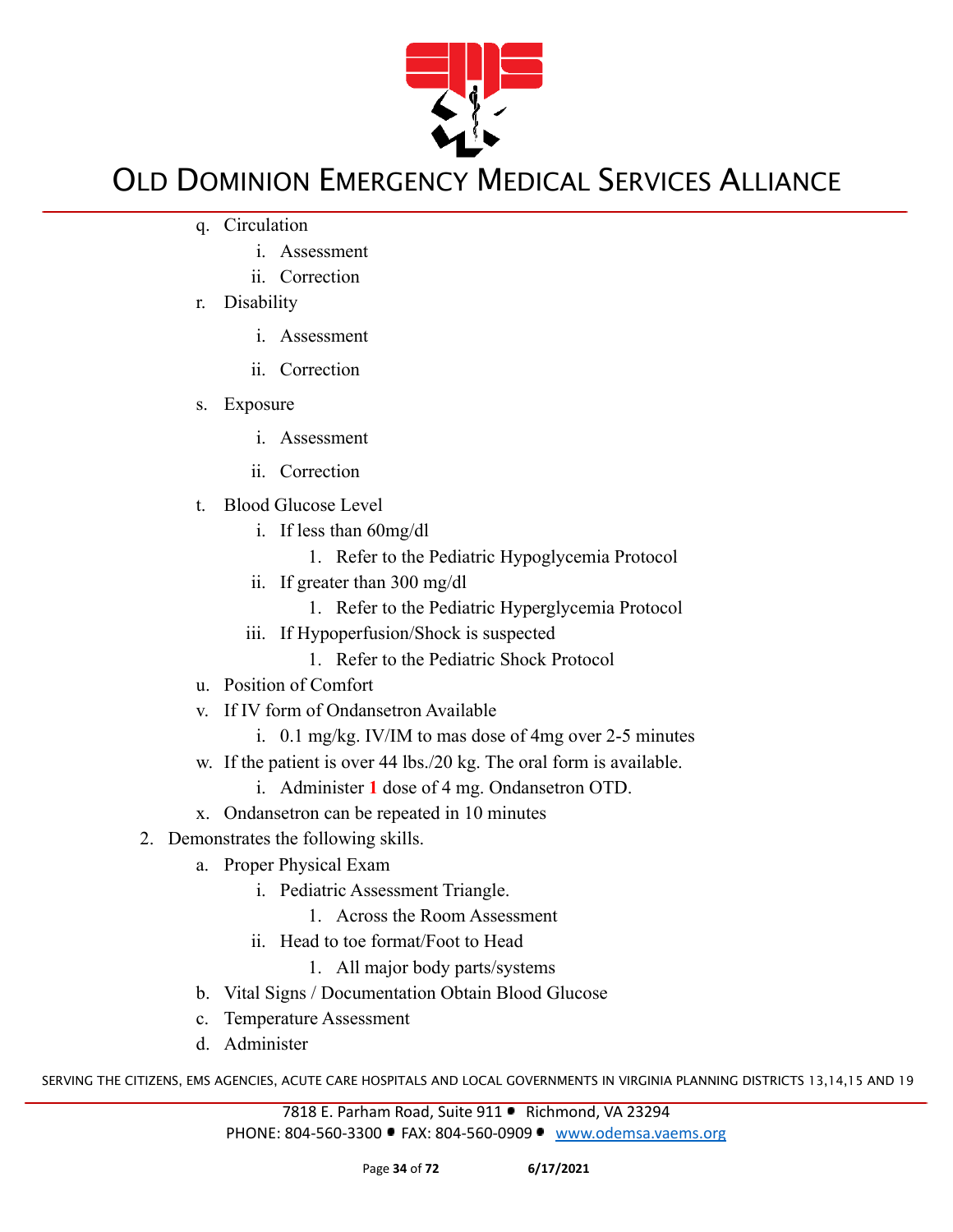

- i. Ondansetron OTD
- e. Pulse Ox Measurement
- f. Oxygen/Ventilation based on Assessment.
- g. Demonstrates the appropriate transport mode and destination.
- h. Transport as soon as safe to do so to the proper destination.

The above is a very abbreviated summary of the Protocol.

For the complete Protocol, please review the appropriate Protocol as published by ODEMSA.

Student's and FTO's signatures below signify that the student has demonstrated sufficient working knowledge and can perform such competency and has had the opportunity to ask and has had all questions and answers provided to their level of comfort.

#### Competency – ODEMSA – Regional Protocols – **Pediatric General Medical Emergencies - Diabetic – Hypoglycemia – ALS**

Student's Name and Signature – date below:

| <b>Printed Name</b>                    | Signature |      |
|----------------------------------------|-----------|------|
|                                        |           |      |
| FTO's Name and Signature – date below: |           |      |
|                                        |           | Date |
| <b>Printed Name</b>                    | Signature |      |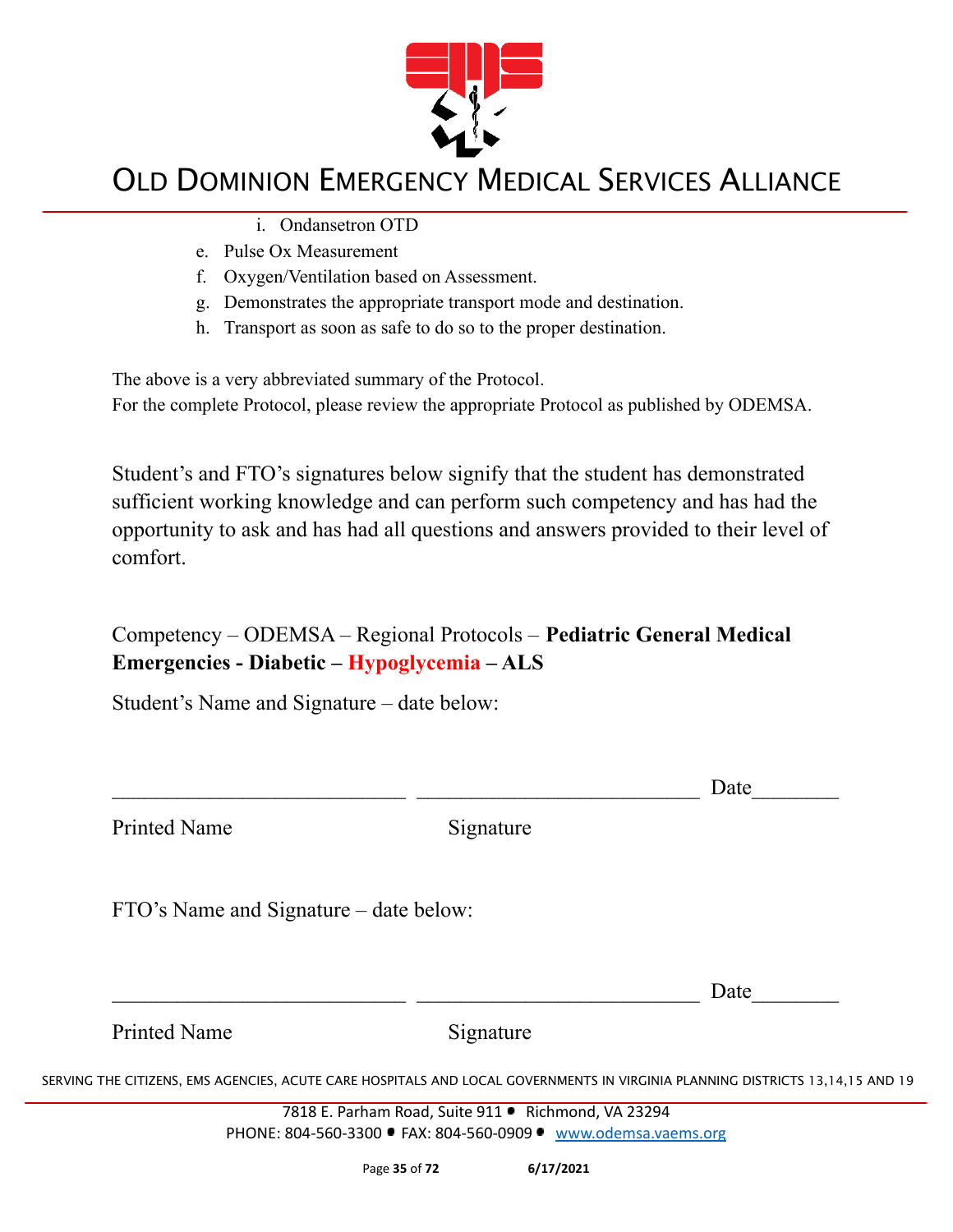

SERVING THE CITIZENS, EMS AGENCIES, ACUTE CARE HOSPITALS AND LOCAL GOVERNMENTS IN VIRGINIA PLANNING DISTRICTS 13,14,15 AND 19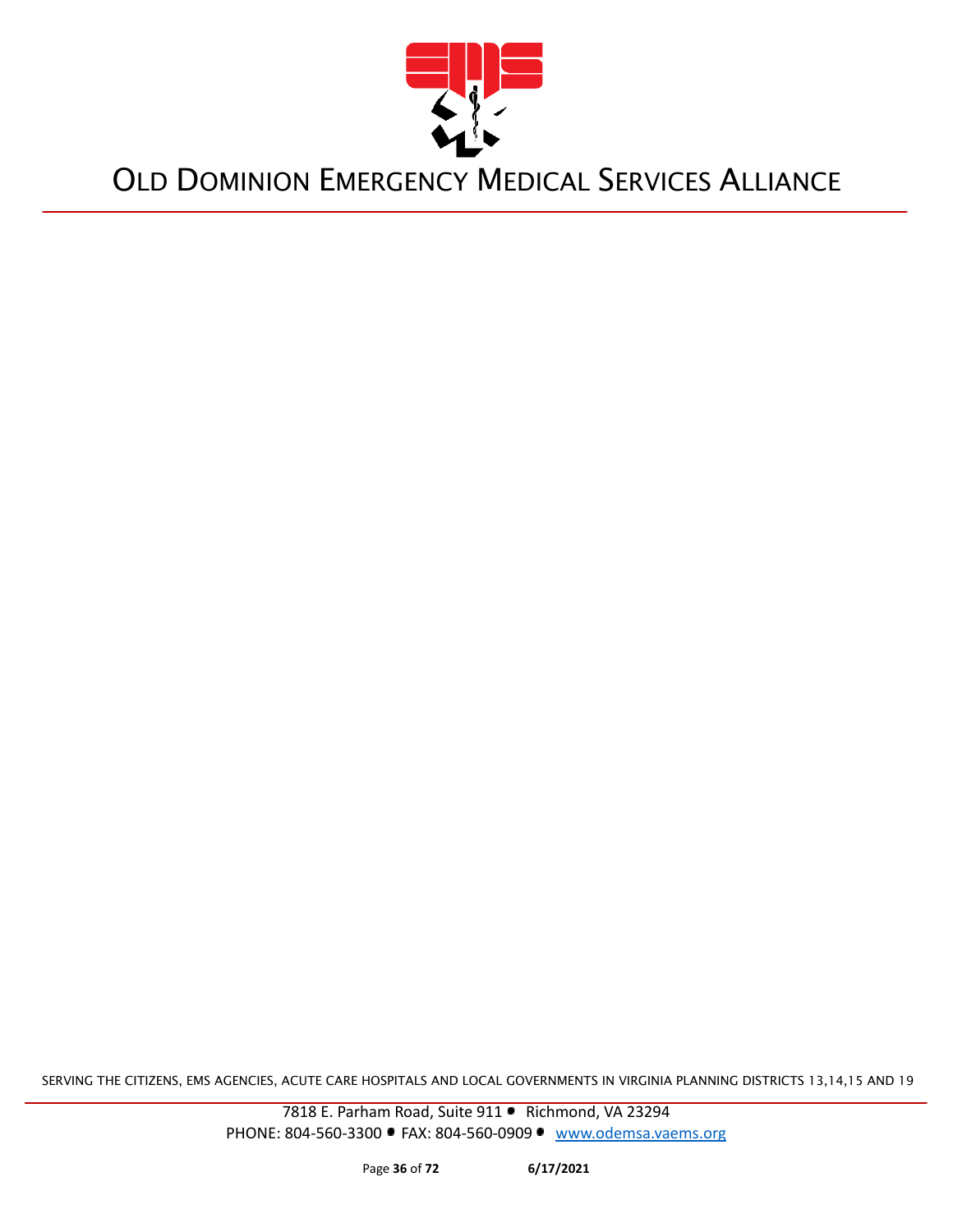

# **Pediatric General Medical Emergencies General – Pain Management – ALS**

#### **OVERVIEW:**

The practice of pre-hospital emergency medicine requires expertise in a wide variety of pharmacological and non-pharmacological techniques to treat acute pain resulting from a myriad of injuries and illnesses.

One of the most essential missions for all healthcare providers should be the relief and/or prevention of pain and suffering.

Approaches to pain relief must be designed to be safe and effective in the organized chaos of the pre-hospital environment.

The degree of pain and the hemodynamic status of the patient will determine the rapidity of care.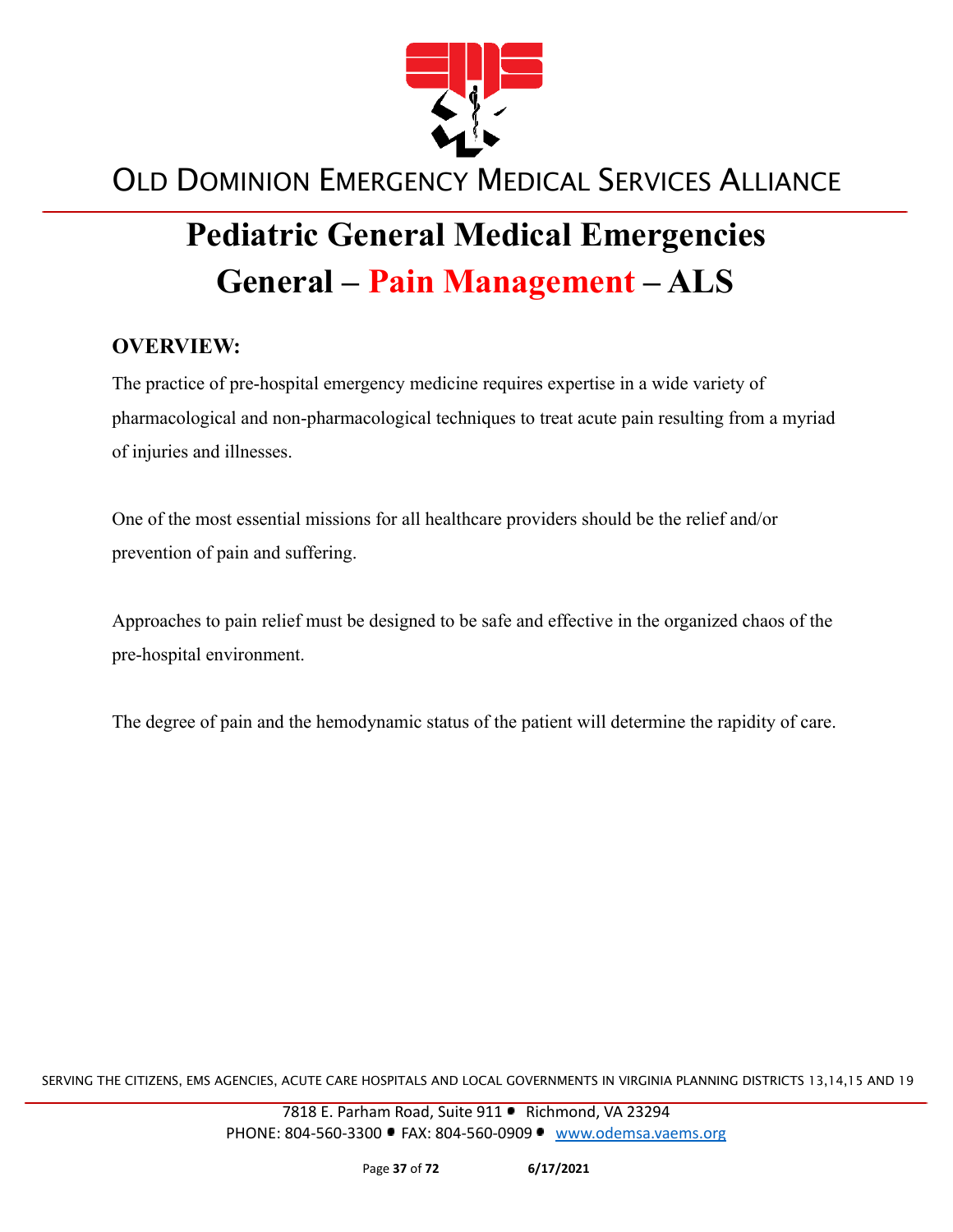

Student Can demonstrate the following competencies without prompting and can explain the clinical reasoning for each listed below:

- 1. Demonstrates proper assessment techniques / Physical skills.
	- a. Scene Survey
	- b. HPI Complete
	- c. Signs and Symptoms
	- d. SAMPLE
	- e. OPQRST
	- f. MOI NOI
	- g. Pulse Ox
	- h. Need for ALS.
	- i. Pulse Ox
	- j. End Tidal  $CO<sub>2</sub>$
	- k. Place on Cardiac Monitor/Obtain 12 lead EKG.
	- l. IV Access
	- m. Determine Relevant Differentials based on Assessment.
	- n. Primary Assessment
		- i. XABCDE Format
	- o. Life Threat Bleeding
		- i. Assessment
		- ii. Correction
	- p. Airway
		- i. Assessment
		- ii. Correction
	- q. Breathing
		- i. Assessment
		- ii. Correction
			- 1. Administer Oxygen per Assessment
			- 2. Pulse Ox at least 94%
	- r. Circulation
		- i. Assessment
		- ii. Correction

SERVING THE CITIZENS, EMS AGENCIES, ACUTE CARE HOSPITALS AND LOCAL GOVERNMENTS IN VIRGINIA PLANNING DISTRICTS 13,14,15 AND 19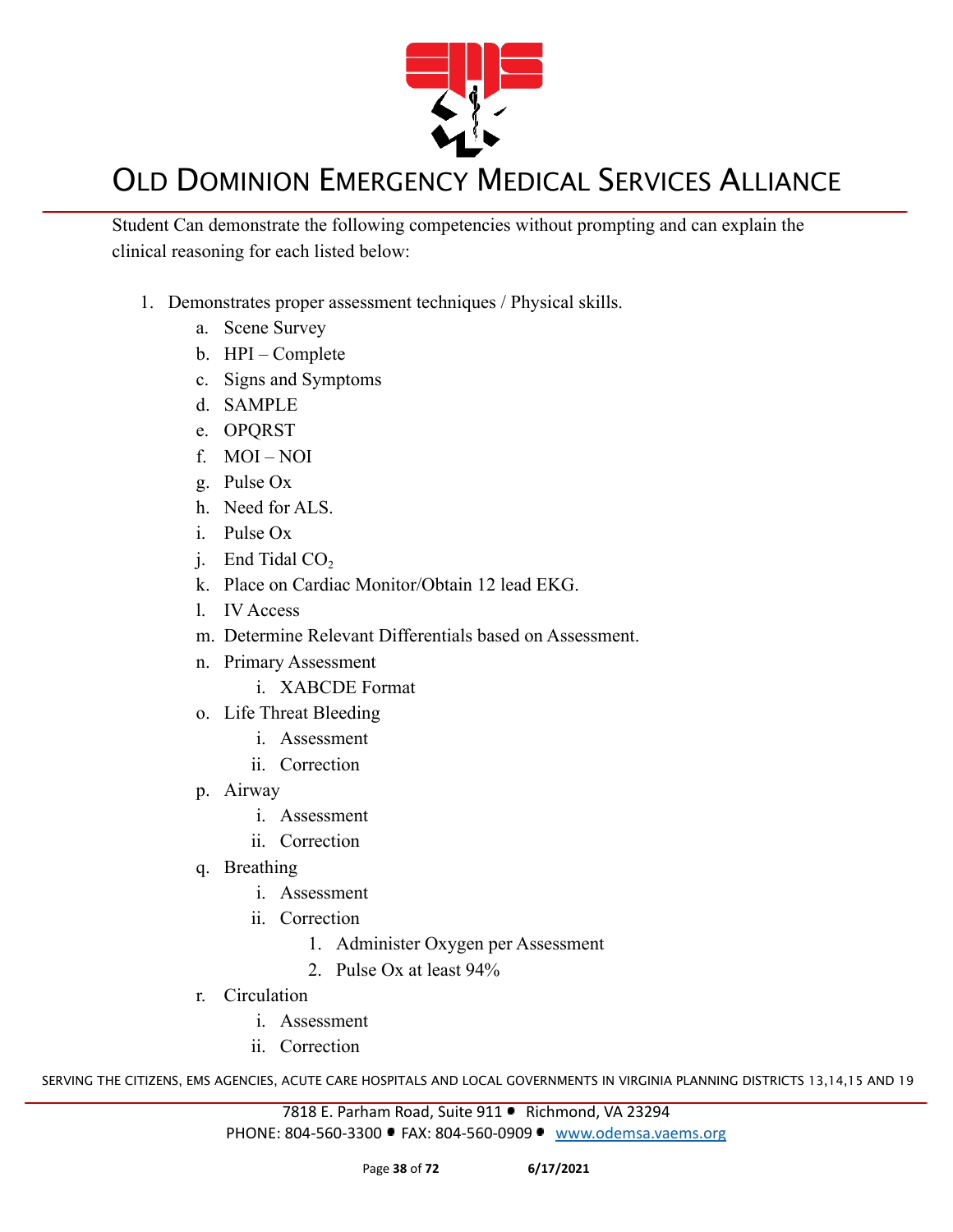

- s. Disability
	- i. Assessment
	- ii. Correction
- t. Exposure
	- i. Assessment
	- ii. Correction
- u. Blood Glucose Level
	- i. If less than 60mg/dl
		- 1. Refer to the Pediatric Hypoglycemia Protocol
	- ii. If greater than 300 mg/dl
		- 1. Refer to the Pediatric Hyperglycemia Protocol
	- iii. If Hypoperfusion/Shock is suspected
		- 1. Refer to the Pediatric Shock Protocol
- v. Position of Comfort
- w. Determine Acuity of Pain
	- i. Acute
	- ii. Chronic 3 weeks or longer
		- 1. Attempt to determine/identify cause.
			- a. Further refine PMH/HPI/MOI/NOI
	- iii. If pain is mild-moderate
		- 1. Agency OMD Approved
			- a. Pain management
		- 2. If no nonsteroidal given and not cancer/palliative care patient
			- a. Patient is older than 10 yrs. of age and or no HX of Renal disease
				- i. Toradol 15 mg IV or 30 mg IM
	- iv. If the patient is severe
		- 1. Fentanyl 2mcg/kg. IN half of the dose in each nostril after 5 mins may repeat previous dose - Max total first dose 100 mcg.
		- 2. Fentanyl 1mcg/kg. IV/IM Max single dose is 100 mcg.

SERVING THE CITIZENS, EMS AGENCIES, ACUTE CARE HOSPITALS AND LOCAL GOVERNMENTS IN VIRGINIA PLANNING DISTRICTS 13,14,15 AND 19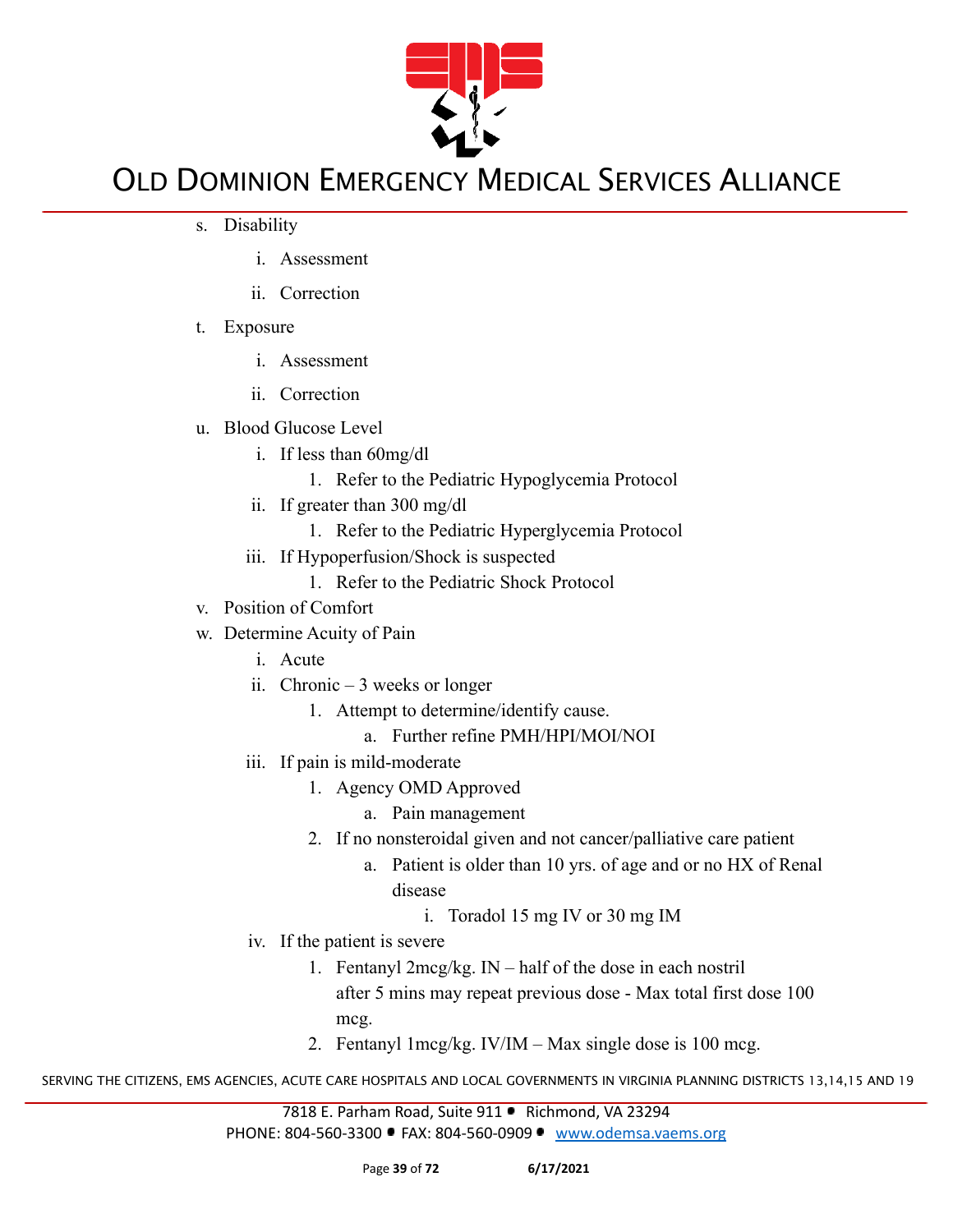

- v. If Ketamine in the box and Intermediate or Paramedic
	- 1. Ketamine 0.1 mg/kg. IV/IO/IN max single dose 15 mg.

Max of 2 doses

- a. Medical Control
	- i. for additional doses
	- ii. For patients under 2 yrs. of age or under 25 kg
- 2. Demonstrates the following skills.
	- a. Proper Physical Exam
		- i. Pediatric Assessment Triangle.
			- 1. Across the Room Assessment
		- ii. Head to toe format/Foot to Head
			- 1. All major body parts/systems
		- iii. Age-Appropriate Pain Score Assessment
			- 1. Universal Pain Assessment Tool
	- b. Vital Signs / Documentation Obtain Blood Glucose
	- c. Temperature Assessment
	- d. Pulse Ox Measurement
	- e. Oxygen/Ventilation based on Assessment.
	- f. Demonstrates the appropriate transport mode and destination.
	- g. Transport as soon as safe to do so to the proper destination.

The above is a very abbreviated summary of the Protocol.

For the complete Protocol, please review the appropriate Protocol as published by ODEMSA.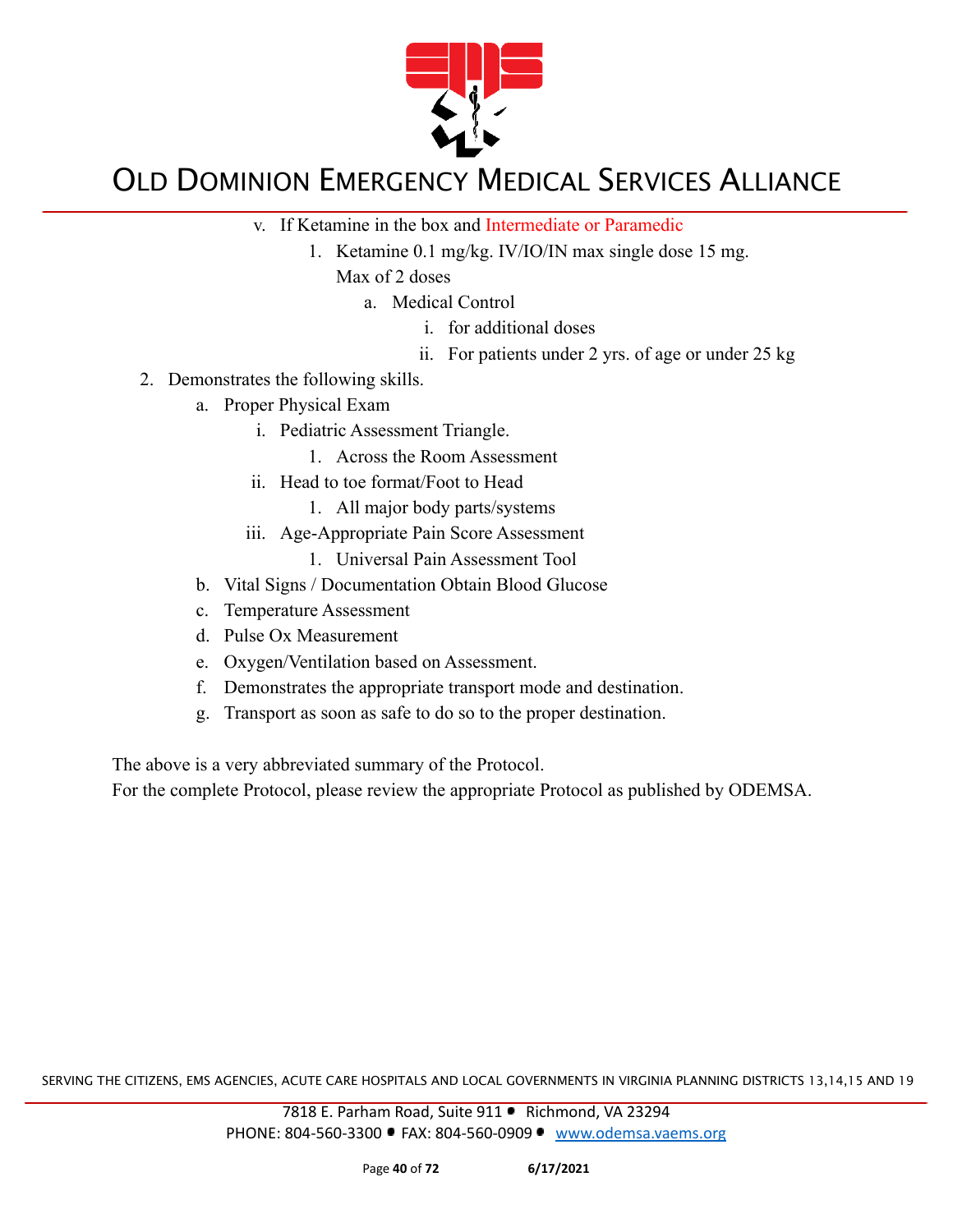

Student's and FTO's signatures below signify that the student has demonstrated sufficient working knowledge and can perform such competency and has had the opportunity to ask and has had all questions and answers provided to their level of comfort.

Competency – ODEMSA – Regional Protocols – **Pediatric General Medical Emergencies - General – Pain Management – ALS**

Student's Name and Signature – date below:

|                                        |           | Date |
|----------------------------------------|-----------|------|
| <b>Printed Name</b>                    | Signature |      |
| FTO's Name and Signature – date below: |           |      |
|                                        |           | Date |
| <b>Printed Name</b>                    | Signature |      |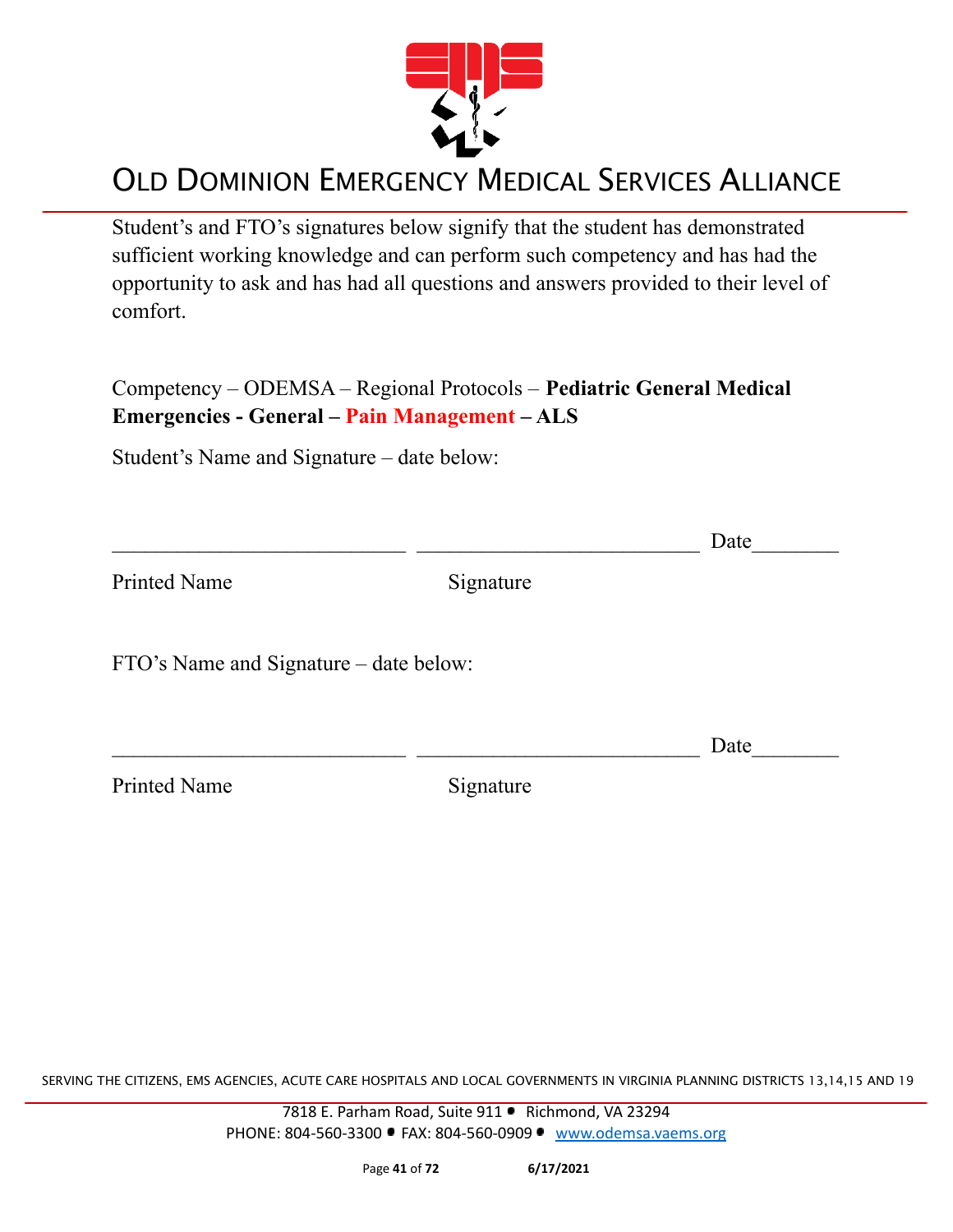

#### **Pediatric General Medical Emergencies General – Medical – Overdose/Poisoning/Toxic Ingestion – ALS**

#### **OVERVIEW:**

Ingestion and overdose are among the most common pediatric "accidents."

The substance usually is a medication prescribed for family members or for the child.

Other commonly ingested poisons include cleaning chemicals, plants, and anything that fits in a child's mouth.

Primary manifestations may be a depressed mental status and/or respiratory and cardiovascular

compromise.

Unfortunately, the history of poisoning /overdose is notoriously unreliable whether it is obtained from the patient, friends and family members or emergency services personnel.

**Poison Control** may be contacted at any time for information on poisoning **(1- 800-222-1222). Only Medical Control may give patient care direction.**

Despite the possible inaccuracies, the most important historical factors to obtain include:

- **What** poison was involved?
- **How much** was taken?
- **How** was it taken?
- **When** was it taken?
- **● Why** was it taken?
- **● What** else was taken?

SERVING THE CITIZENS, EMS AGENCIES, ACUTE CARE HOSPITALS AND LOCAL GOVERNMENTS IN VIRGINIA PLANNING DISTRICTS 13,14,15 AND 19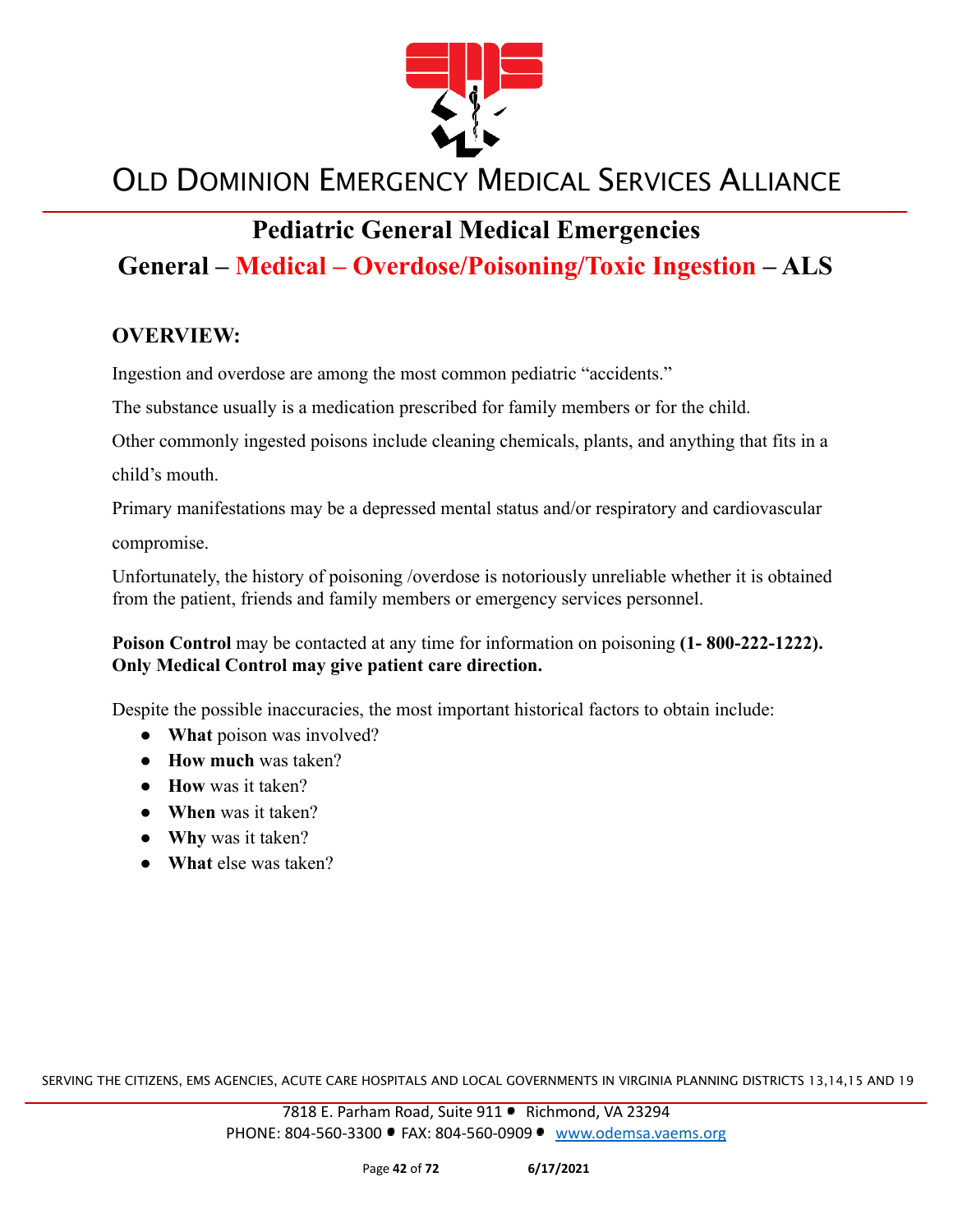

Student Can demonstrate the following competencies without prompting and can explain the clinical reasoning for each listed below:

- 1. Demonstrates proper assessment techniques / Physical skills.
	- a. Scene Survey
	- b. HPI Complete
	- c. Signs and Symptoms
	- d. SAMPLE
	- e. OPQRST
	- f. MOI NOI
	- g. Need for ALS.
	- h. Pulse Ox
	- i. End Tidal  $CO<sub>2</sub>$
	- j. Place on Cardiac Monitor/Obtain 12 lead EKG.
	- k. IV Access
	- l. Primary Assessment
		- i. XABCDE Format
	- m. Life Threat Bleeding
		- i. Assessment
		- ii. Correction
	- n. Airway
		- i. Assessment
		- ii. Correction
	- o. Breathing
		- i. Assessment
		- ii. Correction
			- 1. If the patient is over 44 lbs./20 kg.
				- a. Ineffective Resp effort
				- b. Ventilate per Assessment.
				- c. ALS
				- d. If Opiates are suspected

SERVING THE CITIZENS, EMS AGENCIES, ACUTE CARE HOSPITALS AND LOCAL GOVERNMENTS IN VIRGINIA PLANNING DISTRICTS 13,14,15 AND 19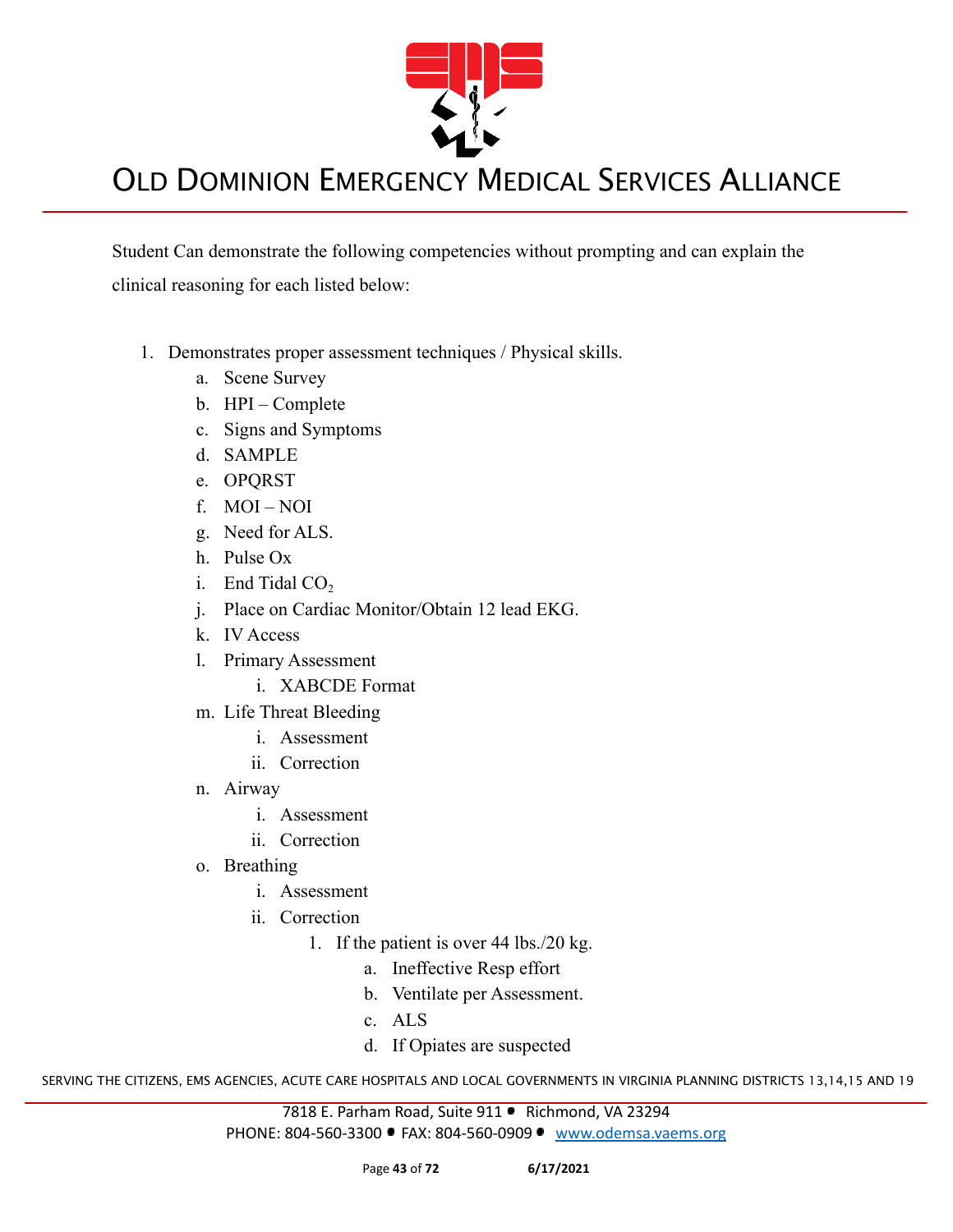

- i. Narcan IN 2 mg. may repeat 1 time.
- ii. If respiratory effort remains ineffective
	- 1. Narcan 0.1 mg/kg slow IVP/IM max dose 2 mg

- p. Circulation
	- i. Assessment
	- ii. Correction
		- 1. Need for CPR.
- q. Disability
	- i. Assessment
	- ii. Correction
- r. Exposure
	- i. Assessment
	- ii. Correction
- s. If other substances are suspected
	- i. Contact Poison Control
	- ii. Contact Medical Control for Orders
	- iii. ALS
- t. Blood Glucose Level
	- i. If less than 60mg/dl
		- 1. Refer to the Hypoglycemia Protocol.
	- ii. If greater than 300 mg/dl
		- 1. Refer to the Hyperglycemia Protocol.
- 2. Demonstrates the following skills.
	- a. Proper Physical Exam
		- i. Head to toe format
		- ii. All major body parts/systems
		- iii. Vital Signs / Documentation
	- b. Frequently assess for shock
	- c. Administration of Narcan
	- d. Pulse Ox Measurement may not work due to cold extremity/poor perfusion.

SERVING THE CITIZENS, EMS AGENCIES, ACUTE CARE HOSPITALS AND LOCAL GOVERNMENTS IN VIRGINIA PLANNING DISTRICTS 13,14,15 AND 19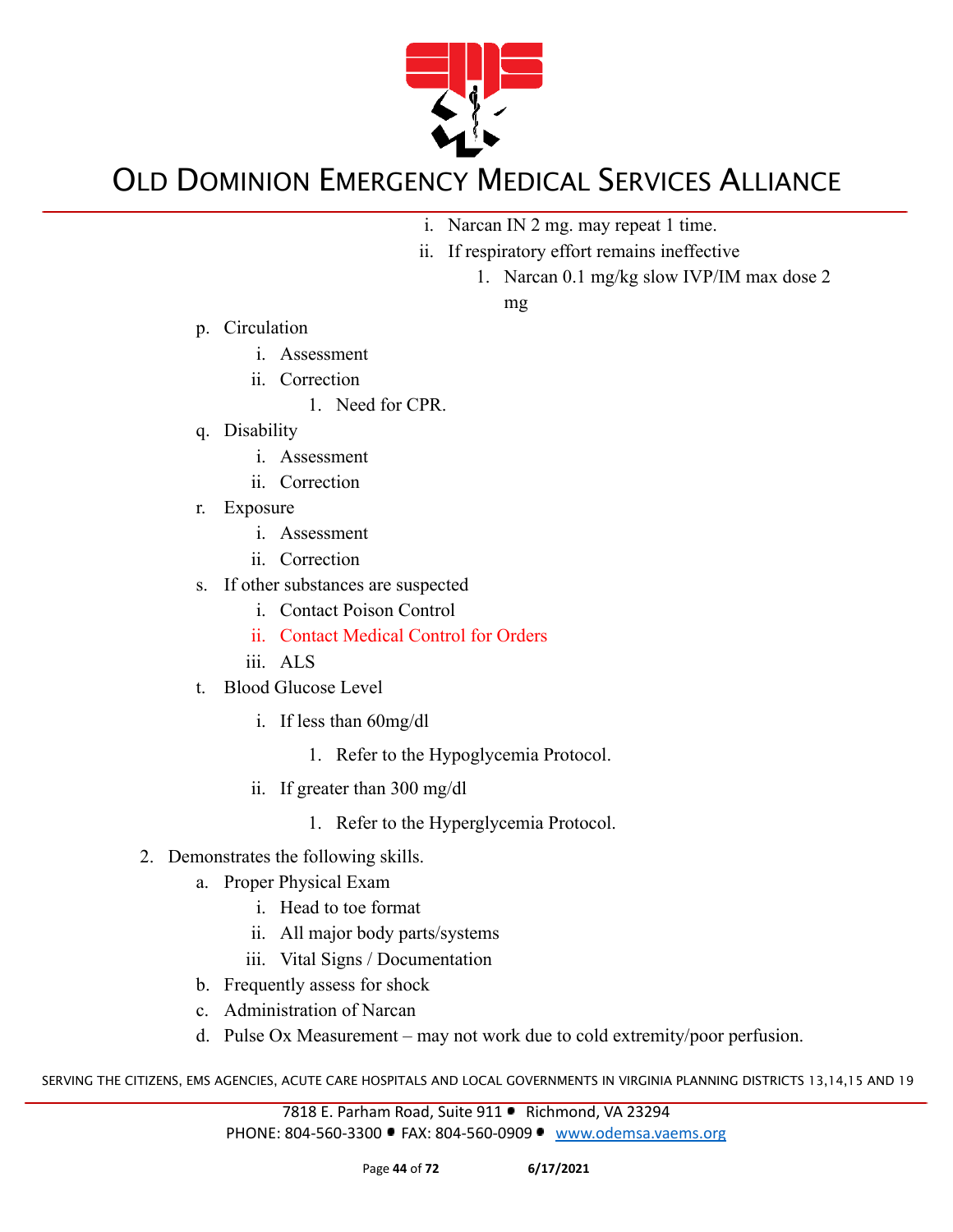

- e. Oxygen/Ventilation based on Assessment.
- f. Blood Glucose Level
- g. Demonstrates the appropriate transport mode and destination.
- h. Transport as soon as safe to do so to the proper destination.

The above is a very abbreviated summary of the Protocol.

For the complete Protocol, please review the appropriate Protocol as published by ODEMSA.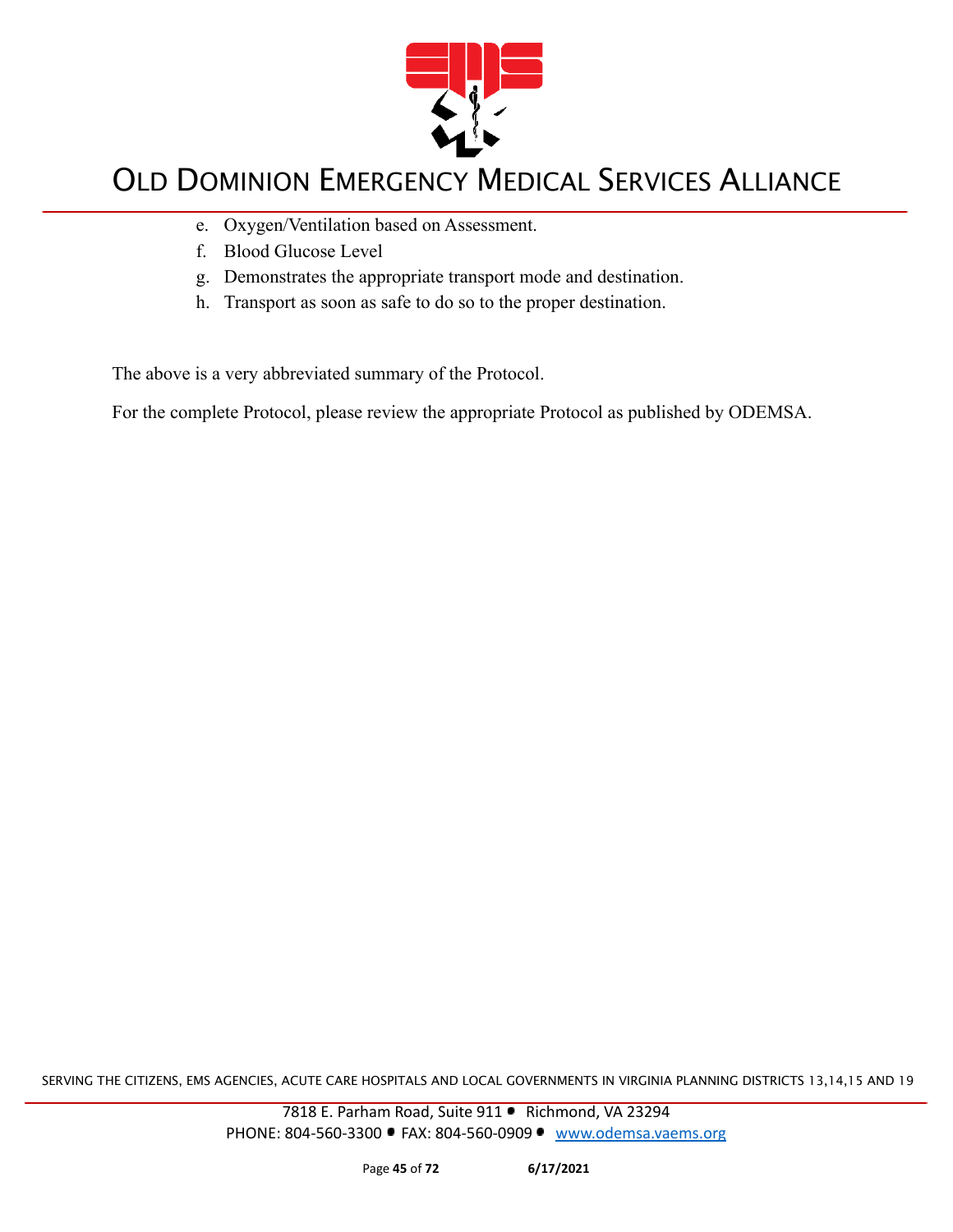

Student's and FTO's signatures below signify that the student has demonstrated sufficient working knowledge and can perform such competency and has had the opportunity to ask and has had all questions and answers provided to their level of comfort.

#### Competency – ODEMSA – Regional Protocols – **Pediatric General Medical Emergencies – Medical – Overdose/Poisoning/Toxic Ingestion – ALS**

Student's Name and Signature – date below:

|                                        |           | Date |
|----------------------------------------|-----------|------|
| <b>Printed Name</b>                    | Signature |      |
| FTO's Name and Signature – date below: |           |      |
|                                        |           | Date |
| <b>Printed Name</b>                    | Signature |      |

SERVING THE CITIZENS, EMS AGENCIES, ACUTE CARE HOSPITALS AND LOCAL GOVERNMENTS IN VIRGINIA PLANNING DISTRICTS 13,14,15 AND 19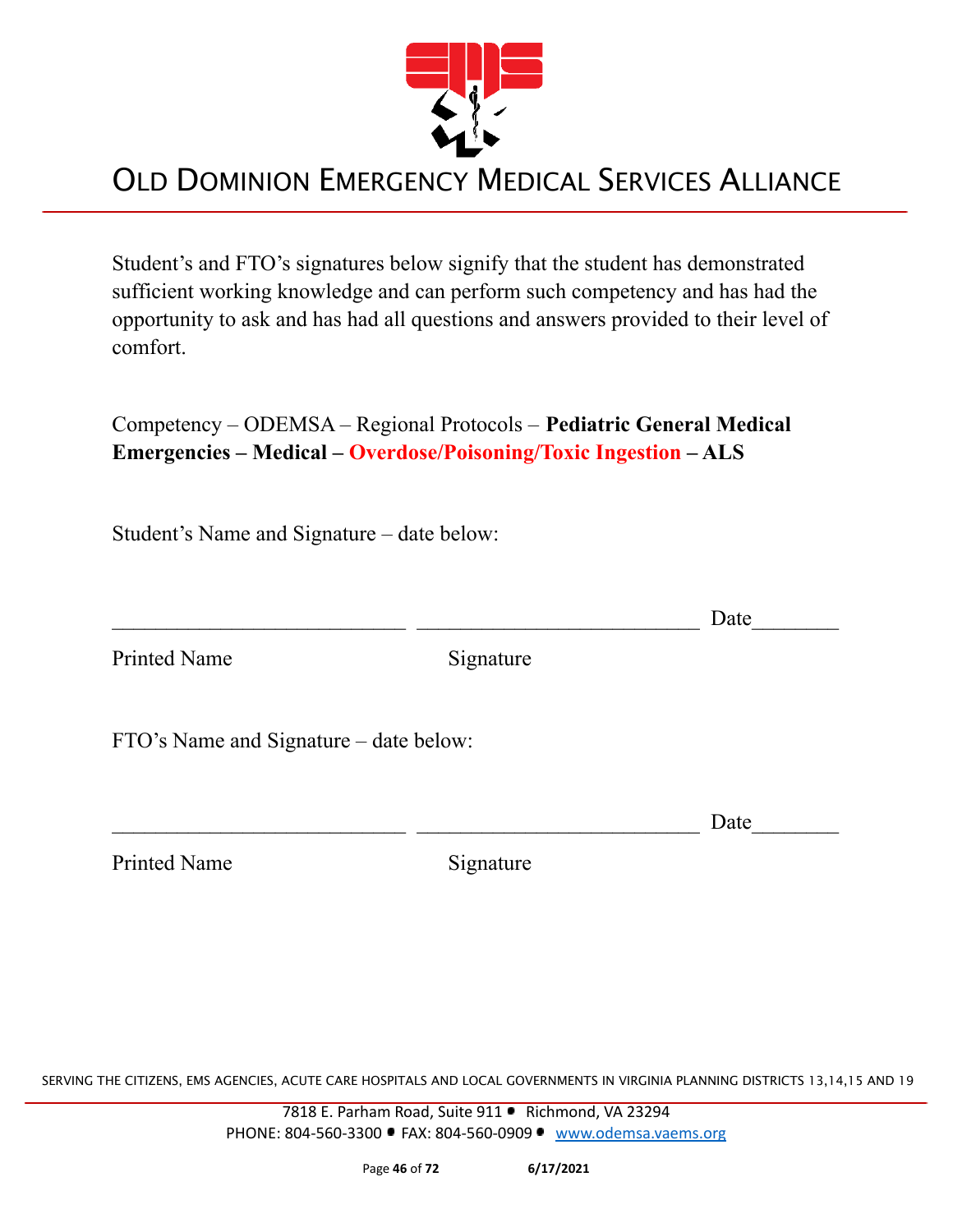

#### **Pediatric General Medical Emergencies - ALS Medical – Medical - Respiratory Distress/Asthma/ COPD/Croup/Reactive Airway (Respiratory Distress – Asthma)**

#### **OVERVIEW:**

**Respiratory distress** is characterized by a clinically recognizable increase in work of breathing.

**Respiratory failure** is characterized by ineffective respirations with a decreased level of consciousness.

Acute respiratory emergencies in the pediatric patient are common.

#### **When not properly treated, respiratory distress can result in significant morbidity and mortality.**

One of the common causes of respiratory distress is asthma.

The treatment of patients in severe asthmaticus must be prompt and efficient.

Decisive intervention is mandatory to ensure the best outcome.

The appearance of the child reflects the adequacy of oxygenation and ventilation.

An increased effort to breathe may indicate an airway obstruction or lack of oxygenation.

**Decreased breathing effort may indicate impending respiratory failure.**

SERVING THE CITIZENS, EMS AGENCIES, ACUTE CARE HOSPITALS AND LOCAL GOVERNMENTS IN VIRGINIA PLANNING DISTRICTS 13,14,15 AND 19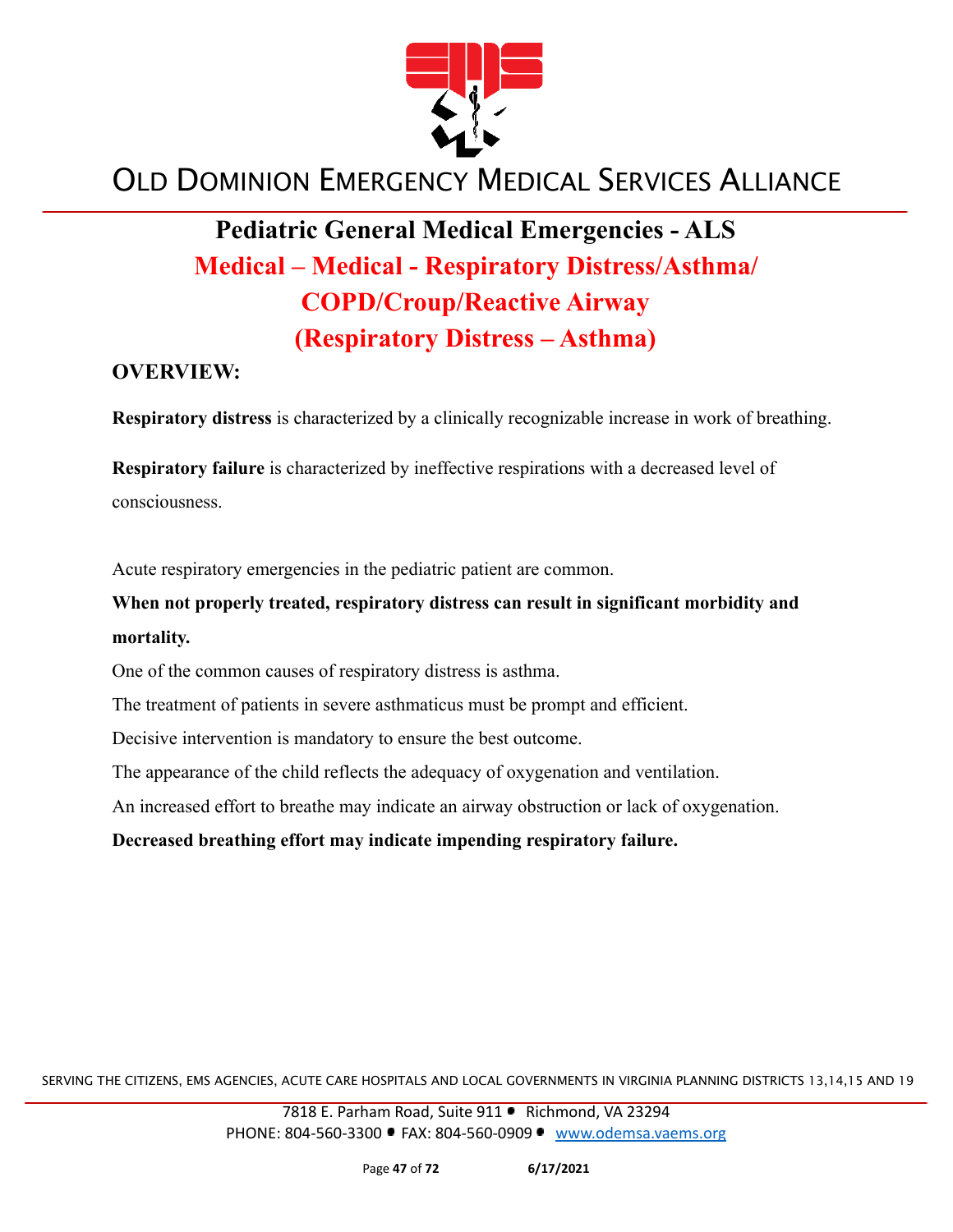

Student Can demonstrate the following competencies without prompting and can explain the clinical reasoning for each listed below:

- 1. Demonstrates proper assessment techniques / Physical skills.
	- a. Scene Survey
	- b. HPI Complete
	- c. Signs and Symptoms
	- d. SAMPLE
	- e. OPQRST
	- f. MOI NOI
	- g. Need for ALS.
	- h. Pulse Ox
	- i. End Tidal  $CO<sub>2</sub>$
	- j. Place on Cardiac Monitor/Obtain 12 lead EKG.
	- k. IV Access
	- l.
	- m. Primary Assessment
		- i. XABCDE Format
	- n. Life Threat Bleeding
		- i. Assessment
		- ii. Correction
	- o. Airway
		- i. Assessment
		- ii. Correction
	- p. Breathing
		- i. Assessment
		- ii. Correction
			- 1. Ineffective Resp effort
			- 2. Ventilate per Assessment.
			- 3. ALS
	- q. Circulation
		- i. Assessment

SERVING THE CITIZENS, EMS AGENCIES, ACUTE CARE HOSPITALS AND LOCAL GOVERNMENTS IN VIRGINIA PLANNING DISTRICTS 13,14,15 AND 19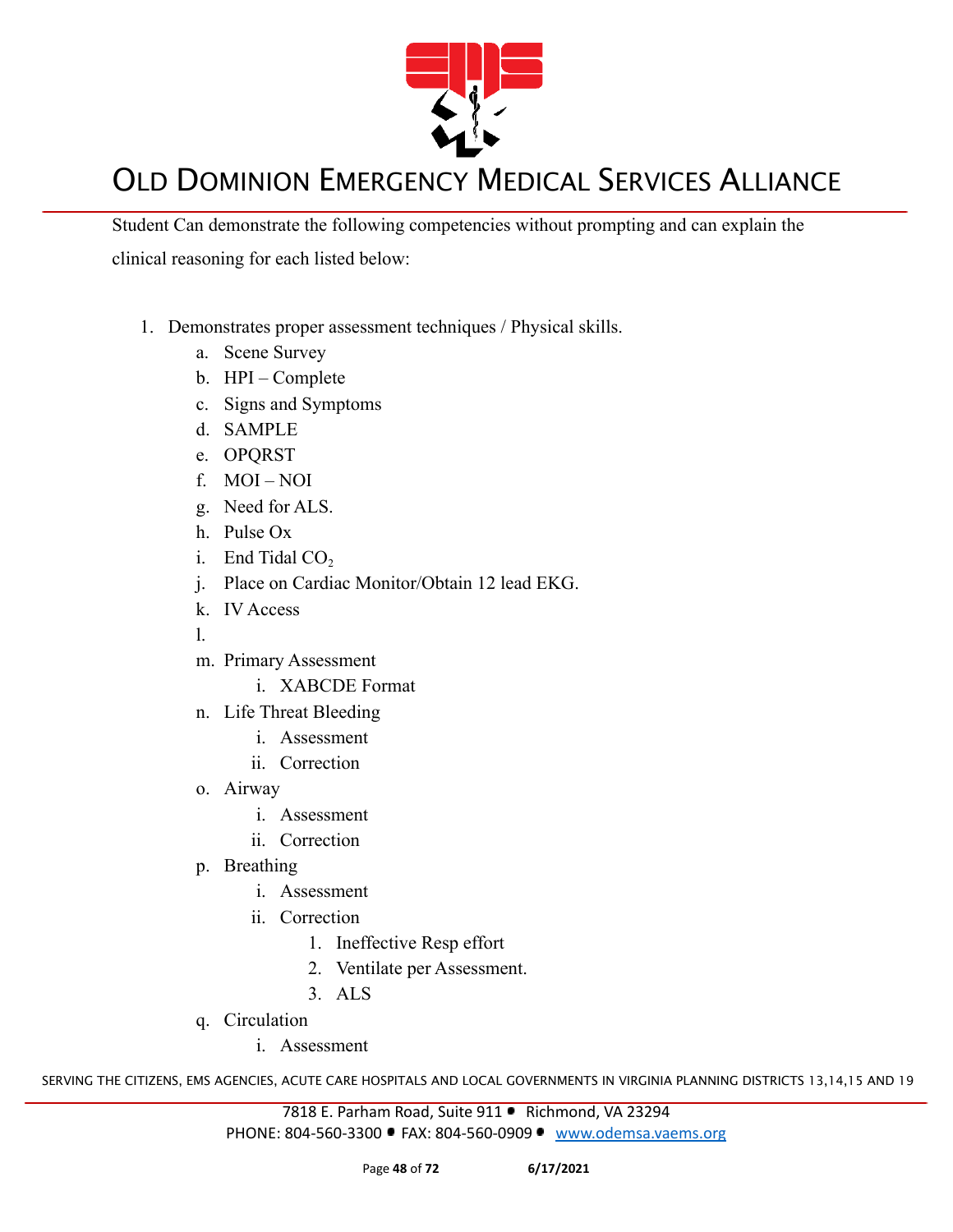

- ii. Correction
	- 1. Need for CPR.
- r. Disability
	- i. Assessment
	- ii. Correction
- s. Exposure
	- i. Assessment
	- ii. Correction
- t. Position of comfort usually upright.
- u. If Stridor is present and Croup is Suspected
	- i. Refer to Pediatric Croup & Epiglottitis Protocol
- v. Assist patient with prescribed Metered Dose Inhaler (MDI)
	- i. If no Dosing schedule noted
		- 1. Repeat in 5 to 10 mins as needed.
- w. If Critical Respiratory Distress
	- i. Give Albuterol via nebulizer
		- 1. If less than 10 kg. use 2.5 mg.
		- 2. If greater than 10 kg.
			- a. 5.0 mg. Albuterol and Ipratropium 0.5 mg. only 1 time
		- 3. Repeat Albuterol every 10 minutes max of 4 treatments.
	- ii. IV/IO access
		- 1. Dexamethasone 0.6 mg/kg. IV/IM/PO to max dose of 10 mg.
	- iii. Place on Cardiac Monitor
	- iv. CPAP 5-10 cm.  $H<sub>2</sub>O$  PEEP
	- v. If asthmatic and non-responsive to the above treatment
		- 1. Magnesium Sulfate 40 mg/kg IV over 20 minutes Max dose is 2 grams
		- 2. Medical Control
			- a. EPI 1:1,000 0.1kg.kg. up to 0.3 mg/kg IM
	- vi. Spontaneous Respiratory Effort
		- 1. Provide BVM assistance
	- vii. If unresponsive
		- 1. BVM with Airway Adjunct

SERVING THE CITIZENS, EMS AGENCIES, ACUTE CARE HOSPITALS AND LOCAL GOVERNMENTS IN VIRGINIA PLANNING DISTRICTS 13,14,15 AND 19

7818 E. Parham Road, Suite 911 · Richmond, VA 23294 PHONE: 804-560-3300 FAX: 804-560-0909 [www.odemsa.vaems.org](http://www.odemsa.vaems.org)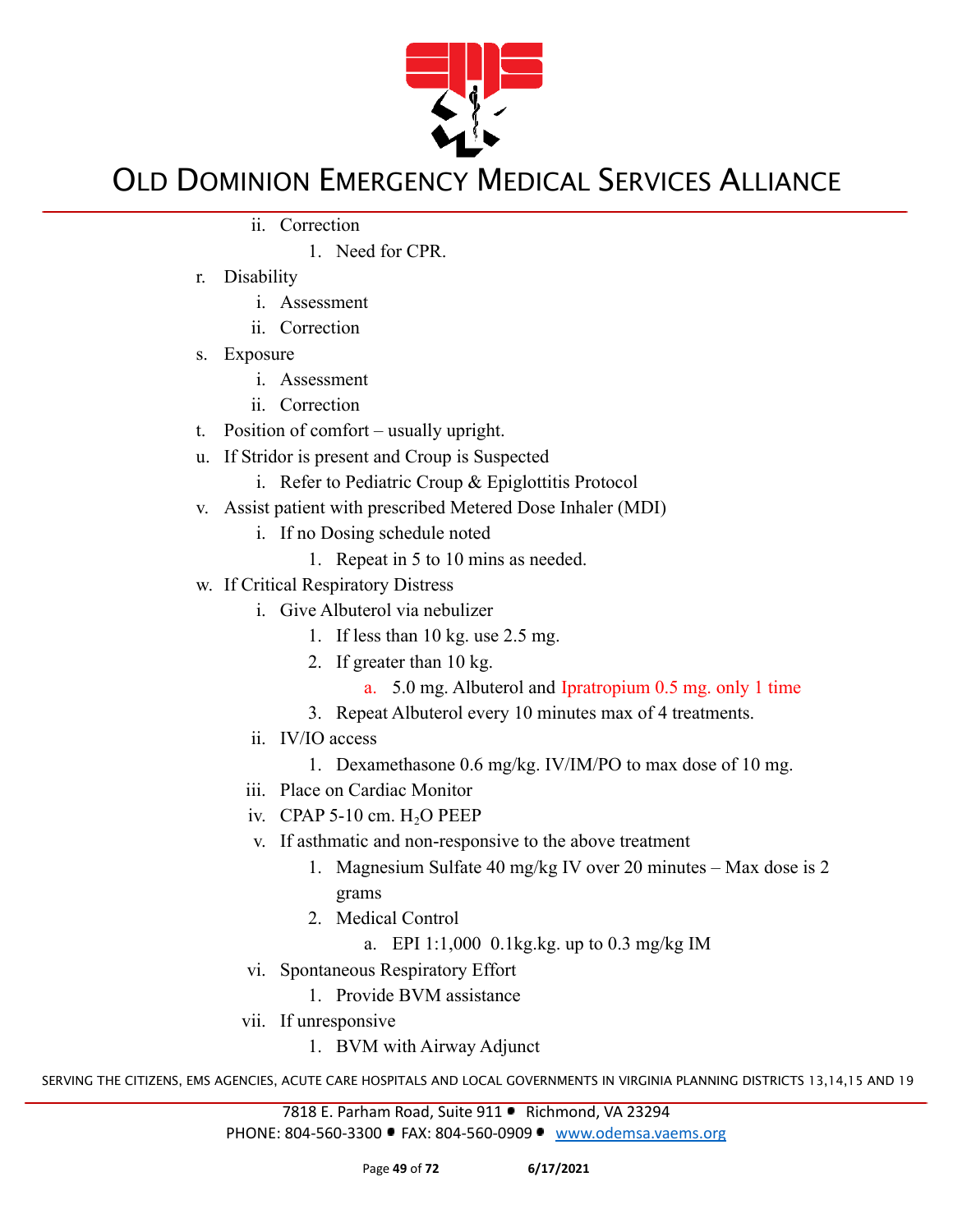

- x. Blood Glucose Level
	- i. If less than 60mg/dl
		- 1. Refer to the Hypoglycemia Protocol.
	- ii. If greater than 300 mg/dl
		- 1. Refer to the Hyperglycemia Protocol.
- 2. Demonstrates the following skills.
	- a. Proper Physical Exam
		- i. Head to toe format
		- ii. All major body parts/systems
		- iii. Vital Signs / Documentation
	- b. Frequently assess for shock
	- c. CPAP Application
	- d. Proper Nebulizer setup
	- e. BVM
	- f. Obtain Temperature
	- g. Pulse Ox Measurement may not work due to cold extremity/poor perfusion.
	- h. Oxygen/Ventilation based on Assessment.
	- i. Blood Glucose Level
	- j. Demonstrates the appropriate transport mode and destination.
	- k. Transport as soon as safe to do so to the proper destination.

The above is a very abbreviated summary of the Protocol.

For the complete Protocol, please review the appropriate Protocol as published by ODEMSA.

SERVING THE CITIZENS, EMS AGENCIES, ACUTE CARE HOSPITALS AND LOCAL GOVERNMENTS IN VIRGINIA PLANNING DISTRICTS 13,14,15 AND 19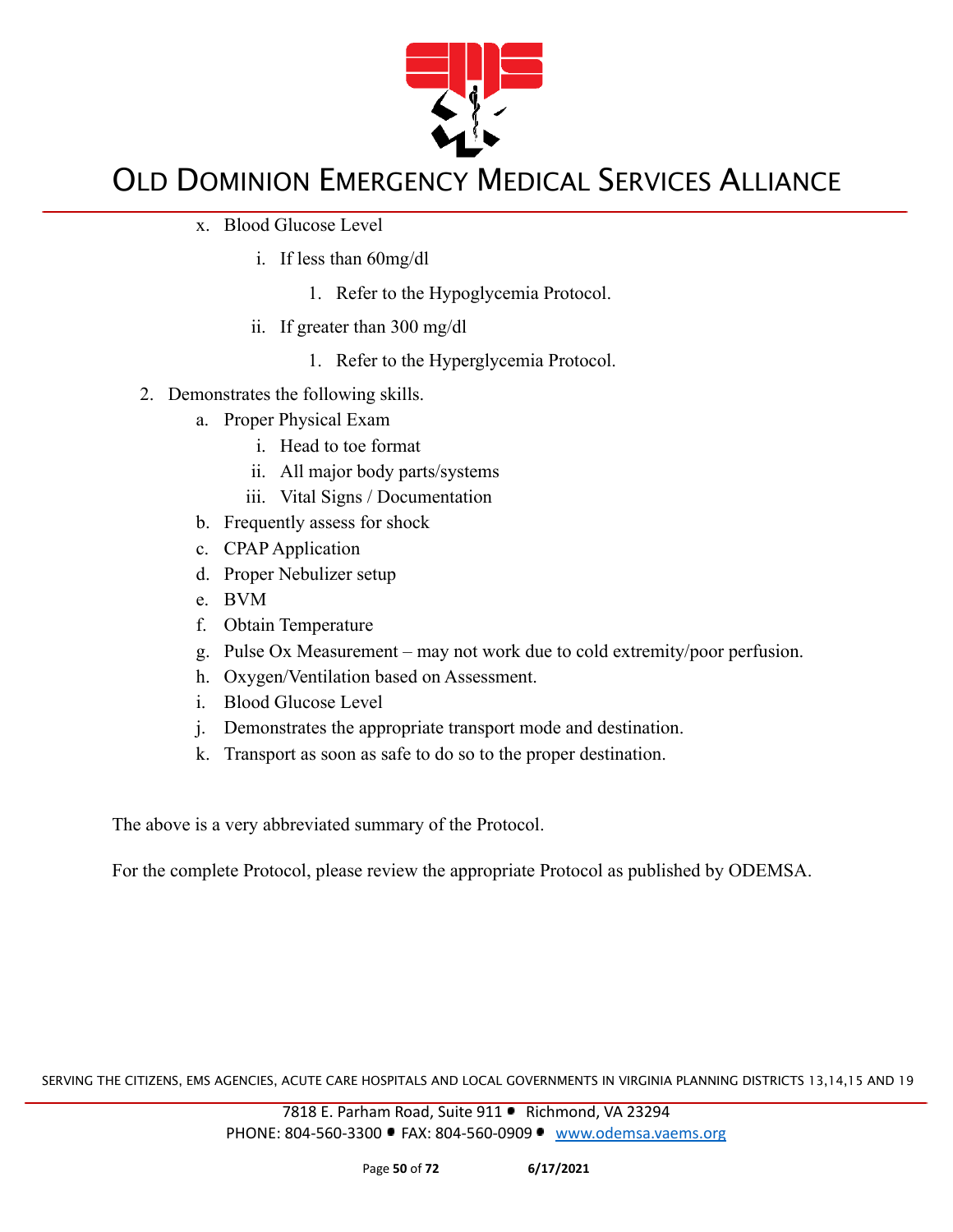

Student's and FTO's signatures below signify that the student has demonstrated sufficient working knowledge and can perform such competency and has had the opportunity to ask and has had all questions and answers provided to their level of comfort.

Competency – ODEMSA – Regional Protocols – **Pediatric General Medical Emergencies – ALS - Medical – Respiratory Distress/Asthma/ COPD/Croup/Reactive Airway - (Respiratory Distress – Asthma)**

Student's Name and Signature – date below:

|                                        |           | Date |
|----------------------------------------|-----------|------|
| <b>Printed Name</b>                    | Signature |      |
| FTO's Name and Signature – date below: |           |      |
|                                        |           | Date |

Printed Name Signature

SERVING THE CITIZENS, EMS AGENCIES, ACUTE CARE HOSPITALS AND LOCAL GOVERNMENTS IN VIRGINIA PLANNING DISTRICTS 13,14,15 AND 19

7818 E. Parham Road, Suite 911 · Richmond, VA 23294 PHONE: 804-560-3300 FAX: 804-560-0909 [www.odemsa.vaems.org](http://www.odemsa.vaems.org)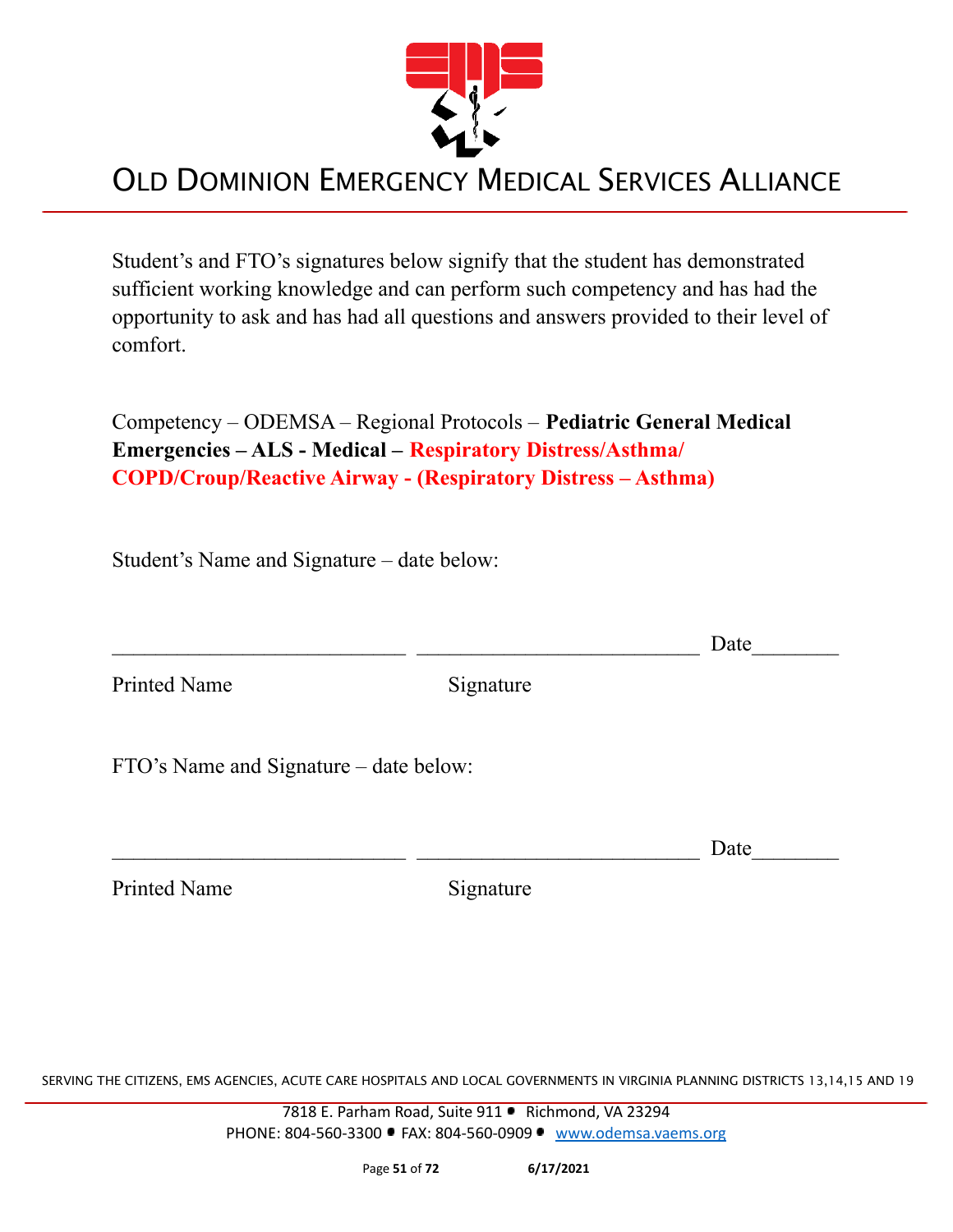

#### **Pediatric General Medical Emergencies - ALS Medical – Medical - Respiratory Distress/Asthma/ COPD/Croup/Reactive Airway (Respiratory Distress – Croup/Epiglottitis)**

#### **OVERVIEW:**

Croup (or laryngotracheobronchitis) is an acute viral infection of the upper airway, leading to swelling and the classical symptoms of a "barking" cough, stridor, and hoarseness.

It may produce mild, moderate, or severe symptoms, which often worsen at night.

It is often treated with a single dose of oral steroids; occasionally nebulized epinephrine is used in more severe cases.

Epiglottitis is swelling of the epiglottis, which leads to breathing problems.

Swelling of the epiglottis is usually caused by the bacteria *Haemophilus influenza* (H. influenza), although it may be caused by other bacteria or viruses.

Upper respiratory infections can lead to epiglottitis.

Medicines or diseases that weaken the immune system can make adults more prone to epiglottitis.

Epiglottitis is most common in children between 2 and 6 years old.

Respiratory Syncytial Virus (RSV) is a very common virus that leads to mild, cold-like symptoms in adults and older healthy children.

It can be more serious in young babies, especially to those in certain high-risk groups.

RSV is the most common germ that causes lung and airway infections in infants and young children.

Most infants have had this infection by two years of age.

Outbreaks of RSV infections typically begin in the fall and run into the spring.

SERVING THE CITIZENS, EMS AGENCIES, ACUTE CARE HOSPITALS AND LOCAL GOVERNMENTS IN VIRGINIA PLANNING DISTRICTS 13,14,15 AND 19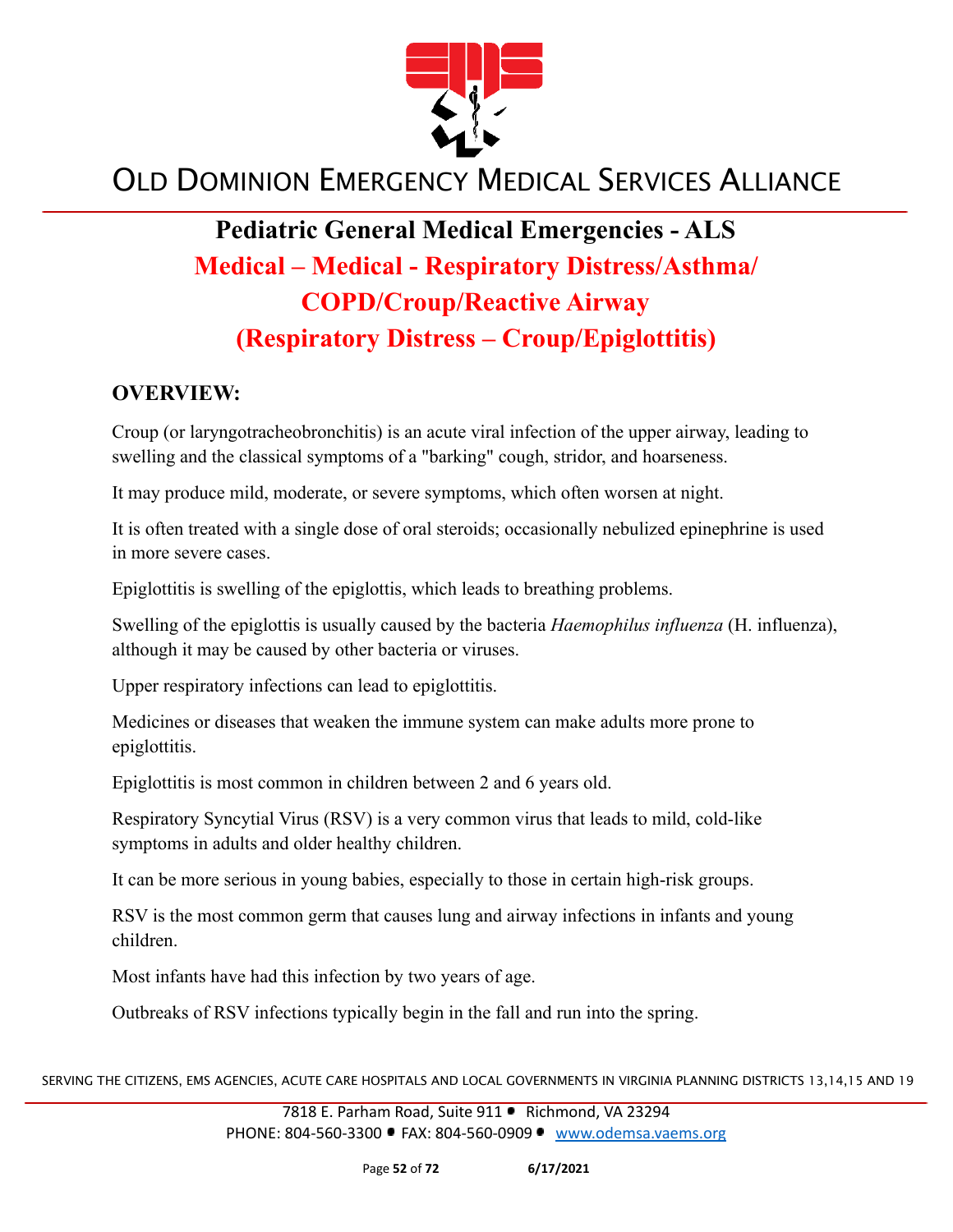

Student Can demonstrate the following competencies without prompting and can explain the clinical reasoning for each listed below:

- 1. Demonstrates proper assessment techniques / Physical skills.
	- a. Scene Survey
	- b. HPI Complete
	- c. Signs and Symptoms
	- d. SAMPLE
	- e. OPQRST
	- f. MOI NOI
	- g. Need for ALS.
	- h. Pulse Ox
	- i. End Tidal  $CO<sub>2</sub>$
	- j. Place on Cardiac Monitor/Obtain 12 lead EKG.
	- k. IV Access
	- l. Primary Assessment
		- i. XABCDE Format
	- m. Life Threat Bleeding
		- i. Assessment
		- ii. Correction
	- n. Airway
		- i. Assessment
		- ii. Correction
	- o. Breathing
		- i. Assessment
		- ii. Correction
			- 1. Ineffective Resp effort
			- 2. Ventilate per Assessment.
			- 3. ALS
	- p. Circulation
		- i. Assessment
		- ii. Correction

SERVING THE CITIZENS, EMS AGENCIES, ACUTE CARE HOSPITALS AND LOCAL GOVERNMENTS IN VIRGINIA PLANNING DISTRICTS 13,14,15 AND 19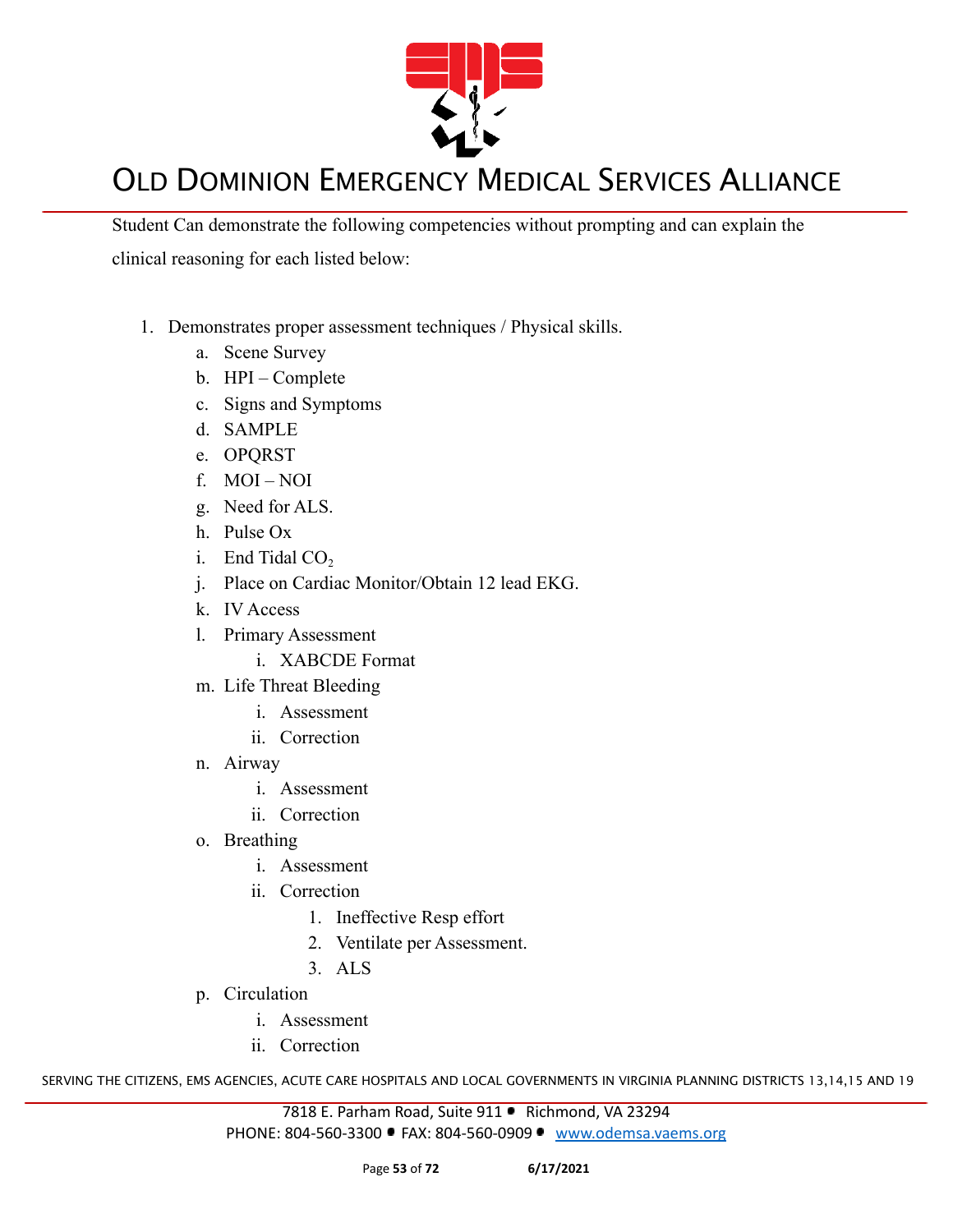

- 1. Need for CPR.
- q. Disability
	- i. Assessment
	- ii. Correction
- r. Exposure
	- i. Assessment
	- ii. Correction
- s. Position of comfort usually upright.
- t. Place on Cardiac Monitor and 12 EKG.
- u. IV Access
- v. If Stridor is present and Croup is Suspected patient is older than 1 year
	- i. Dexamethasone 0.6 mg/kg IV/IM/PO to max dose of 10 mg
- w. If Critical Respiratory Distress
	- i. Medical Control
		- 1. Epinephrine 1:1,000 5 ml (volume dose) via nebulizer
	- ii. Spontaneous Respiratory Effort
		- 1. Provide BVM assistance
	- iii. If unresponsive
		- 1. BVM with Airway Adjunct
- x. Blood Glucose Level
	- i. If less than 60mg/dl
		- 1. Refer to the Hypoglycemia Protocol.
	- ii. If greater than 300 mg/dl
		- 1. Refer to the Hyperglycemia Protocol.
- 2. Demonstrates the following skills.
	- a. Proper Physical Exam
		- i. Head to toe format
		- ii. All major body parts/systems
		- iii. Vital Signs / Documentation
	- b. Frequently assess for shock
	- c. BVM
	- d. Obtain Temperature
	- e. Pulse Ox Measurement may not work due to cold extremity/poor perfusion.

SERVING THE CITIZENS, EMS AGENCIES, ACUTE CARE HOSPITALS AND LOCAL GOVERNMENTS IN VIRGINIA PLANNING DISTRICTS 13,14,15 AND 19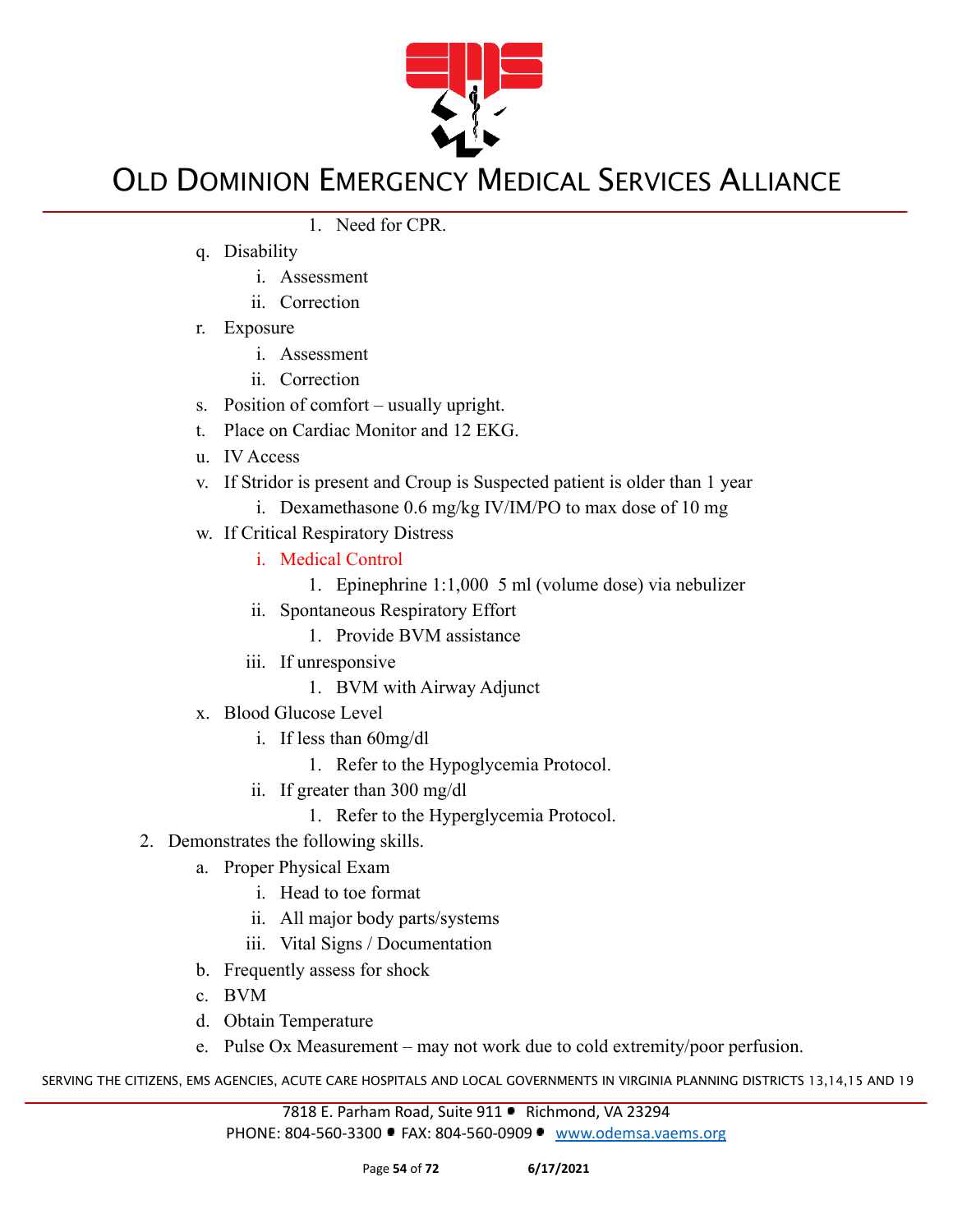

- f. Oxygen/Ventilation based on Assessment.
- g. Blood Glucose Level
- h. Demonstrates the appropriate transport mode and destination.
- i. Transport as soon as safe to do so to the proper destination.

The above is a very abbreviated summary of the Protocol.

For the complete Protocol, please review the appropriate Protocol as published by ODEMSA.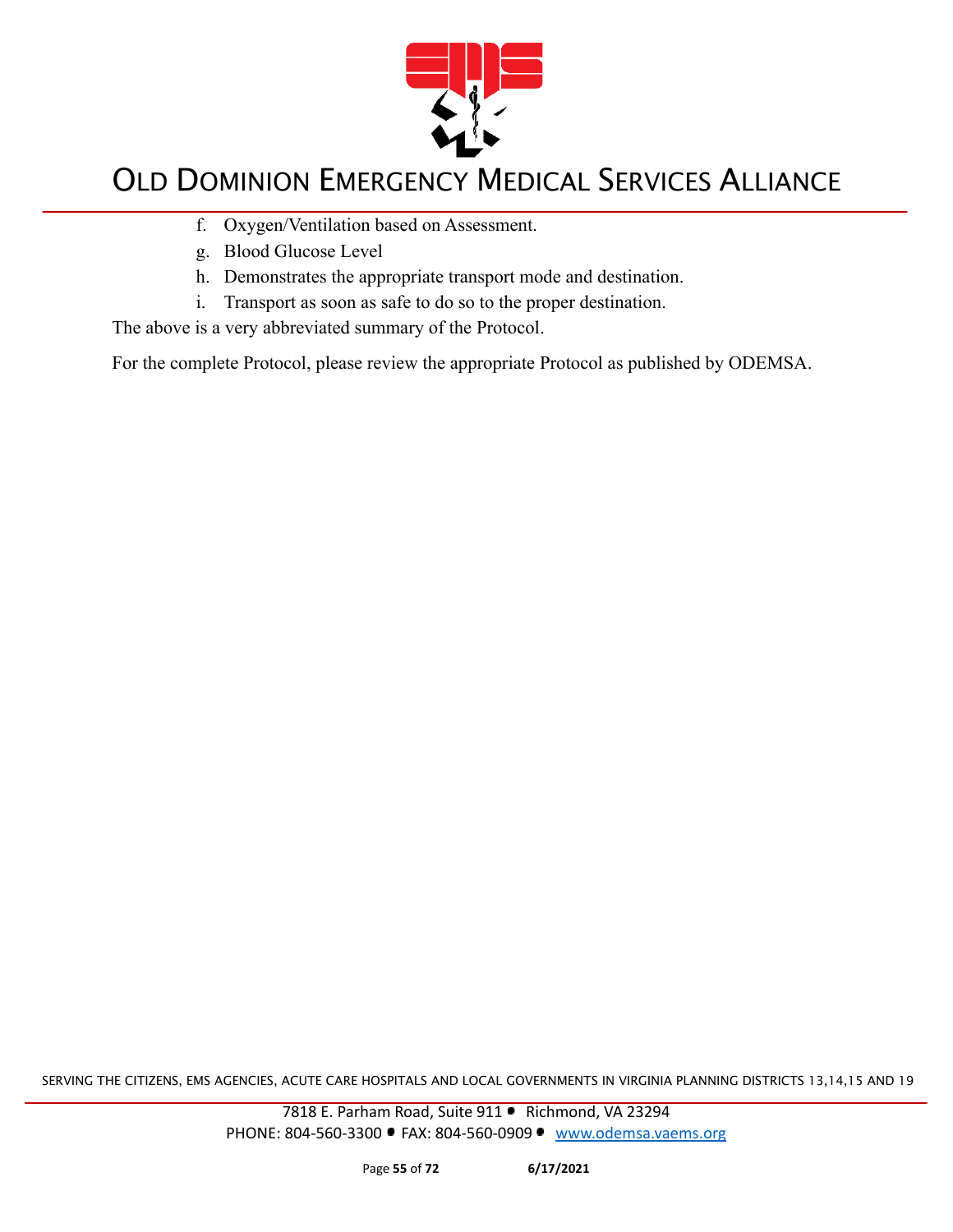

Student's and FTO's signatures below signify that the student has demonstrated sufficient working knowledge and can perform such competency and has had the opportunity to ask and has had all questions and answers provided to their level of comfort.

Competency – ODEMSA – Regional Protocols – **Pediatric General Medical Emergencies – ALS - Medical –Respiratory Distress/Asthma/ COPD/Croup/Reactive Airway - (Respiratory Distress – Croup/Epiglottitis)**

Student's Name and Signature – date below:

|                                        |           | Date |
|----------------------------------------|-----------|------|
| <b>Printed Name</b>                    | Signature |      |
| FTO's Name and Signature – date below: |           |      |
|                                        |           | Date |

Printed Name Signature

SERVING THE CITIZENS, EMS AGENCIES, ACUTE CARE HOSPITALS AND LOCAL GOVERNMENTS IN VIRGINIA PLANNING DISTRICTS 13,14,15 AND 19

7818 E. Parham Road, Suite 911 · Richmond, VA 23294 PHONE: 804-560-3300 FAX: 804-560-0909 [www.odemsa.vaems.org](http://www.odemsa.vaems.org)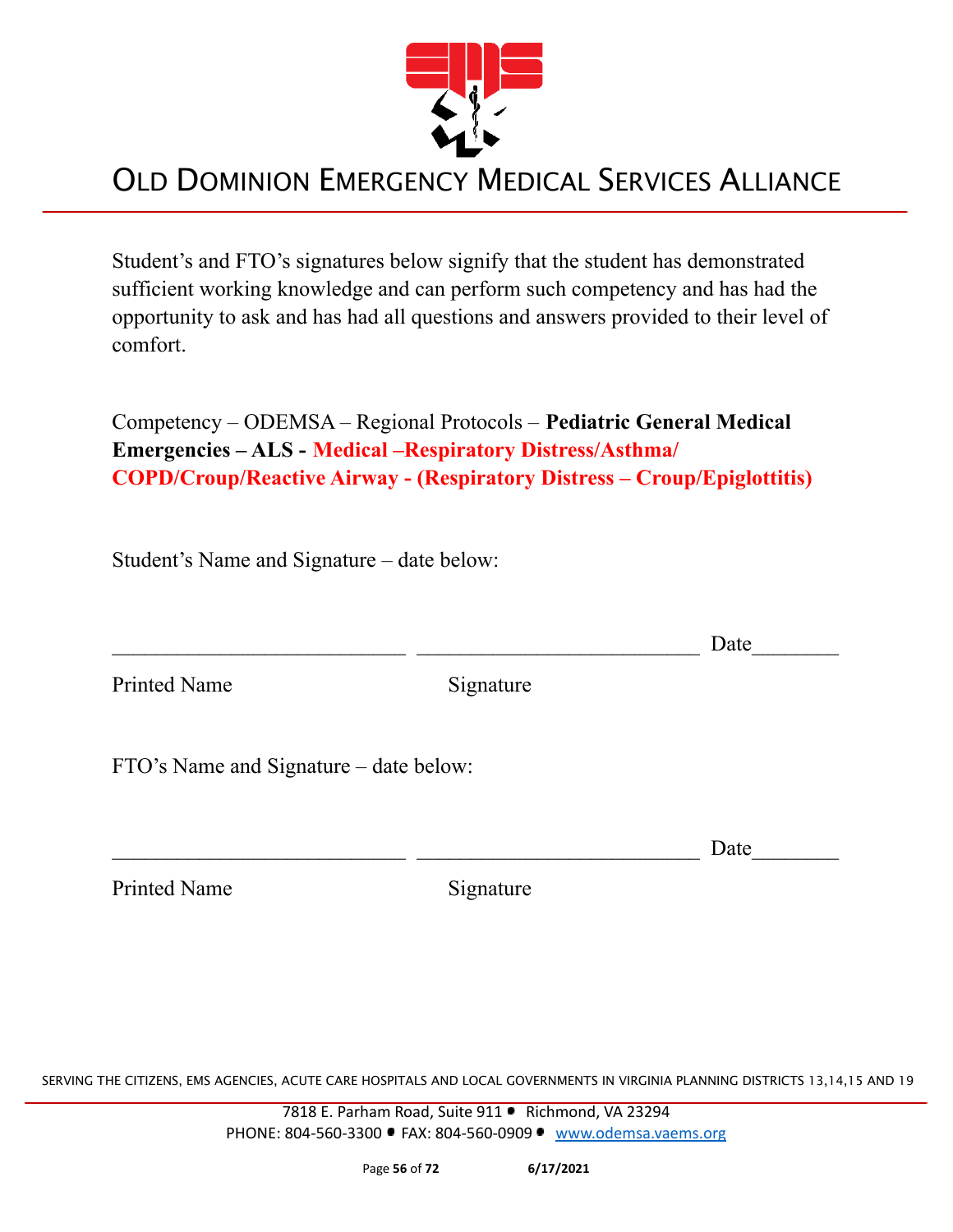

## **Pediatric General Medical Emergencies - ALS Medical – Seizure**

#### **OVERVIEW:**

**A seizure** is a period of altered neurologic function caused by abnormal neuronal electrical discharges.

Generalized seizures begin with an abrupt loss of consciousness. If motor activity is present, it usually symmetrically involves all four extremities.

Episodes that develop over minutes to hours are less likely to be seizures; most seizures only last 1 - 2 minutes.

Patients with seizure disorders tend to have stereotype, or similar, seizures with each episode and are less likely to have inconsistent or highly variable attacks.

True seizures are usually not provoked by emotional stress.

Most seizures are followed by a postictal state of lethargy and confusion.

SERVING THE CITIZENS, EMS AGENCIES, ACUTE CARE HOSPITALS AND LOCAL GOVERNMENTS IN VIRGINIA PLANNING DISTRICTS 13,14,15 AND 19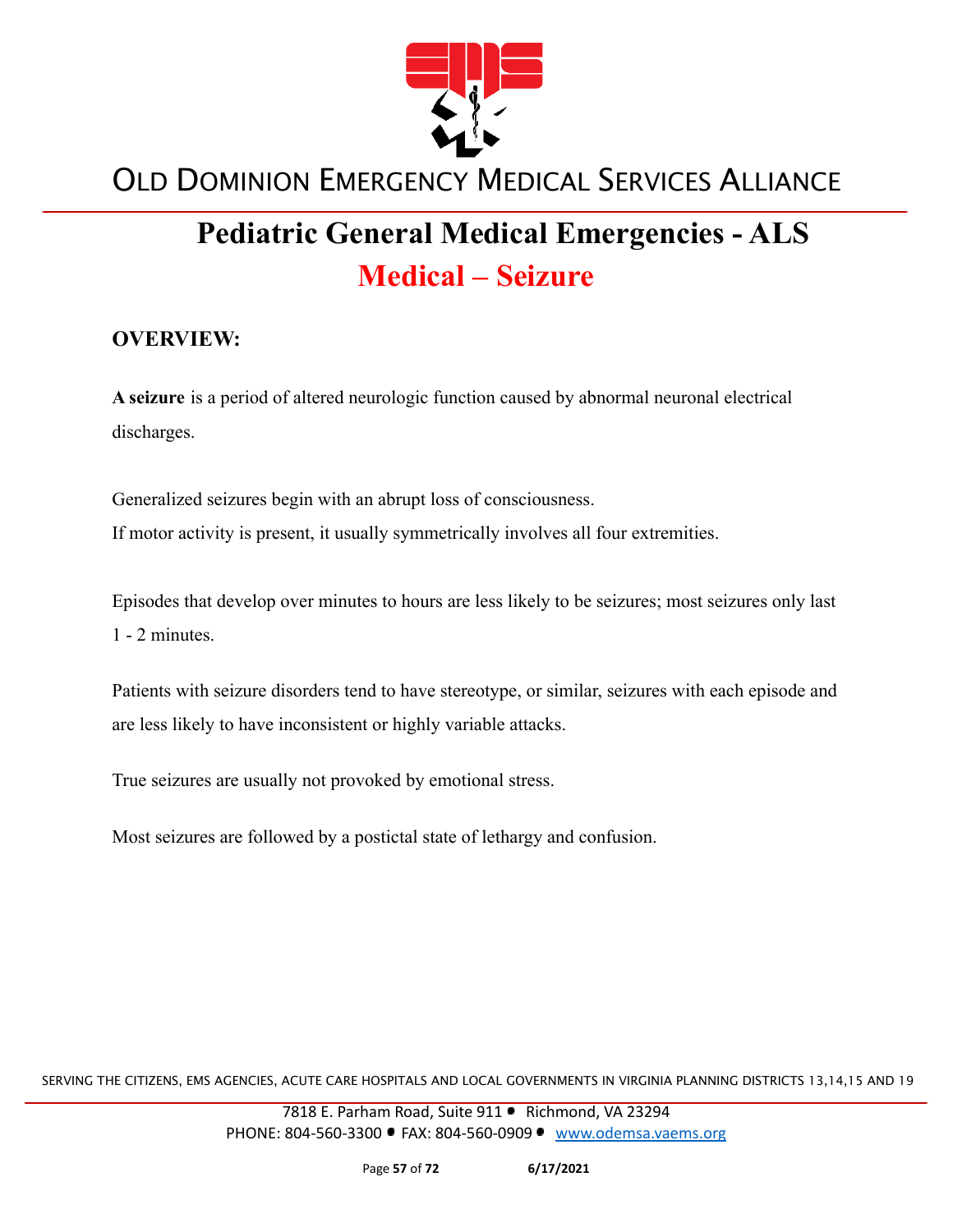

Student Can demonstrate the following competencies without prompting and can explain the clinical reasoning for each listed below:

- 1. Demonstrates proper assessment techniques / Physical skills.
	- a. Scene Survey
	- b. HPI Complete
	- c. Signs and Symptoms
	- d. SAMPLE
	- e. OPQRST
	- f. MOI NOI
	- g. Need for ALS.
	- h. Pulse Ox
	- i. End Tidal  $CO<sub>2</sub>$
	- j. Place on Cardiac Monitor/Obtain 12 lead EKG.
	- k. IV Access
	- l. Determine Relevant Differentials based on Assessment.
	- m. Primary Assessment
		- i. XABCDE Format
	- n. Life Threat Bleeding
		- i. Assessment
		- ii. Correction
	- o. Airway
		- i. Assessment
		- ii. Correction
	- p. Breathing
		- i. Assessment
			- 1. If Respiratory Distress Noted
				- a. Pediatric Respiratory Protocol
				- b. Transport as Soon as Possible
		- ii. Correction
			- 1. Administer Oxygen per Assessment
			- 2. Pulse Ox at least 94%
	- q. Circulation

SERVING THE CITIZENS, EMS AGENCIES, ACUTE CARE HOSPITALS AND LOCAL GOVERNMENTS IN VIRGINIA PLANNING DISTRICTS 13,14,15 AND 19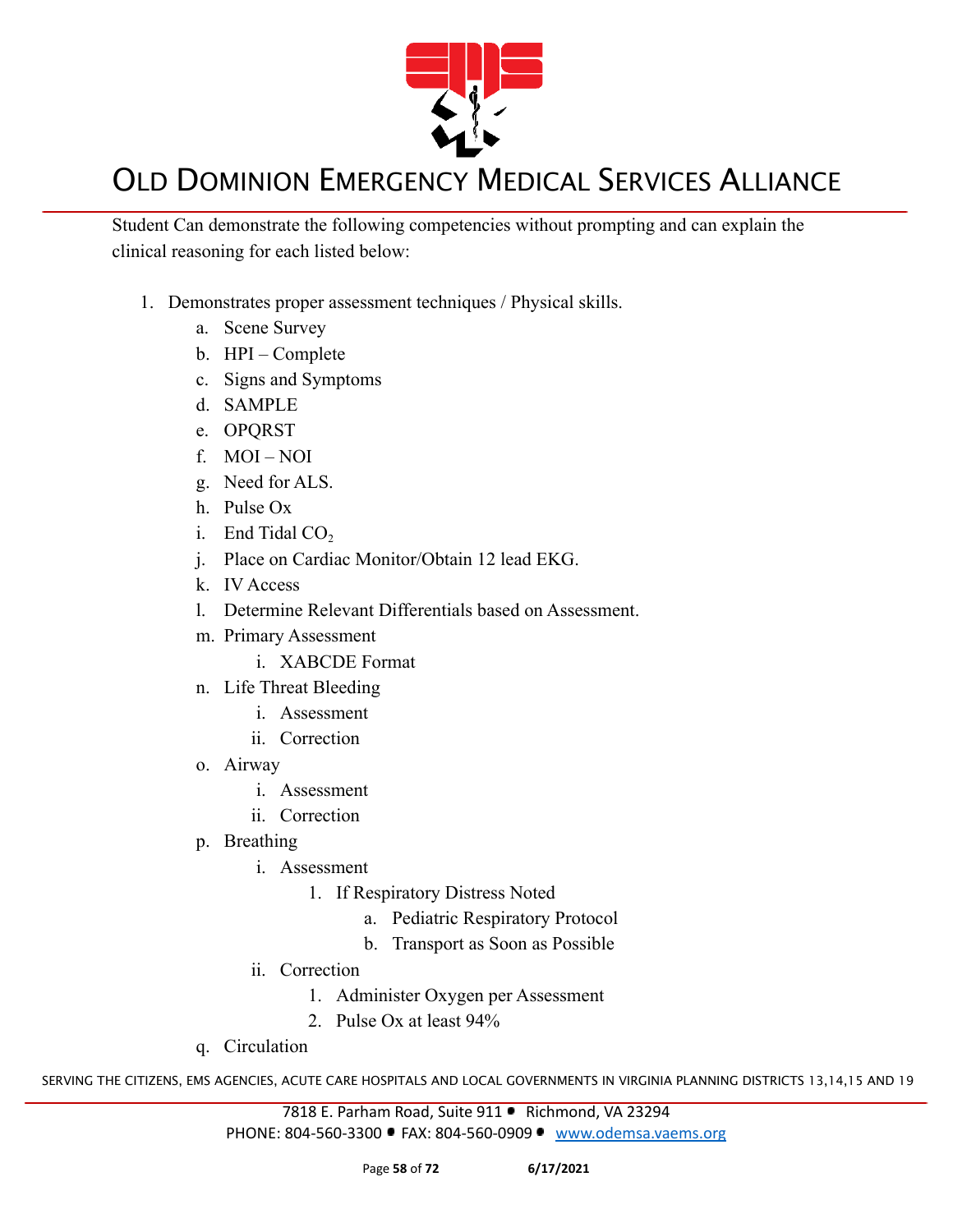

- i. Assessment
- ii. Correction
- r. Disability
	- i. Assessment
	- ii. Correction
- s. Exposure
	- i. Assessment
	- ii. Correction
- t. If the patient is having a seizure
	- i. Suction airway as needed based on assessment.
	- ii. Place Nasal airway per assessment (contraindicated in Head Trauma)
	- iii. Ventilate with BVM as needed per assessment.
	- iv. Do Not restrain the patient.
		- 1. Protect the patient from injury.
	- v. IV Access
	- vi. Cardiac Monitor
	- vii. Benzodiazepine per current protocol
- u. Blood Glucose Level
	- i. If less than 60mg/dl
		- 1. Refer to the Hypoglycemia Protocol.
	- ii. If greater than 300 mg/dl
		- 1. Refer to the Hyperglycemia Protocol.
- v. Obtain Patient Temperature
	- i. If temperature greater than 106°F/41°C
		- 1. Pediatric Hypothermia Protocol
			- a. Begin Passive Cooling
				- i. Removing layers of clothing/constrictive clothing
				- ii. Be careful to not remove too many layers.
- w. If Hypoperfusion/Shock is suspected
	- i. Refer to the Pediatric Shock Protocol
- x. Consider positioning the patient in the Recovery Position.

SERVING THE CITIZENS, EMS AGENCIES, ACUTE CARE HOSPITALS AND LOCAL GOVERNMENTS IN VIRGINIA PLANNING DISTRICTS 13,14,15 AND 19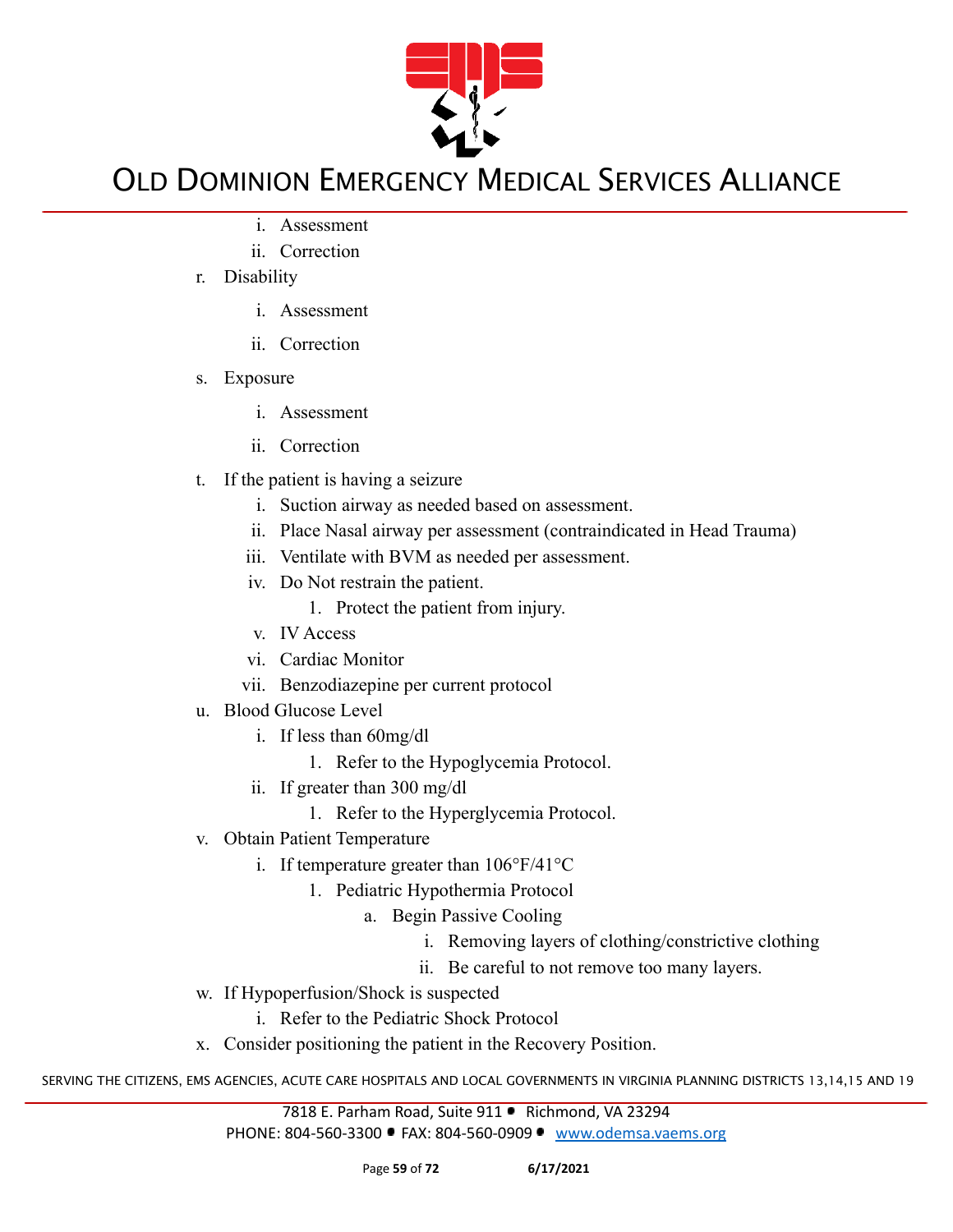

- 2. Demonstrates the following skills.
	- a. Proper Physical Exam
		- i. Pediatric Assessment Triangle.
			- 1. Across the Room Assessment
		- ii. Head to toe format/Foot to Head
			- 1. Warm to touch/Flushed skin
			- 2. Temperature Assessment
		- iii. All major body parts/systems
		- iv. Vital Signs / Documentation
	- b. Pulse Ox Measurement
	- c. Placement of Nasal Airway
	- d. Placement in Recovery Position
	- e. Oxygen/Ventilation based on Assessment.
	- f. Demonstrates the appropriate transport mode and destination.
	- g. Transport as soon as safe to do so to the proper destination.

The above is a very abbreviated summary of the Protocol.

For the complete Protocol, please review the appropriate Protocol as published by ODEMSA.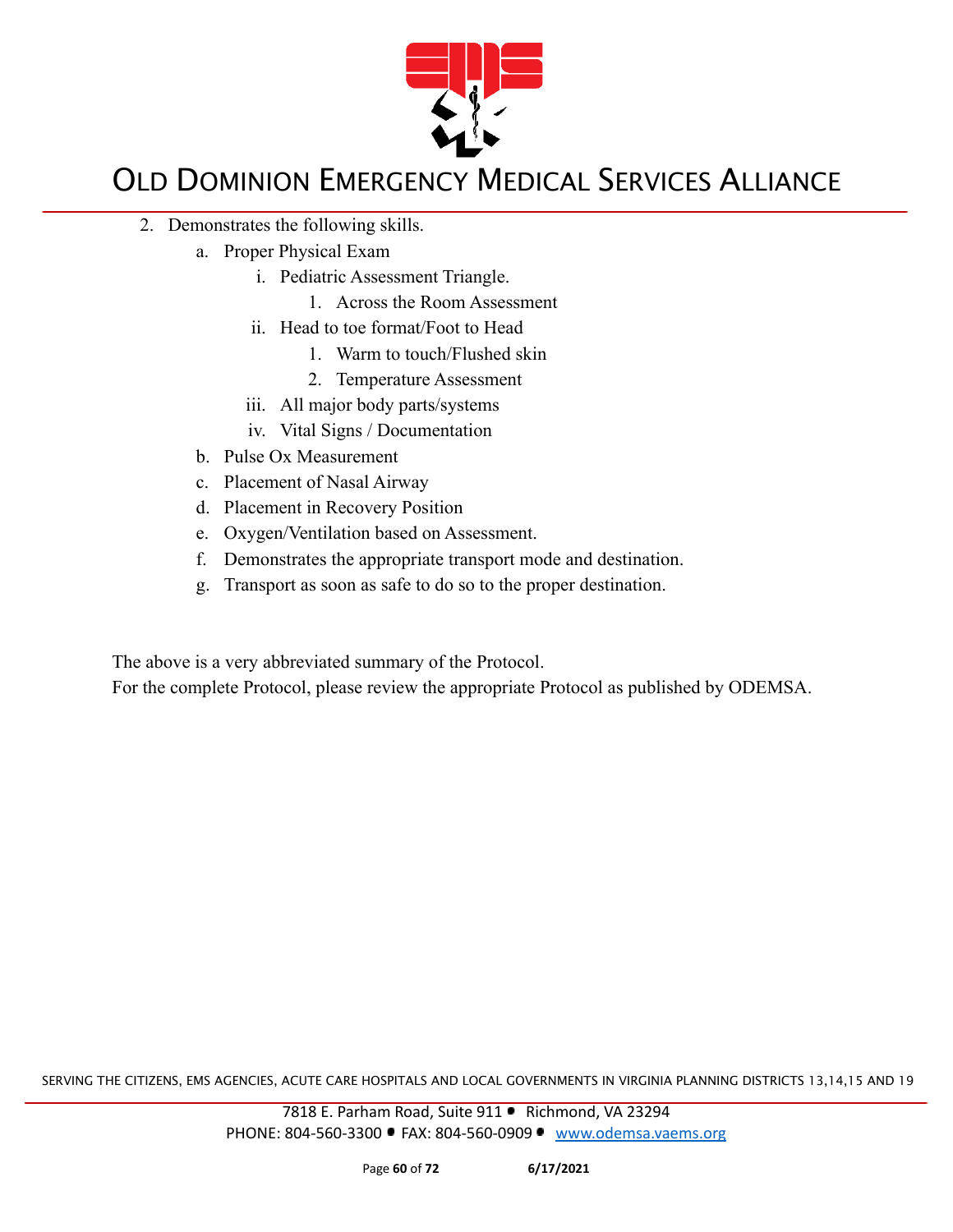

Student's and FTO's signatures below signify that the student has demonstrated sufficient working knowledge and can perform such competency and has had the opportunity to ask and has had all questions and answers provided to their level of comfort.

Competency – ODEMSA – Regional Protocols – **Pediatric General Medical Emergencies – ALS - Medical – Seizure**

Student's Name and Signature – date below:

 $\Box$  Date Printed Name Signature FTO's Name and Signature – date below:  $\Box$  Date Printed Name Signature

SERVING THE CITIZENS, EMS AGENCIES, ACUTE CARE HOSPITALS AND LOCAL GOVERNMENTS IN VIRGINIA PLANNING DISTRICTS 13,14,15 AND 19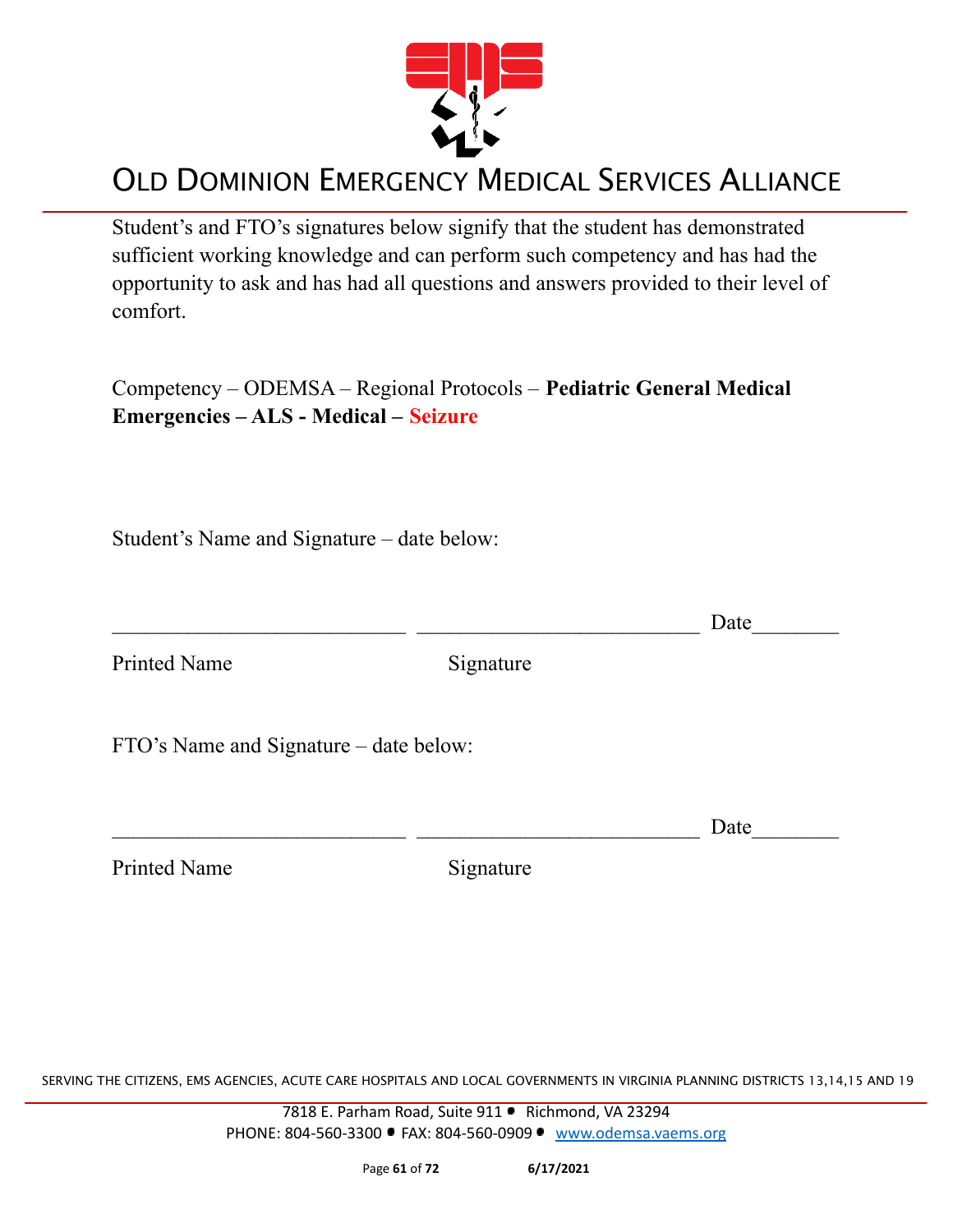

## **Pediatric General Medical Emergencies - ALS Medical – Hypotension/Shock (Non-trauma)**

#### **OVERVIEW:**

**Shock** is defined as a state of inadequate tissue perfusion.

This may result in acidosis, derangements of cellular metabolism, potential end-organ damage, and death.

Early in the shock process, patients are able to compensate for decreased perfusion by increased stimulation of the sympathetic nervous system, leading to tachycardia and tachypnea.

Later, compensatory mechanisms fail, causing a decreased mental status, hypotension, and death.

**Early cellular injury may be reversible if definitive therapy is delivered promptly.**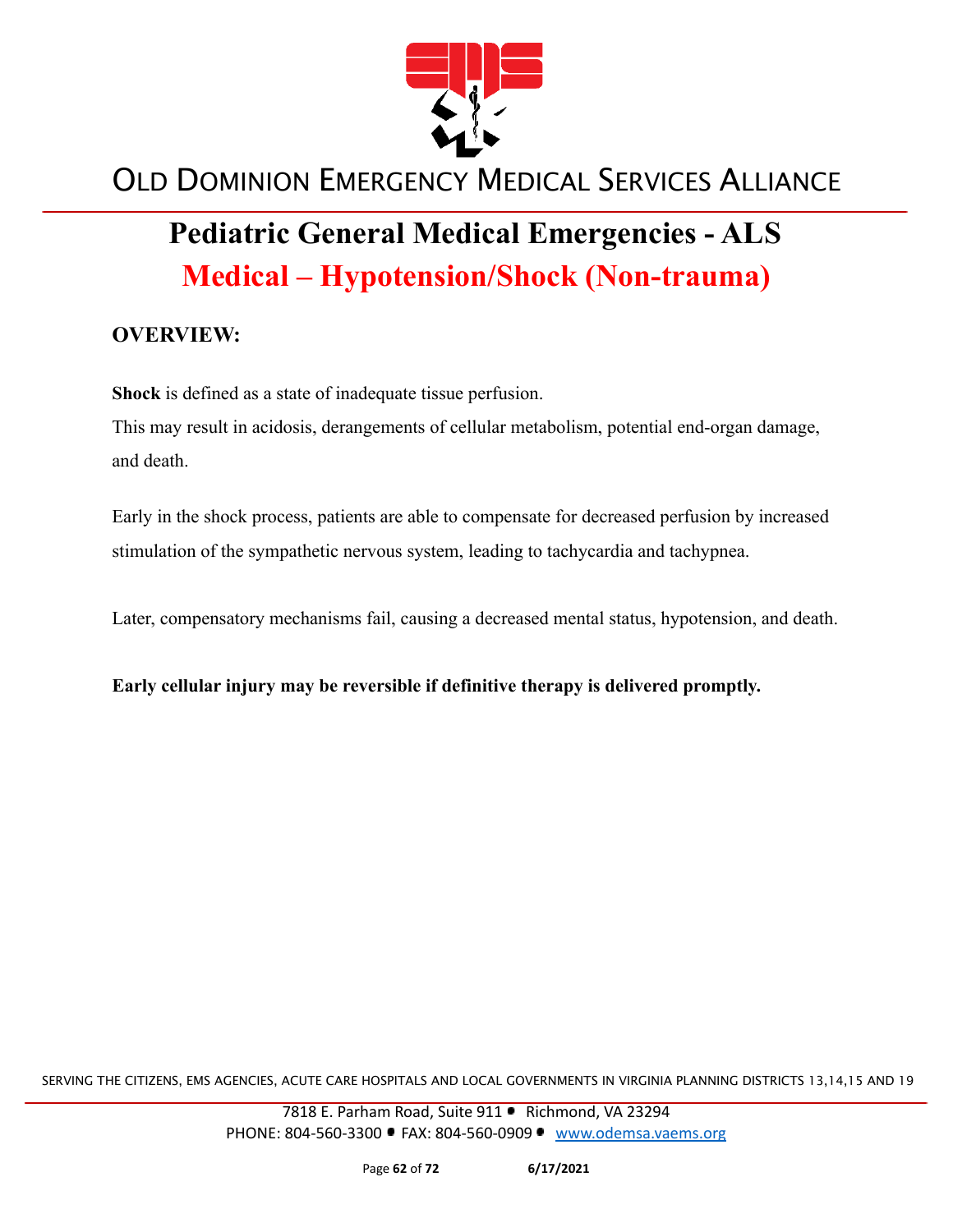

Student Can demonstrate the following competencies without prompting and can explain the clinical reasoning for each listed below:

- 1. Demonstrates proper assessment techniques / Physical skills.
	- a. Scene Survey
	- b. HPI Complete
	- c. Signs and Symptoms
	- d. SAMPLE
	- e. OPQRST
	- f. MOI NOI
	- g. Need for ALS.
	- h. Pulse Ox
	- i. End Tidal  $CO<sub>2</sub>$
	- j. Place on Cardiac Monitor/Obtain 12 lead EKG.
	- k. IV Access
	- l. Determine Relevant Differentials based on Assessment.
	- m. Primary Assessment
		- i. XABCDE Format
	- n. Life Threat Bleeding
		- i. Assessment
		- ii. Correction
	- o. Airway
		- i. Assessment
		- ii. Correction
	- p. Breathing
		- i. Assessment
			- 1. If Respiratory Distress Noted
				- a. Pediatric Respiratory Protocol
				- b. ALS
				- c. Transport as Soon as Possible
		- ii. Correction
			- 1. Administer Oxygen per Assessment
			- 2. Pulse Ox at least 94%

SERVING THE CITIZENS, EMS AGENCIES, ACUTE CARE HOSPITALS AND LOCAL GOVERNMENTS IN VIRGINIA PLANNING DISTRICTS 13,14,15 AND 19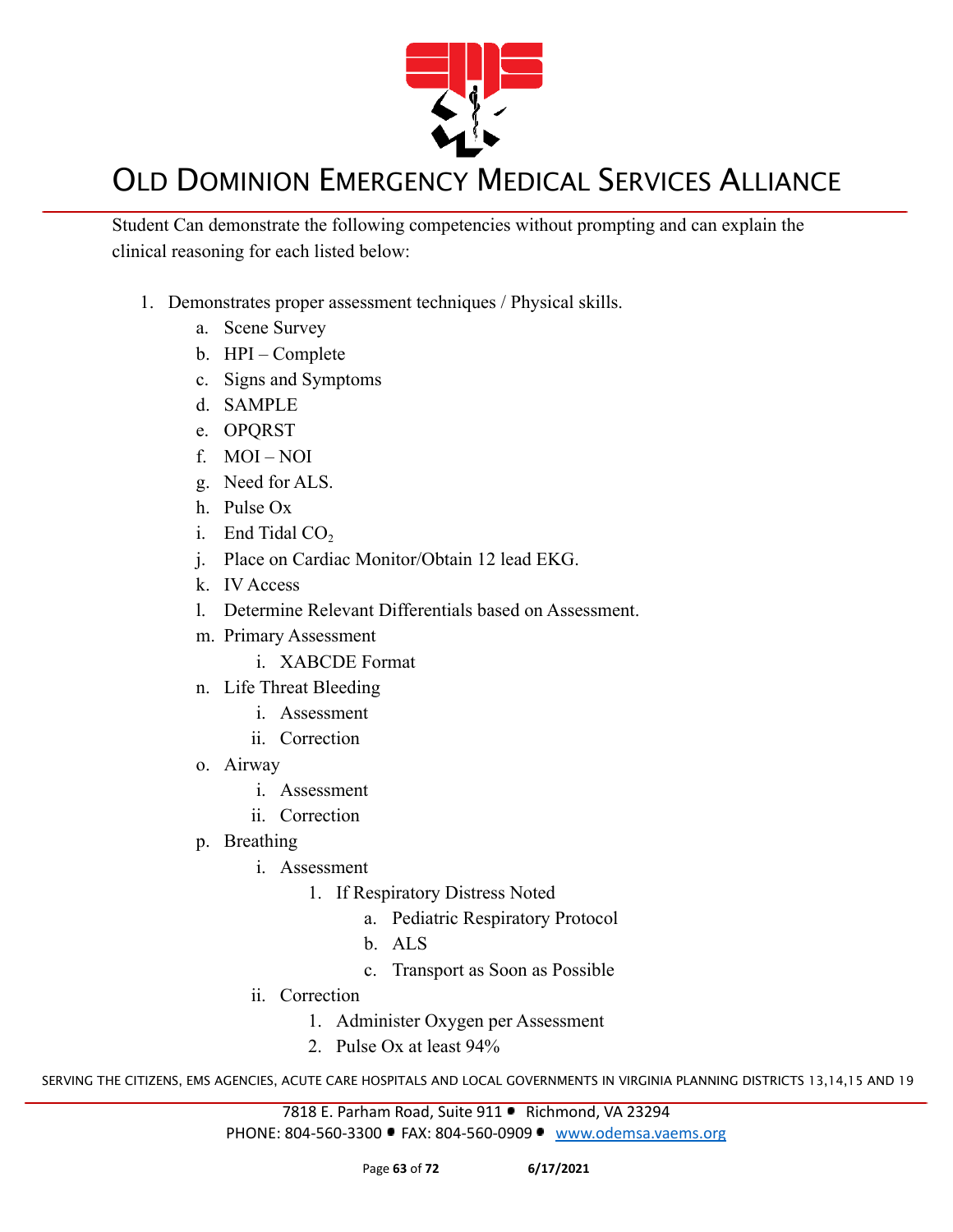

- q. Circulation
	- i. Assessment
	- ii. Correction
- r. Disability
	- i. Assessment
	- ii. Correction
- s. Exposure
	- i. Assessment
	- ii. Correction
- t. If Hypoperfusion/Shock is suspected
	- i. Signs and symptoms of Shock
		- 1. Restless
		- 2. AMS
		- 3. Cool/Pale/Moist Skin
		- 4. Delayed Capillary Refill
		- 5. Rapid/Weak/ pulse
		- 6. Tachypnea
		- 7. Hypotension
		- 8. Thirst
		- 9. Nausea
	- ii. IV Access a second site if time permits.
		- 1. Maintain SBP
			- a. Less than 30 days
				- i. 60 mm/hg.
			- b. 1 month to 1 year
				- i. greater than 70 mm/hg.
			- c. Greater than 1 year of age
				- i.  $70 + (2x \text{ Age}$ (years) mm/hg.
		- 2. Bolus 20 ml/kg. revaluate
			- a. No improvement repeat bolus 1 time
- u. Positioning the patient Supine Position.
- v. Keep Patient warm
- w. Frequent Reassessment

SERVING THE CITIZENS, EMS AGENCIES, ACUTE CARE HOSPITALS AND LOCAL GOVERNMENTS IN VIRGINIA PLANNING DISTRICTS 13,14,15 AND 19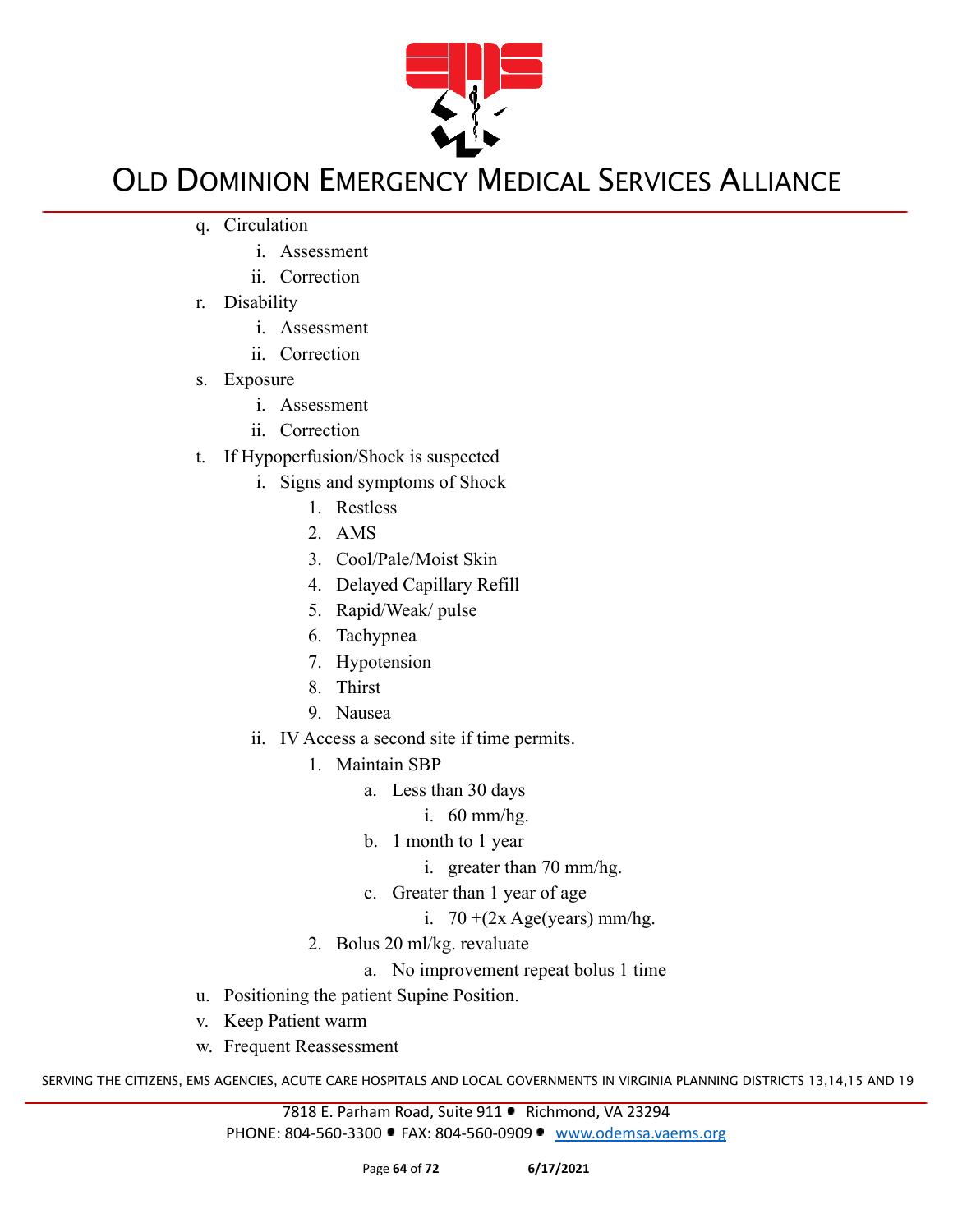

- 2. Demonstrates the following skills.
	- a. Proper Physical Exam
		- i. Pediatric Assessment Triangle.
			- 1. Across the Room Assessment
		- ii. Head to toe format/Foot to Head
			- 1. Temperature Assessment
		- iii. All major body parts/systems
		- iv. Vital Signs / Documentation
	- b. Pulse Ox Measurement
	- c. Placement in Supine Position
	- d. Oxygen/Ventilation based on Assessment.
	- e. Demonstrates the appropriate transport mode and destination.
	- f. Transport as soon as safe to do so to the proper destination.

The above is a very abbreviated summary of the Protocol.

For the complete Protocol, please review the appropriate Protocol as published by ODEMSA.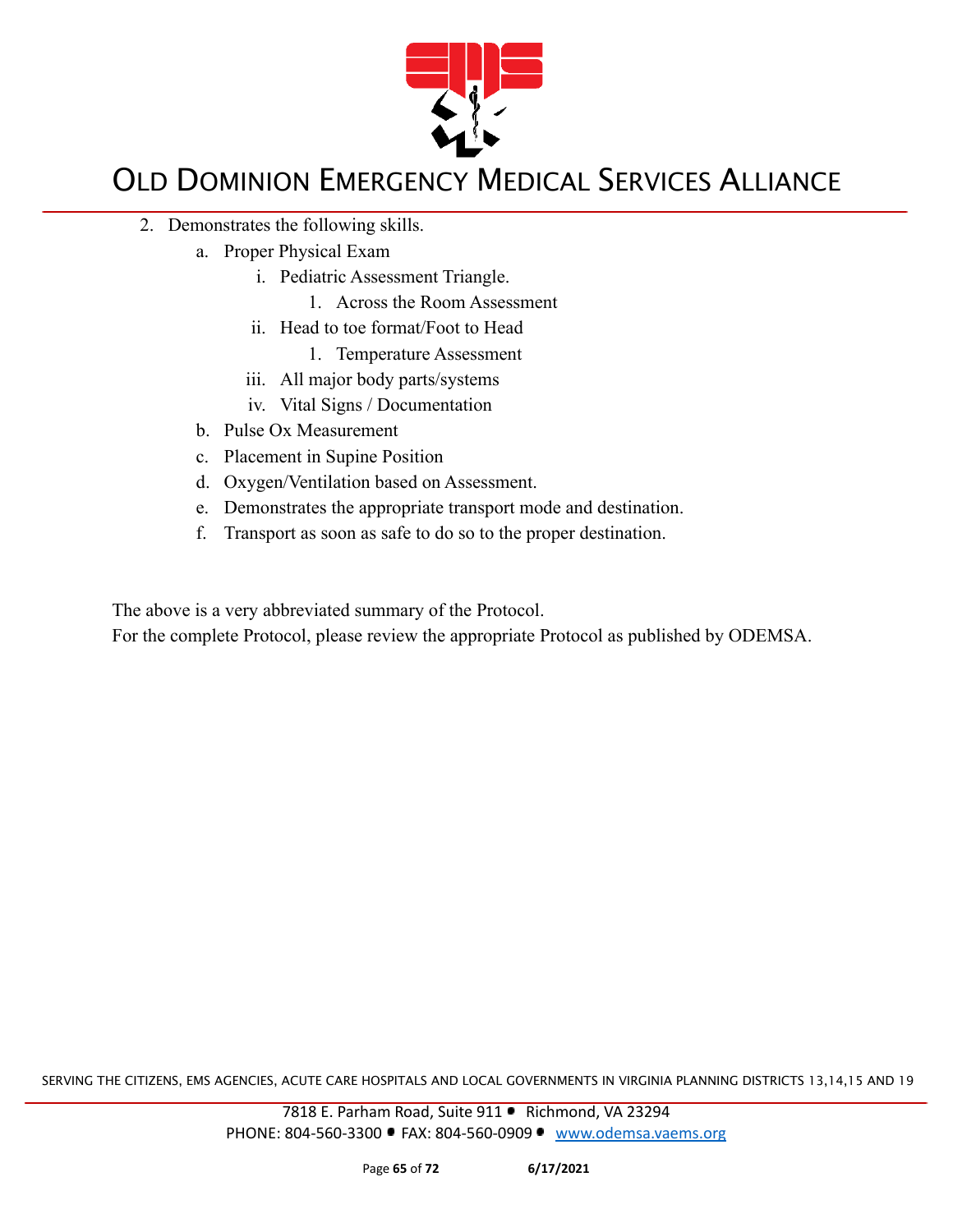

Student's and FTO's signatures below signify that the student has demonstrated sufficient working knowledge and can perform such competency and has had the opportunity to ask and has had all questions and answers provided to their level of comfort.

Competency – ODEMSA – Regional Protocols – **Pediatric General Medical Emergencies – ALS - Medical – Hypotension/Shock (Non-trauma)**

Student's Name and Signature – date below:

|                                        |           | Date |
|----------------------------------------|-----------|------|
| <b>Printed Name</b>                    | Signature |      |
| FTO's Name and Signature – date below: |           |      |
|                                        |           | Date |

Printed Name Signature

SERVING THE CITIZENS, EMS AGENCIES, ACUTE CARE HOSPITALS AND LOCAL GOVERNMENTS IN VIRGINIA PLANNING DISTRICTS 13,14,15 AND 19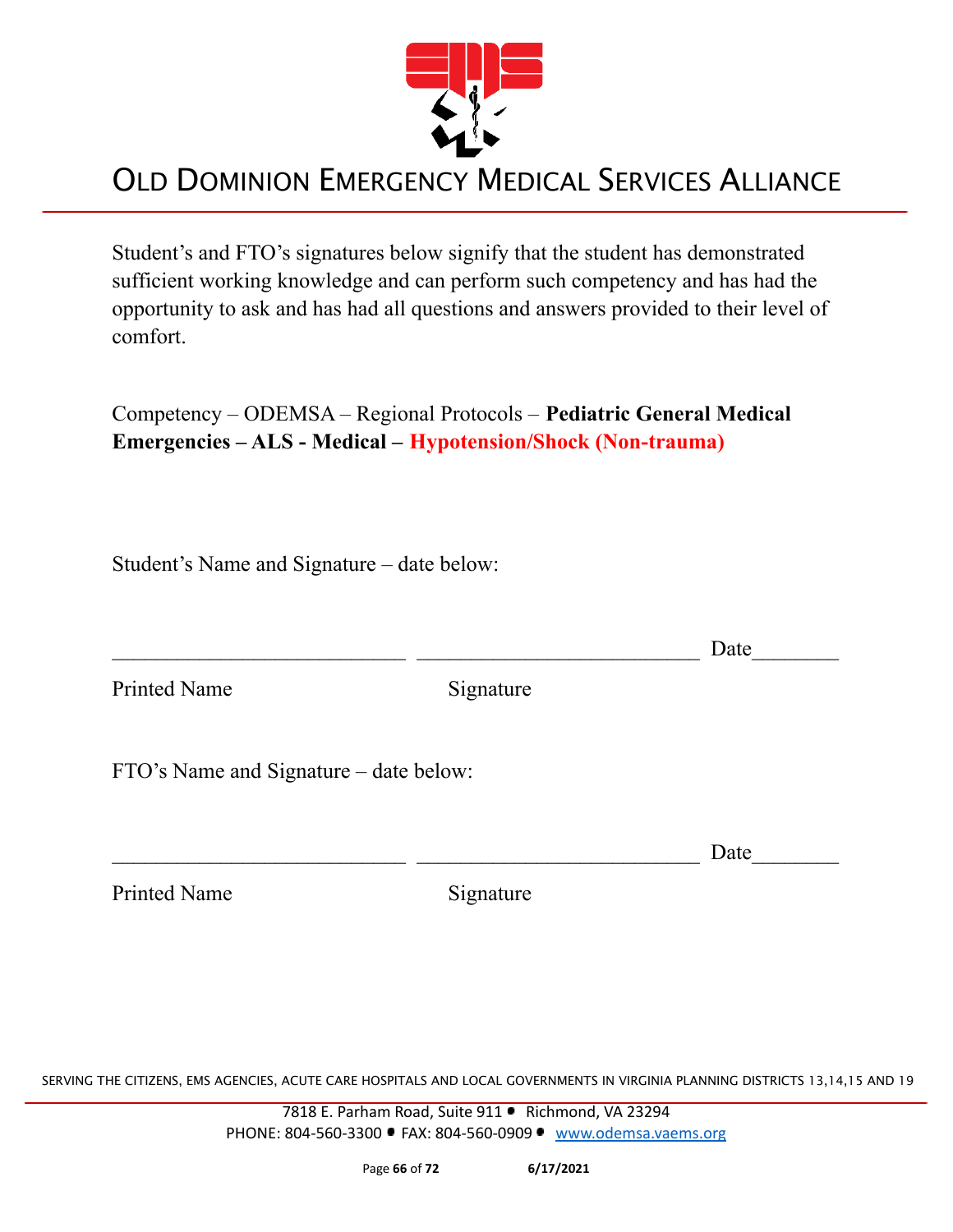

# **Pediatric General Medical Emergencies - ALS Medical – AMS/Syncope/Unconscious**

#### **OVERVIEW:**

Although each of these presentations has unique considerations, prehospital treatment is similar. The unconscious patient is one of the most difficult patient-management problems in pre-hospital care.

Causes range from benign problems to potentially life-threatening cardiopulmonary or central nervous system disorders.

In the usual clinical approach to a patient, the provider first obtains a history, performs a physical examination, and then administers treatment.

**However, this sequence must be altered for patients that are unconscious or with an altered level of consciousness.**

**Simple syncope** may be the result of a wide variety of medical problems, although the major cause of syncope is a lack of oxygenated blood to the brain. In this situation, it is quickly remedied when the patient collapses, improving circulation to the brain.

**Altered LOC is such a major variance from a normal neurological function that immediate supportive efforts may be required.**

**Efforts should be made to obtain as much of an HPI as possible from family members or bystanders.**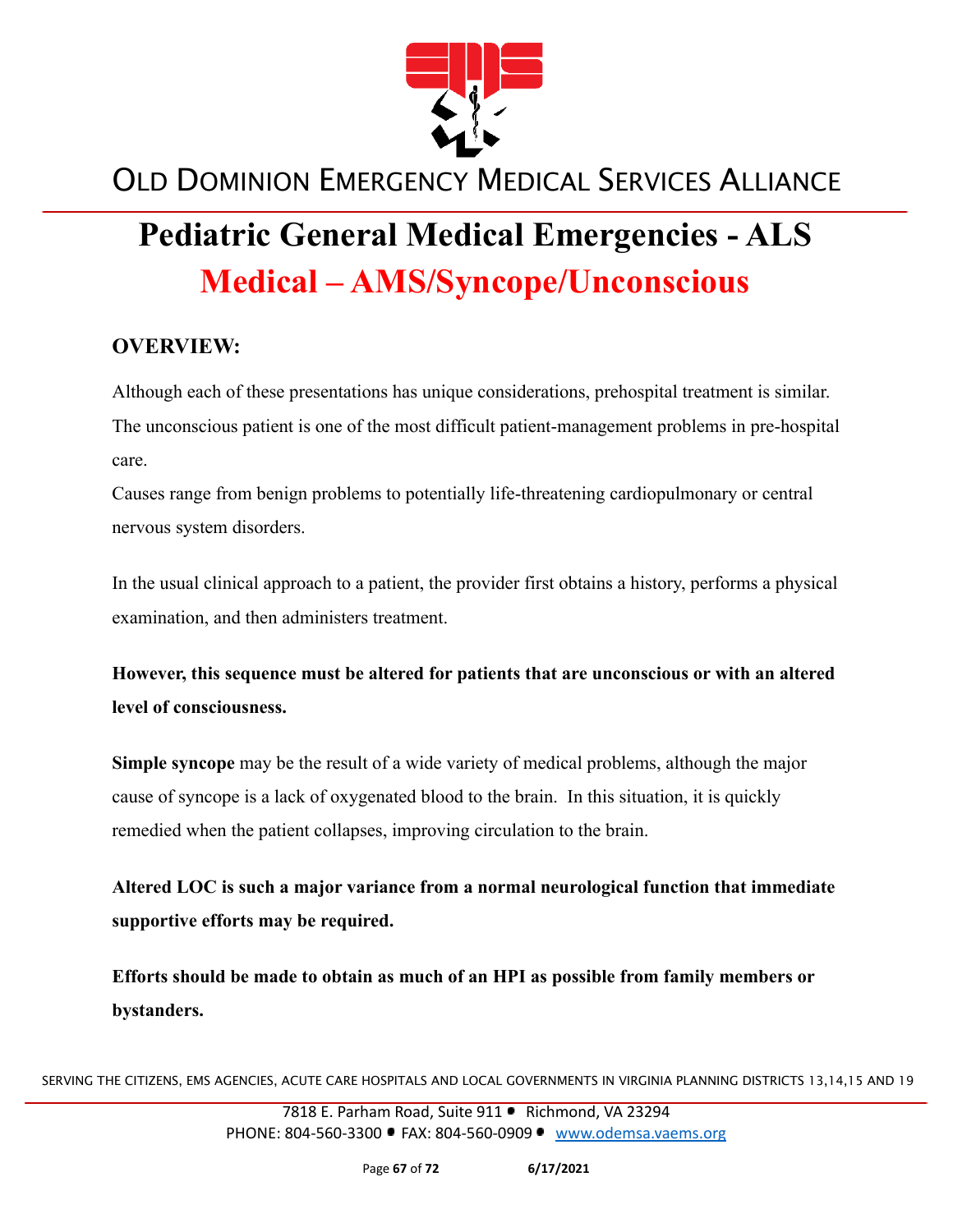

Student Can demonstrate the following competencies without prompting and can explain the clinical reasoning for each listed below:

- 1. Demonstrates proper assessment techniques / Physical skills.
	- a. Scene Survey
	- b. HPI Complete
	- c. Signs and Symptoms
	- d. SAMPLE
	- e. OPQRST
	- f. MOI NOI
	- g. Need for ALS.
	- h. Pulse Ox
	- i. End Tidal  $CO<sub>2</sub>$
	- j. Place on Cardiac Monitor/Obtain 12 lead EKG.
	- k. IV Access
	- l. Determine Relevant Differentials based on Assessment.
	- m. Primary Assessment
		- i. XABCDE Format
	- n. Life Threat Bleeding
		- i. Assessment
		- ii. Correction
	- o. Airway
		- i. Assessment
		- ii. Correction

SERVING THE CITIZENS, EMS AGENCIES, ACUTE CARE HOSPITALS AND LOCAL GOVERNMENTS IN VIRGINIA PLANNING DISTRICTS 13,14,15 AND 19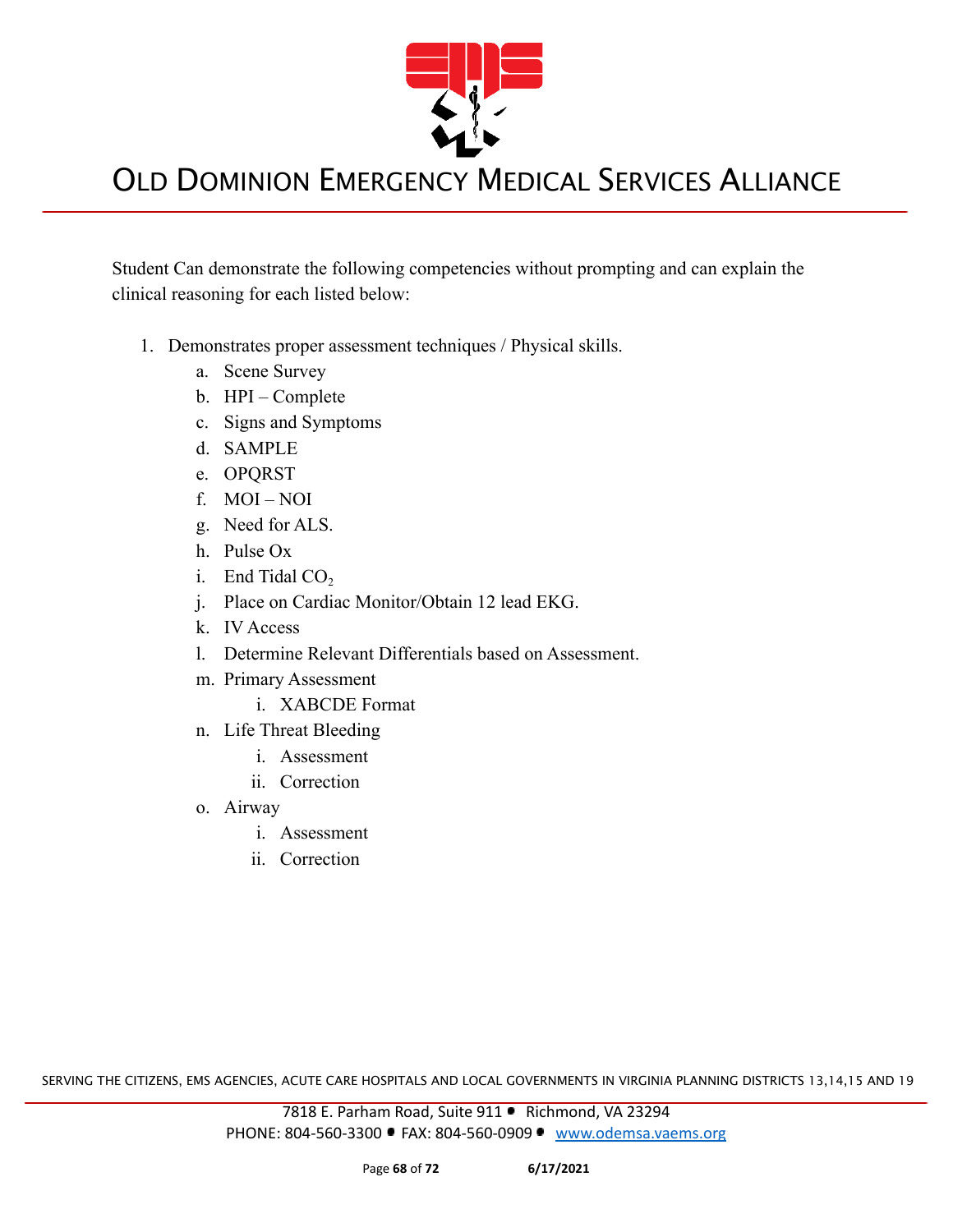

- p. Breathing
	- i. Assessment
		- 1. If Respiratory Distress Noted
			- a. Pediatric Respiratory Protocol
			- b. ALS
			- c. Transport as Soon as Possible
	- ii. Correction
		- 1. Administer Oxygen per Assessment
		- 2. Pulse Ox at least 94%
		- 3. If the patient is over 44 lbs./20 kg.
			- a. Ineffective Resp effort
			- b. Ventilate per Assessment.
			- c. If Opiates are suspected
				- i. Narcan IN 2 mg. may repeat 1 time.
- q. Circulation
	- i. Assessment
	- ii. Correction
- r. Disability
	- i. Assessment
	- ii. Correction
- s. Exposure
	- i. Assessment
	- ii. Correction
- t. Blood Glucose Level
	- i. If less than 60mg/dl
		- 1. Refer to the Hypoglycemia Protocol.
	- ii. If greater than 300 mg/dl
		- 1. Refer to the Hyperglycemia Protocol.
- u. If Hypoperfusion/Shock is suspected

SERVING THE CITIZENS, EMS AGENCIES, ACUTE CARE HOSPITALS AND LOCAL GOVERNMENTS IN VIRGINIA PLANNING DISTRICTS 13,14,15 AND 19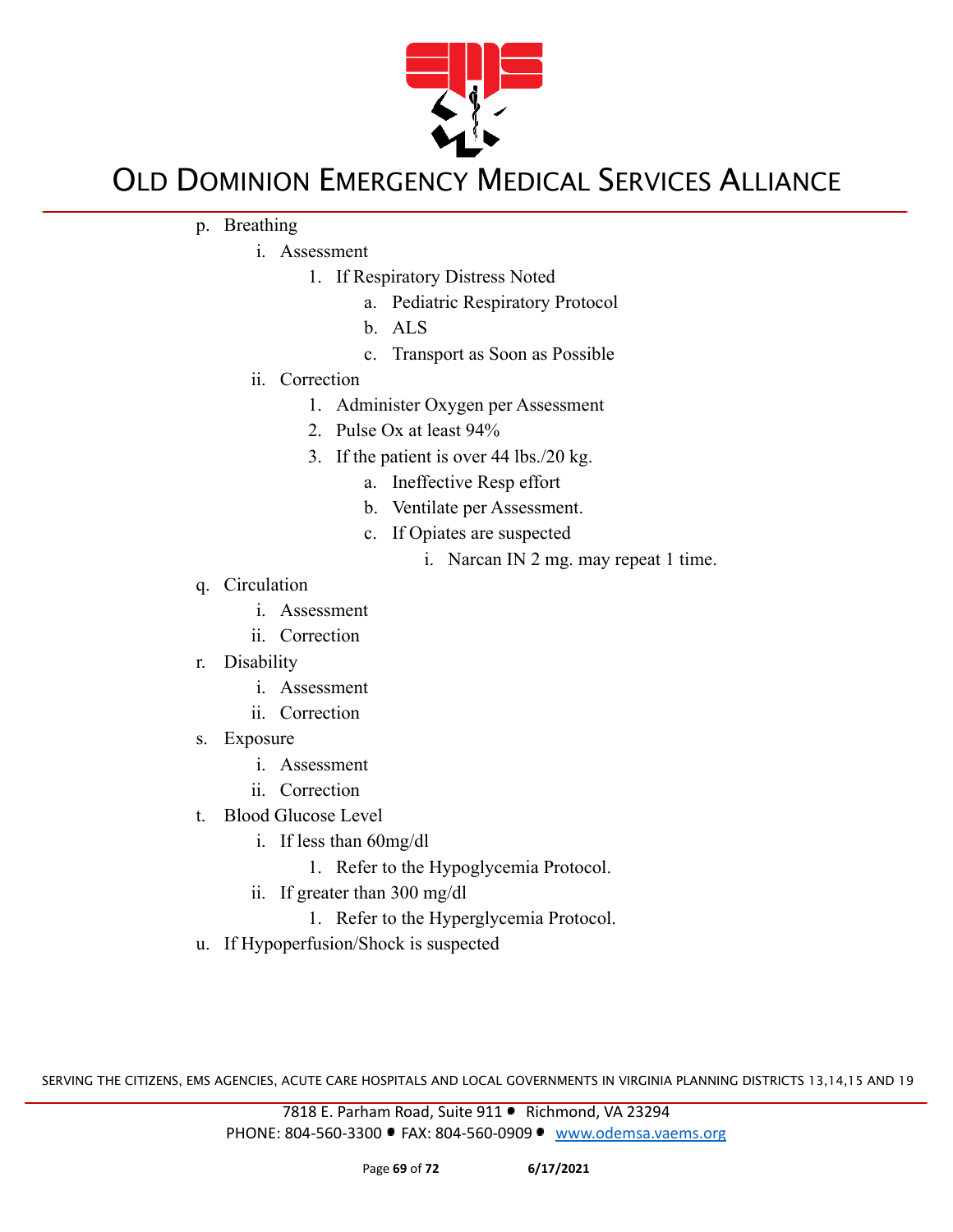

- i. Signs and symptoms of Shock
	- 1. Restless
	- 2. AMS
	- 3. Cool/Pale/Moist Skin
	- 4. Delayed Capillary Refill
	- 5. Rapid/Weak/ pulse
	- 6. Tachypnea
	- 7. Hypotension
	- 8. Thirst
	- 9. Nausea
- ii. IV/IO Access
	- 1. If hypotensive refer to Pediatric Shock Protocol
- iii. Place on a cardiac monitor
- iv. Provide oxygen per assessment to maintain pulse ox 94%-99%
- v. Positioning the patient Supine Position.
- w. Keep Patient warm
- x. Frequent Reassessment
- 2. Demonstrates the following skills.
	- a. Proper Physical Exam
		- i. Pediatric Assessment Triangle.
			- 1. Across the Room Assessment
		- ii. Head to toe format/Foot to Head
			- 1. Temperature Assessment
		- iii. All major body parts/systems
		- iv. Vital Signs / Documentation
	- b. Pulse Ox Measurement
	- c. Placement in Supine Position
	- d. Oxygen/Ventilation based on Assessment.
	- e. Demonstrates the appropriate transport mode and destination.
	- f. Transport as soon as safe to do so to the proper destination.

The above is a very abbreviated summary of the Protocol.

SERVING THE CITIZENS, EMS AGENCIES, ACUTE CARE HOSPITALS AND LOCAL GOVERNMENTS IN VIRGINIA PLANNING DISTRICTS 13,14,15 AND 19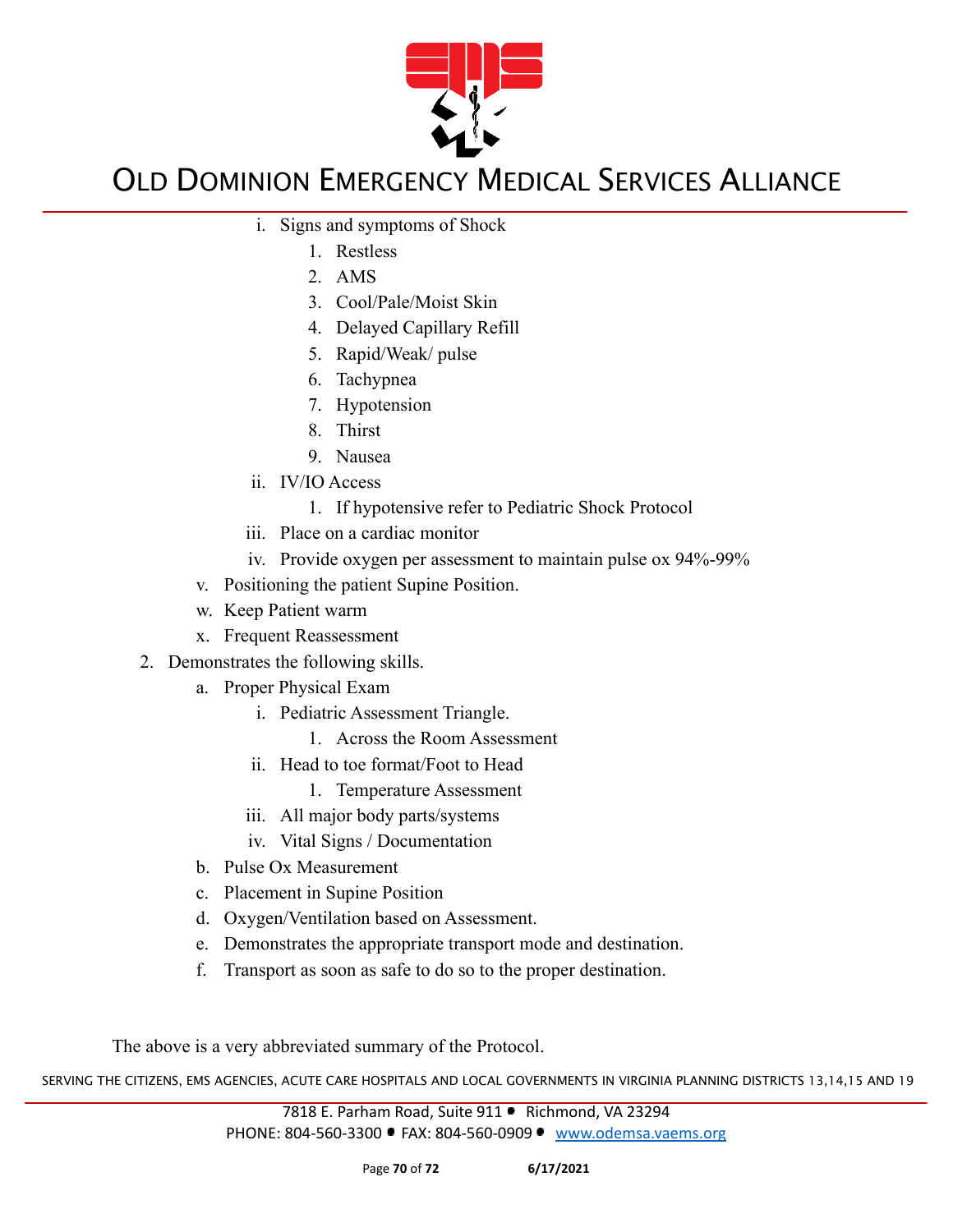

For the complete Protocol, please review the appropriate Protocol as published by ODEMSA.

Student's and FTO's signatures below signify that the student has demonstrated sufficient working knowledge and can perform such competency and has had the opportunity to ask and has had all questions and answers provided to their level of comfort.

Competency – ODEMSA – Regional Protocols – **Pediatric General Medical Emergencies – ALS – Medical – AMS/Syncope/Unconscious**

Student's Name and Signature – date below:

|                                        |           | Date |
|----------------------------------------|-----------|------|
| Printed Name                           | Signature |      |
| FTO's Name and Signature – date below: |           |      |
|                                        |           | Date |

Printed Name Signature

SERVING THE CITIZENS, EMS AGENCIES, ACUTE CARE HOSPITALS AND LOCAL GOVERNMENTS IN VIRGINIA PLANNING DISTRICTS 13,14,15 AND 19